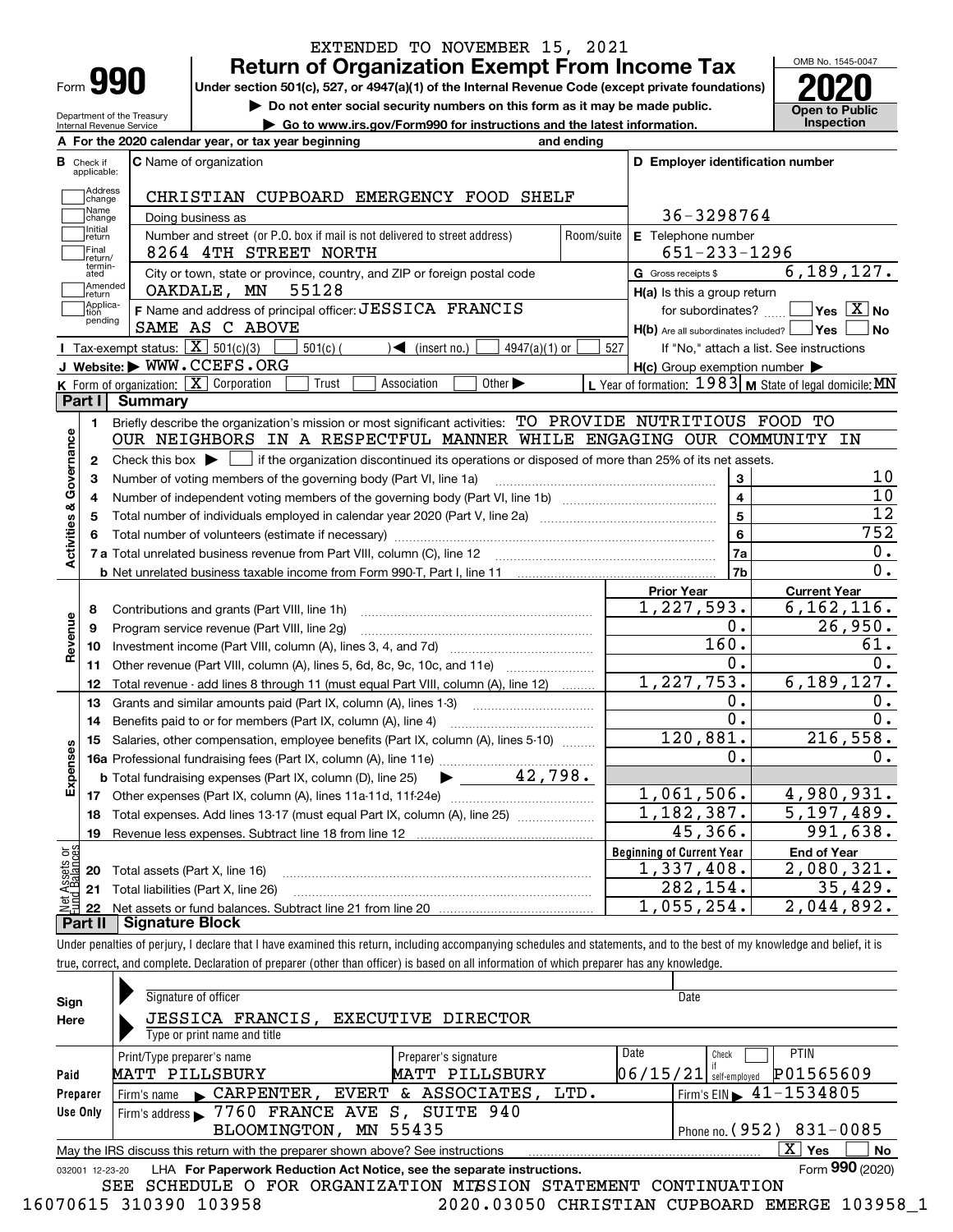|              | 36-3298764<br>CHRISTIAN CUPBOARD EMERGENCY FOOD SHELF<br>$Page$ 2<br>Form 990 (2020)                                                                      |
|--------------|-----------------------------------------------------------------------------------------------------------------------------------------------------------|
|              | <b>Statement of Program Service Accomplishments</b><br>Part III I                                                                                         |
|              | $\boxed{\text{X}}$                                                                                                                                        |
| 1            | Briefly describe the organization's mission:<br>OUR MISSION IS TO PROVIDE NUTRITIOUS FOOD TO OUR NEIGHBORS IN A                                           |
|              | RESPECTFUL MANNER WHILE ENGAGING OUR COMMUNITY IN THE FIGHT AGAINST                                                                                       |
|              | HUNGER.                                                                                                                                                   |
|              |                                                                                                                                                           |
| $\mathbf{2}$ | Did the organization undertake any significant program services during the year which were not listed on the                                              |
|              | $X$ Yes $\lfloor$<br><b>No</b><br>prior Form 990 or 990-EZ?                                                                                               |
|              | If "Yes," describe these new services on Schedule O.                                                                                                      |
| 3            | $\boxed{\text{X}}$ Yes $\boxed{\ }$<br>No<br>Did the organization cease conducting, or make significant changes in how it conducts, any program services? |
|              | If "Yes," describe these changes on Schedule O.                                                                                                           |
| 4            | Describe the organization's program service accomplishments for each of its three largest program services, as measured by expenses.                      |
|              | Section 501(c)(3) and 501(c)(4) organizations are required to report the amount of grants and allocations to others, the total expenses, and              |
|              | revenue, if any, for each program service reported.                                                                                                       |
| 4a           | $(\text{Expenses }$<br>) (Revenue \$<br>(Code:                                                                                                            |
|              | CCEFS SERVED A TOTAL OF 163,233 INDIVIDUAL VISITS TO ALL PROGRAMS IN                                                                                      |
|              | 2020, WHICH WAS A 177% INCREASE OVER 2019. CCEFS DISTRIBUTED A TOTAL OF                                                                                   |
|              | 2,396,799 POUNDS OF FOOD, PERSONAL HYGIENE ITEMS, AND HOUSEHOLD                                                                                           |
|              | CLEANING ITEMS IN 2020.                                                                                                                                   |
|              |                                                                                                                                                           |
|              |                                                                                                                                                           |
|              |                                                                                                                                                           |
|              |                                                                                                                                                           |
|              |                                                                                                                                                           |
|              |                                                                                                                                                           |
|              |                                                                                                                                                           |
|              |                                                                                                                                                           |
| 4b           |                                                                                                                                                           |
|              |                                                                                                                                                           |
|              |                                                                                                                                                           |
|              |                                                                                                                                                           |
|              |                                                                                                                                                           |
|              |                                                                                                                                                           |
|              |                                                                                                                                                           |
|              |                                                                                                                                                           |
|              |                                                                                                                                                           |
|              |                                                                                                                                                           |
|              |                                                                                                                                                           |
|              |                                                                                                                                                           |
|              |                                                                                                                                                           |
| 4c           | (Code: ) (Expenses \$<br>(Revenue \$<br>including grants of \$                                                                                            |
|              |                                                                                                                                                           |
|              |                                                                                                                                                           |
|              |                                                                                                                                                           |
|              |                                                                                                                                                           |
|              |                                                                                                                                                           |
|              |                                                                                                                                                           |
|              |                                                                                                                                                           |
|              |                                                                                                                                                           |
|              |                                                                                                                                                           |
|              |                                                                                                                                                           |
|              |                                                                                                                                                           |
| 4d           | Other program services (Describe on Schedule O.)                                                                                                          |
|              | (Expenses \$<br>(Revenue \$<br>including grants of \$                                                                                                     |
| 4е           | 5, 106, 730.<br>Total program service expenses >                                                                                                          |
|              | Form 990 (2020)                                                                                                                                           |
|              | 032002 12-23-20                                                                                                                                           |
|              | 8                                                                                                                                                         |

16070615 310390 103958 2020.03050 CHRISTIAN CUPBOARD EMERGE 103958\_1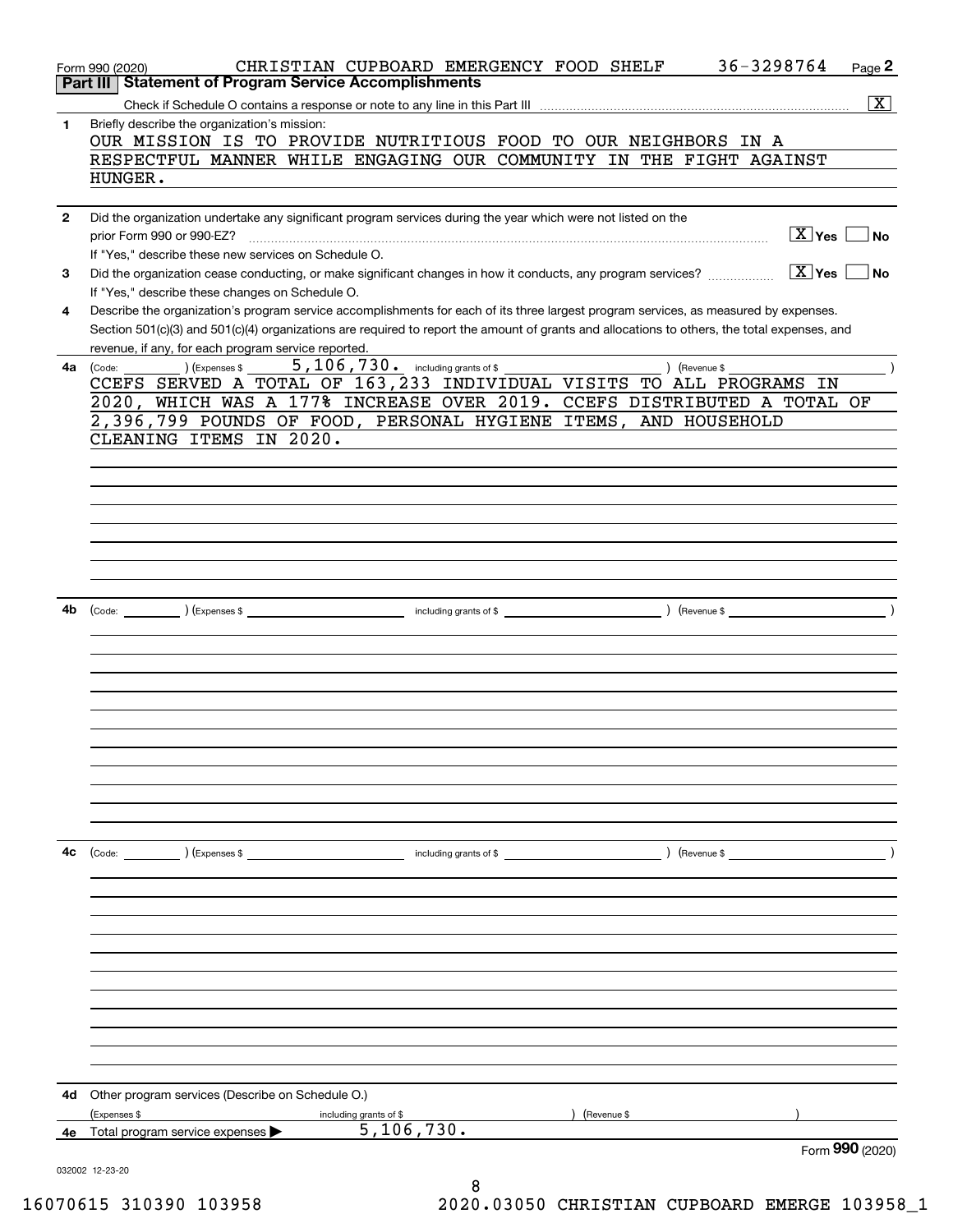| Form 990 (2020) |                                                  |  | CHRISTIAN CUPBOARD EMERGENCY FOOD SHELF |  | 36-3298764 | نة Page |
|-----------------|--------------------------------------------------|--|-----------------------------------------|--|------------|---------|
|                 | <b>Part IV   Checklist of Required Schedules</b> |  |                                         |  |            |         |

|     |                                                                                                                                                                                                                                                     |                 | Yes             | No               |
|-----|-----------------------------------------------------------------------------------------------------------------------------------------------------------------------------------------------------------------------------------------------------|-----------------|-----------------|------------------|
| 1.  | Is the organization described in section $501(c)(3)$ or $4947(a)(1)$ (other than a private foundation)?                                                                                                                                             |                 |                 |                  |
|     |                                                                                                                                                                                                                                                     | $\mathbf{1}$    | х               |                  |
| 2   |                                                                                                                                                                                                                                                     | $\mathbf{2}$    | $\mathbf X$     |                  |
| 3   | Did the organization engage in direct or indirect political campaign activities on behalf of or in opposition to candidates for                                                                                                                     |                 |                 |                  |
|     |                                                                                                                                                                                                                                                     | 3               |                 | x                |
| 4   | Section 501(c)(3) organizations. Did the organization engage in lobbying activities, or have a section 501(h) election in effect                                                                                                                    |                 |                 |                  |
|     |                                                                                                                                                                                                                                                     | 4               |                 | x                |
| 5   | Is the organization a section 501(c)(4), 501(c)(5), or 501(c)(6) organization that receives membership dues, assessments, or                                                                                                                        |                 |                 |                  |
|     |                                                                                                                                                                                                                                                     | 5               |                 | x                |
| 6   | Did the organization maintain any donor advised funds or any similar funds or accounts for which donors have the right to                                                                                                                           |                 |                 | x                |
|     | provide advice on the distribution or investment of amounts in such funds or accounts? If "Yes," complete Schedule D, Part I                                                                                                                        | 6               |                 |                  |
| 7   | Did the organization receive or hold a conservation easement, including easements to preserve open space,                                                                                                                                           | $\overline{7}$  |                 | x                |
| 8   | Did the organization maintain collections of works of art, historical treasures, or other similar assets? If "Yes," complete                                                                                                                        |                 |                 |                  |
|     |                                                                                                                                                                                                                                                     | 8               |                 | x                |
| 9   | Did the organization report an amount in Part X, line 21, for escrow or custodial account liability, serve as a custodian for                                                                                                                       |                 |                 |                  |
|     | amounts not listed in Part X; or provide credit counseling, debt management, credit repair, or debt negotiation services?                                                                                                                           |                 |                 |                  |
|     |                                                                                                                                                                                                                                                     | 9               |                 | x                |
| 10  | Did the organization, directly or through a related organization, hold assets in donor-restricted endowments                                                                                                                                        |                 |                 |                  |
|     |                                                                                                                                                                                                                                                     | 10              |                 | x                |
| 11  | If the organization's answer to any of the following questions is "Yes," then complete Schedule D, Parts VI, VII, VIII, IX, or X                                                                                                                    |                 |                 |                  |
|     | as applicable.                                                                                                                                                                                                                                      |                 |                 |                  |
|     | a Did the organization report an amount for land, buildings, and equipment in Part X, line 10? If "Yes," complete Schedule D,                                                                                                                       |                 |                 |                  |
|     |                                                                                                                                                                                                                                                     | 11a             | x               |                  |
|     | <b>b</b> Did the organization report an amount for investments - other securities in Part X, line 12, that is 5% or more of its total                                                                                                               |                 |                 |                  |
|     |                                                                                                                                                                                                                                                     | 11 <sub>b</sub> |                 | x                |
|     | c Did the organization report an amount for investments - program related in Part X, line 13, that is 5% or more of its total                                                                                                                       |                 |                 |                  |
|     |                                                                                                                                                                                                                                                     | 11c             |                 | x                |
|     | d Did the organization report an amount for other assets in Part X, line 15, that is 5% or more of its total assets reported in                                                                                                                     |                 |                 |                  |
|     |                                                                                                                                                                                                                                                     | 11d             |                 | x<br>$\mathbf X$ |
|     | e Did the organization report an amount for other liabilities in Part X, line 25? If "Yes," complete Schedule D, Part X                                                                                                                             | <b>11e</b>      |                 |                  |
|     | f Did the organization's separate or consolidated financial statements for the tax year include a footnote that addresses<br>the organization's liability for uncertain tax positions under FIN 48 (ASC 740)? If "Yes," complete Schedule D, Part X | 11f             | x               |                  |
|     | 12a Did the organization obtain separate, independent audited financial statements for the tax year? If "Yes," complete                                                                                                                             |                 |                 |                  |
|     |                                                                                                                                                                                                                                                     | 12a             | X               |                  |
|     | <b>b</b> Was the organization included in consolidated, independent audited financial statements for the tax year?                                                                                                                                  |                 |                 |                  |
|     | If "Yes," and if the organization answered "No" to line 12a, then completing Schedule D, Parts XI and XII is optional manum                                                                                                                         | 12 <sub>b</sub> |                 | x                |
| 13  |                                                                                                                                                                                                                                                     | 13              |                 | X                |
| 14a | Did the organization maintain an office, employees, or agents outside of the United States?                                                                                                                                                         | <b>14a</b>      |                 | X                |
|     | b Did the organization have aggregate revenues or expenses of more than \$10,000 from grantmaking, fundraising, business,                                                                                                                           |                 |                 |                  |
|     | investment, and program service activities outside the United States, or aggregate foreign investments valued at \$100,000                                                                                                                          |                 |                 |                  |
|     |                                                                                                                                                                                                                                                     | 14b             |                 | x                |
| 15  | Did the organization report on Part IX, column (A), line 3, more than \$5,000 of grants or other assistance to or for any                                                                                                                           |                 |                 |                  |
|     |                                                                                                                                                                                                                                                     | 15              |                 | x                |
| 16  | Did the organization report on Part IX, column (A), line 3, more than \$5,000 of aggregate grants or other assistance to                                                                                                                            |                 |                 |                  |
|     |                                                                                                                                                                                                                                                     | 16              |                 | X                |
| 17  | Did the organization report a total of more than \$15,000 of expenses for professional fundraising services on Part IX,                                                                                                                             |                 |                 |                  |
|     |                                                                                                                                                                                                                                                     | 17              |                 | X                |
| 18  | Did the organization report more than \$15,000 total of fundraising event gross income and contributions on Part VIII, lines                                                                                                                        |                 |                 | x                |
| 19  | Did the organization report more than \$15,000 of gross income from gaming activities on Part VIII, line 9a? If "Yes."                                                                                                                              | 18              |                 |                  |
|     |                                                                                                                                                                                                                                                     | 19              |                 | x                |
| 20a |                                                                                                                                                                                                                                                     | 20a             |                 | X                |
| b   | If "Yes" to line 20a, did the organization attach a copy of its audited financial statements to this return?                                                                                                                                        | 20 <sub>b</sub> |                 |                  |
| 21  | Did the organization report more than \$5,000 of grants or other assistance to any domestic organization or                                                                                                                                         |                 |                 |                  |
|     |                                                                                                                                                                                                                                                     | 21              |                 | x                |
|     | 032003 12-23-20                                                                                                                                                                                                                                     |                 | Form 990 (2020) |                  |

032003 12-23-20

9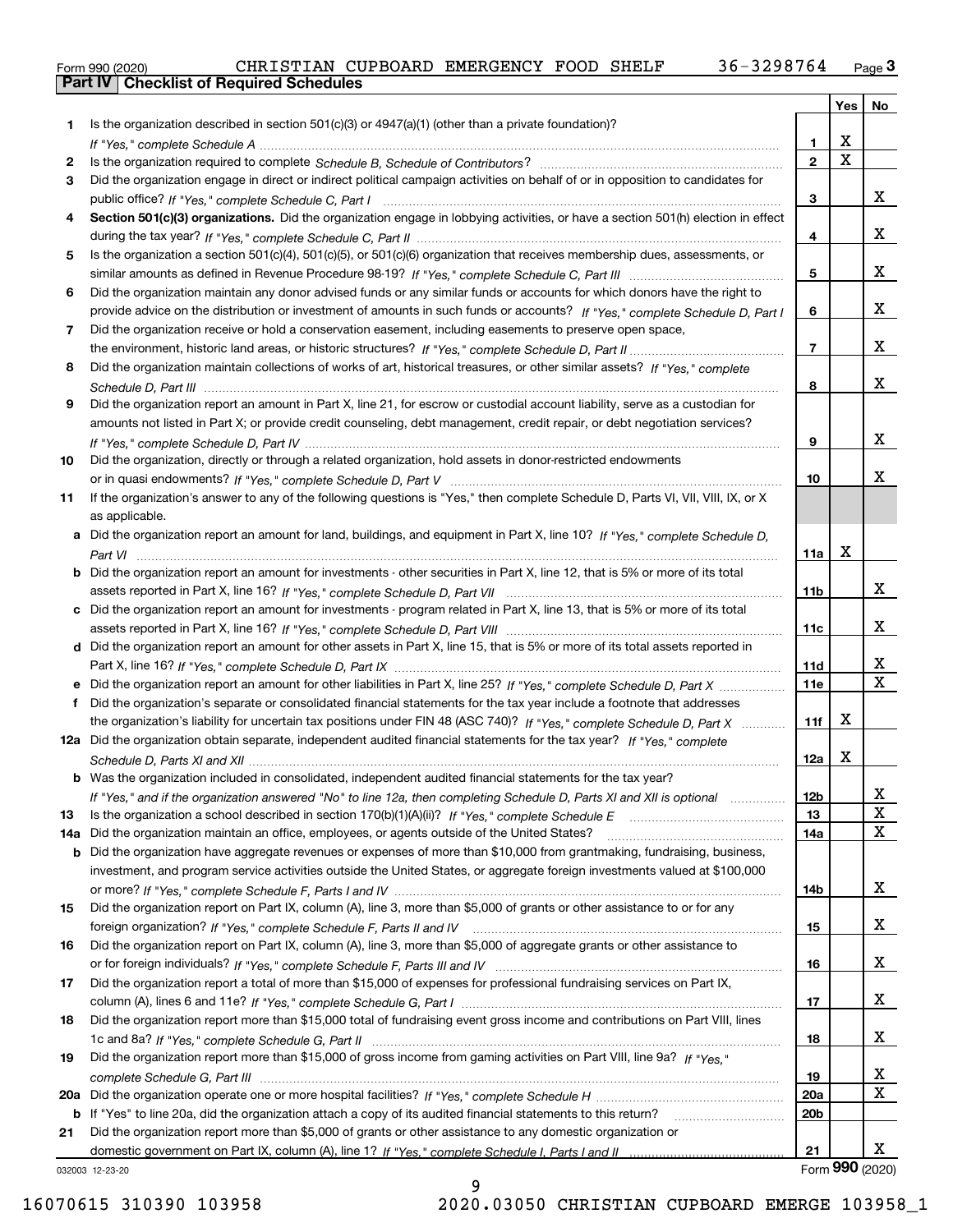Form 990 (2020) CHRISTIAN CUPBOARD EMERGENCY FOOD SHELF 36-3298764 <sub>Page</sub> 4<br>**Part IV | Checklist of Required Schedules** <sub>(continued)</sub>

*(continued)*

|        |                                                                                                                                                                                                                             |                 | Yes | No                           |
|--------|-----------------------------------------------------------------------------------------------------------------------------------------------------------------------------------------------------------------------------|-----------------|-----|------------------------------|
| 22     | Did the organization report more than \$5,000 of grants or other assistance to or for domestic individuals on                                                                                                               |                 |     |                              |
|        |                                                                                                                                                                                                                             | 22              |     | X                            |
| 23     | Did the organization answer "Yes" to Part VII, Section A, line 3, 4, or 5 about compensation of the organization's current                                                                                                  |                 |     |                              |
|        | and former officers, directors, trustees, key employees, and highest compensated employees? If "Yes," complete                                                                                                              |                 |     |                              |
|        |                                                                                                                                                                                                                             | 23              |     | X                            |
|        | 24a Did the organization have a tax-exempt bond issue with an outstanding principal amount of more than \$100,000 as of the                                                                                                 |                 |     |                              |
|        | last day of the year, that was issued after December 31, 2002? If "Yes," answer lines 24b through 24d and complete                                                                                                          |                 |     | x                            |
|        |                                                                                                                                                                                                                             | 24a             |     |                              |
|        | Did the organization invest any proceeds of tax-exempt bonds beyond a temporary period exception?<br>c Did the organization maintain an escrow account other than a refunding escrow at any time during the year to defease | 24b             |     |                              |
|        |                                                                                                                                                                                                                             | 24c             |     |                              |
|        |                                                                                                                                                                                                                             | 24d             |     |                              |
|        | 25a Section 501(c)(3), 501(c)(4), and 501(c)(29) organizations. Did the organization engage in an excess benefit                                                                                                            |                 |     |                              |
|        |                                                                                                                                                                                                                             | 25a             |     | x                            |
|        | b Is the organization aware that it engaged in an excess benefit transaction with a disqualified person in a prior year, and                                                                                                |                 |     |                              |
|        | that the transaction has not been reported on any of the organization's prior Forms 990 or 990-EZ? If "Yes," complete                                                                                                       |                 |     |                              |
|        | Schedule L, Part I                                                                                                                                                                                                          | 25 <sub>b</sub> |     | x                            |
| 26     | Did the organization report any amount on Part X, line 5 or 22, for receivables from or payables to any current                                                                                                             |                 |     |                              |
|        | or former officer, director, trustee, key employee, creator or founder, substantial contributor, or 35%                                                                                                                     |                 |     |                              |
|        | controlled entity or family member of any of these persons? If "Yes," complete Schedule L, Part II                                                                                                                          | 26              |     | x                            |
| 27     | Did the organization provide a grant or other assistance to any current or former officer, director, trustee, key employee,                                                                                                 |                 |     |                              |
|        | creator or founder, substantial contributor or employee thereof, a grant selection committee member, or to a 35% controlled                                                                                                 |                 |     |                              |
|        | entity (including an employee thereof) or family member of any of these persons? If "Yes," complete Schedule L, Part III                                                                                                    | 27              |     | x                            |
| 28     | Was the organization a party to a business transaction with one of the following parties (see Schedule L, Part IV                                                                                                           |                 |     |                              |
|        | instructions, for applicable filing thresholds, conditions, and exceptions):                                                                                                                                                |                 |     |                              |
| a      | A current or former officer, director, trustee, key employee, creator or founder, or substantial contributor? If                                                                                                            |                 |     |                              |
|        |                                                                                                                                                                                                                             | 28a             |     | х<br>$\overline{\mathbf{x}}$ |
|        | c A 35% controlled entity of one or more individuals and/or organizations described in lines 28a or 28b? If                                                                                                                 | 28b             |     |                              |
|        |                                                                                                                                                                                                                             | 28c             |     | х                            |
| 29     |                                                                                                                                                                                                                             | 29              | X   |                              |
| 30     | Did the organization receive contributions of art, historical treasures, or other similar assets, or qualified conservation                                                                                                 |                 |     |                              |
|        |                                                                                                                                                                                                                             | 30              |     | х                            |
| 31     | Did the organization liquidate, terminate, or dissolve and cease operations? If "Yes," complete Schedule N, Part I                                                                                                          | 31              |     | X                            |
| 32     | Did the organization sell, exchange, dispose of, or transfer more than 25% of its net assets? If "Yes," complete                                                                                                            |                 |     |                              |
|        |                                                                                                                                                                                                                             | 32              |     | x                            |
| 33     | Did the organization own 100% of an entity disregarded as separate from the organization under Regulations                                                                                                                  |                 |     |                              |
|        |                                                                                                                                                                                                                             | 33              |     | x                            |
| 34     | Was the organization related to any tax-exempt or taxable entity? If "Yes," complete Schedule R, Part II, III, or IV, and                                                                                                   |                 |     |                              |
|        |                                                                                                                                                                                                                             | 34              |     | x                            |
|        | 35a Did the organization have a controlled entity within the meaning of section 512(b)(13)?                                                                                                                                 | 35a             |     | X                            |
|        | b If "Yes" to line 35a, did the organization receive any payment from or engage in any transaction with a controlled entity                                                                                                 |                 |     |                              |
|        |                                                                                                                                                                                                                             | 35b             |     |                              |
| 36     | Section 501(c)(3) organizations. Did the organization make any transfers to an exempt non-charitable related organization?                                                                                                  |                 |     |                              |
|        |                                                                                                                                                                                                                             | 36              |     | x                            |
| 37     | Did the organization conduct more than 5% of its activities through an entity that is not a related organization                                                                                                            |                 |     | x                            |
| 38     | Did the organization complete Schedule O and provide explanations in Schedule O for Part VI, lines 11b and 19?                                                                                                              | 37              |     |                              |
|        | Note: All Form 990 filers are required to complete Schedule O                                                                                                                                                               | 38              | х   |                              |
| Part V | <b>Statements Regarding Other IRS Filings and Tax Compliance</b>                                                                                                                                                            |                 |     |                              |
|        | Check if Schedule O contains a response or note to any line in this Part V                                                                                                                                                  |                 |     |                              |
|        |                                                                                                                                                                                                                             |                 | Yes | No                           |
|        | 1a                                                                                                                                                                                                                          |                 |     |                              |
| b      | 0<br>Enter the number of Forms W-2G included in line 1a. Enter -0- if not applicable<br>1b                                                                                                                                  |                 |     |                              |
| c.     | Did the organization comply with backup withholding rules for reportable payments to vendors and reportable gaming                                                                                                          |                 |     |                              |
|        | (gambling) winnings to prize winners?                                                                                                                                                                                       | 1c              | х   |                              |
|        | 032004 12-23-20                                                                                                                                                                                                             |                 |     | Form 990 (2020)              |
|        | 10                                                                                                                                                                                                                          |                 |     |                              |

 <sup>16070615 310390 103958 2020.03050</sup> CHRISTIAN CUPBOARD EMERGE 103958\_1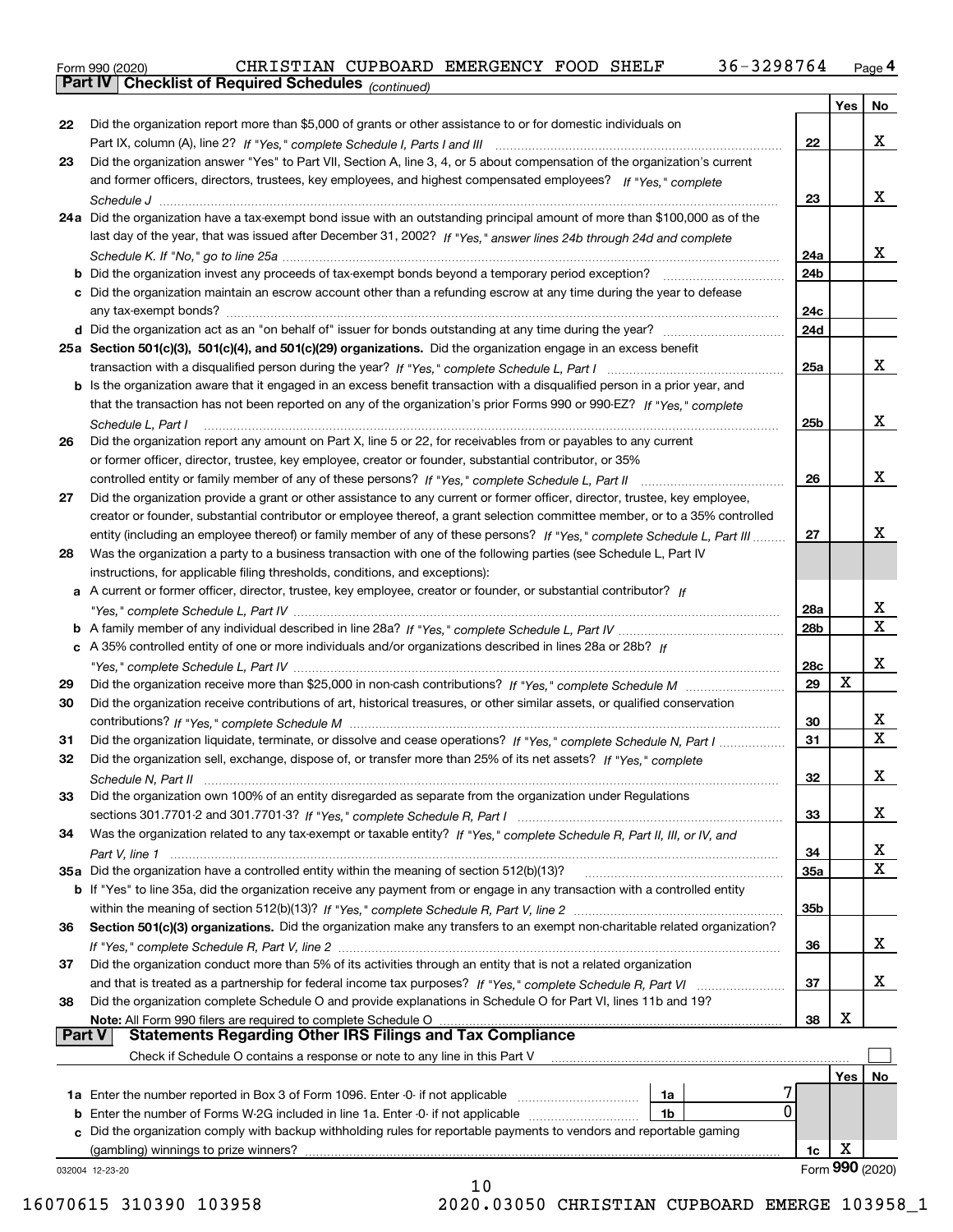|               | 36-3298764<br>CHRISTIAN CUPBOARD EMERGENCY FOOD SHELF<br>Form 990 (2020)                                                                          |                |     | $_{\text{Page}}$ 5 |  |  |  |
|---------------|---------------------------------------------------------------------------------------------------------------------------------------------------|----------------|-----|--------------------|--|--|--|
| <b>Part V</b> | Statements Regarding Other IRS Filings and Tax Compliance (continued)                                                                             |                |     |                    |  |  |  |
|               |                                                                                                                                                   |                | Yes | No                 |  |  |  |
|               | 2a Enter the number of employees reported on Form W-3, Transmittal of Wage and Tax Statements,                                                    |                |     |                    |  |  |  |
|               | 12<br>filed for the calendar year ending with or within the year covered by this return <i>manumumumum</i><br>2a                                  |                |     |                    |  |  |  |
|               |                                                                                                                                                   | 2b             | х   |                    |  |  |  |
|               |                                                                                                                                                   |                |     |                    |  |  |  |
|               | 3a Did the organization have unrelated business gross income of \$1,000 or more during the year?                                                  | 3a             |     | х                  |  |  |  |
|               |                                                                                                                                                   | 3b             |     |                    |  |  |  |
|               | 4a At any time during the calendar year, did the organization have an interest in, or a signature or other authority over, a                      |                |     |                    |  |  |  |
|               |                                                                                                                                                   | 4a             |     | х                  |  |  |  |
|               | <b>b</b> If "Yes," enter the name of the foreign country $\blacktriangleright$                                                                    |                |     |                    |  |  |  |
|               | See instructions for filing requirements for FinCEN Form 114, Report of Foreign Bank and Financial Accounts (FBAR).                               |                |     |                    |  |  |  |
|               | 5a Was the organization a party to a prohibited tax shelter transaction at any time during the tax year?                                          | 5а             |     | х                  |  |  |  |
|               |                                                                                                                                                   | 5 <sub>b</sub> |     | X                  |  |  |  |
|               |                                                                                                                                                   | 5c             |     |                    |  |  |  |
|               | 6a Does the organization have annual gross receipts that are normally greater than \$100,000, and did the organization solicit                    |                |     |                    |  |  |  |
|               | any contributions that were not tax deductible as charitable contributions?                                                                       | 6a             |     | х                  |  |  |  |
|               | <b>b</b> If "Yes," did the organization include with every solicitation an express statement that such contributions or gifts                     |                |     |                    |  |  |  |
|               | were not tax deductible?                                                                                                                          | 6b             |     |                    |  |  |  |
| 7             | Organizations that may receive deductible contributions under section 170(c).                                                                     |                |     |                    |  |  |  |
|               | a Did the organization receive a payment in excess of \$75 made partly as a contribution and partly for goods and services provided to the payor? | 7a             |     | х                  |  |  |  |
|               | <b>b</b> If "Yes," did the organization notify the donor of the value of the goods or services provided?                                          | 7b             |     |                    |  |  |  |
|               | c Did the organization sell, exchange, or otherwise dispose of tangible personal property for which it was required                               |                |     |                    |  |  |  |
|               |                                                                                                                                                   | 7c             |     | х                  |  |  |  |
|               | 7d                                                                                                                                                |                |     |                    |  |  |  |
| е             | Did the organization receive any funds, directly or indirectly, to pay premiums on a personal benefit contract?                                   | 7е             |     |                    |  |  |  |
| Ť.            | Did the organization, during the year, pay premiums, directly or indirectly, on a personal benefit contract?                                      | 7f             |     |                    |  |  |  |
| g             | If the organization received a contribution of qualified intellectual property, did the organization file Form 8899 as required?                  | 7g             |     |                    |  |  |  |
|               | h If the organization received a contribution of cars, boats, airplanes, or other vehicles, did the organization file a Form 1098-C?              | 7h             |     |                    |  |  |  |
| 8             | Sponsoring organizations maintaining donor advised funds. Did a donor advised fund maintained by the                                              |                |     |                    |  |  |  |
|               | sponsoring organization have excess business holdings at any time during the year?                                                                | 8              |     |                    |  |  |  |
| 9             | Sponsoring organizations maintaining donor advised funds.                                                                                         |                |     |                    |  |  |  |
| а             | Did the sponsoring organization make any taxable distributions under section 4966?                                                                | 9а             |     |                    |  |  |  |
|               | <b>b</b> Did the sponsoring organization make a distribution to a donor, donor advisor, or related person?                                        | 9b             |     |                    |  |  |  |
| 10            | Section 501(c)(7) organizations. Enter:                                                                                                           |                |     |                    |  |  |  |
|               | 10a                                                                                                                                               |                |     |                    |  |  |  |
|               | 10 <sub>b</sub>  <br>Gross receipts, included on Form 990, Part VIII, line 12, for public use of club facilities                                  |                |     |                    |  |  |  |
| 11            | Section 501(c)(12) organizations. Enter:                                                                                                          |                |     |                    |  |  |  |
|               | 11a                                                                                                                                               |                |     |                    |  |  |  |
|               | b Gross income from other sources (Do not net amounts due or paid to other sources against                                                        |                |     |                    |  |  |  |
|               | 11b                                                                                                                                               |                |     |                    |  |  |  |
|               | 12a Section 4947(a)(1) non-exempt charitable trusts. Is the organization filing Form 990 in lieu of Form 1041?                                    | 12a            |     |                    |  |  |  |
|               | 12b<br><b>b</b> If "Yes," enter the amount of tax-exempt interest received or accrued during the year                                             |                |     |                    |  |  |  |
| 13            | Section 501(c)(29) qualified nonprofit health insurance issuers.                                                                                  |                |     |                    |  |  |  |
|               | a Is the organization licensed to issue qualified health plans in more than one state?                                                            | 13a            |     |                    |  |  |  |
|               | Note: See the instructions for additional information the organization must report on Schedule O.                                                 |                |     |                    |  |  |  |
|               | <b>b</b> Enter the amount of reserves the organization is required to maintain by the states in which the                                         |                |     |                    |  |  |  |
|               | 13b                                                                                                                                               |                |     |                    |  |  |  |
|               | 13с                                                                                                                                               | 14a            |     | x                  |  |  |  |
| 14a           | Did the organization receive any payments for indoor tanning services during the tax year?                                                        |                |     |                    |  |  |  |
|               | b If "Yes," has it filed a Form 720 to report these payments? If "No," provide an explanation on Schedule O                                       | 14b            |     |                    |  |  |  |
| 15            | Is the organization subject to the section 4960 tax on payment(s) of more than \$1,000,000 in remuneration or                                     |                |     | x                  |  |  |  |
|               |                                                                                                                                                   | 15             |     |                    |  |  |  |
|               | If "Yes," see instructions and file Form 4720, Schedule N.                                                                                        |                |     | х                  |  |  |  |
| 16            | Is the organization an educational institution subject to the section 4968 excise tax on net investment income?                                   | 16             |     |                    |  |  |  |
|               | If "Yes," complete Form 4720, Schedule O.                                                                                                         |                |     |                    |  |  |  |

| Form 990 (2020) |  |
|-----------------|--|

032005 12-23-20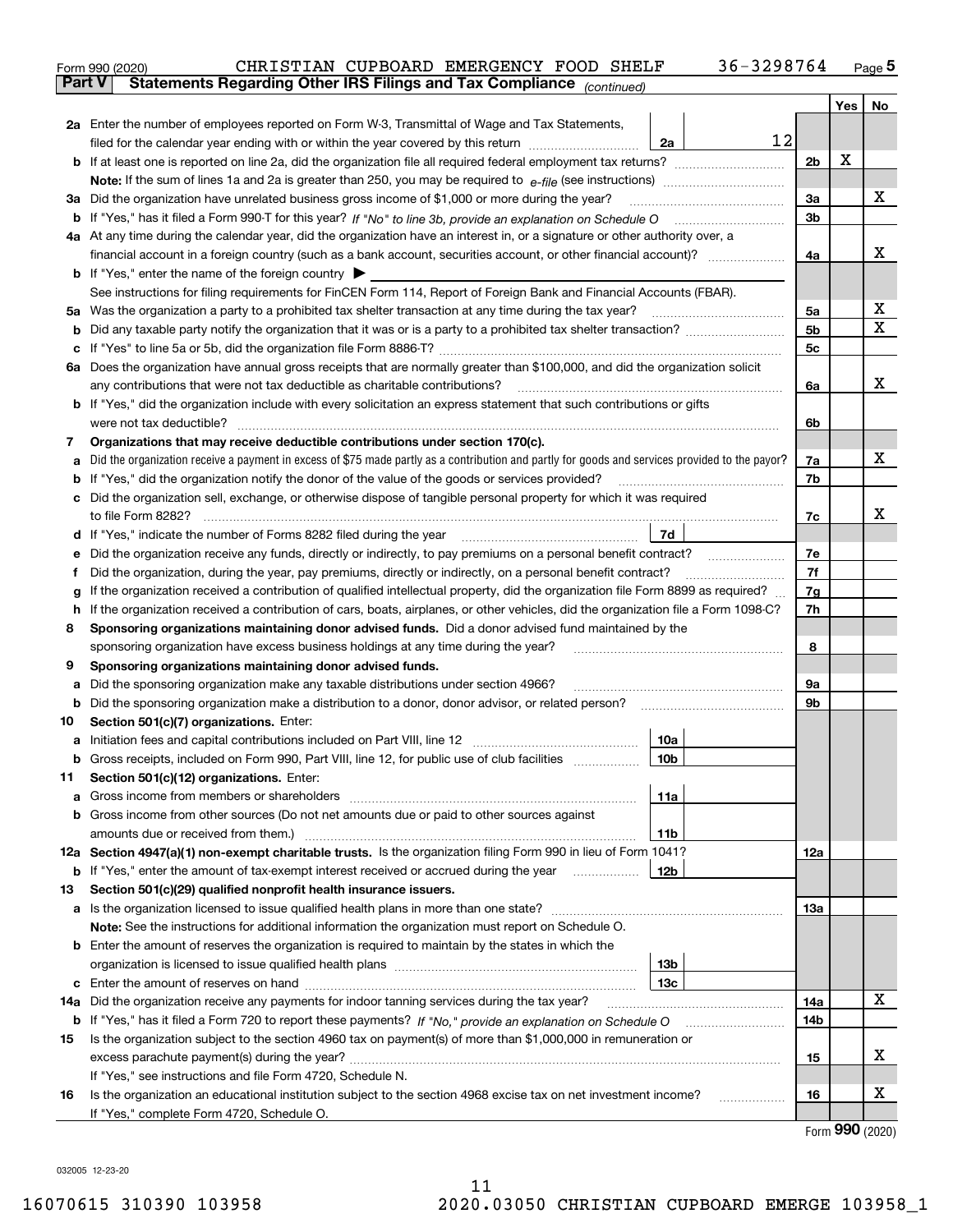|  | Form 990 (2020) |
|--|-----------------|
|  |                 |

## CHRISTIAN CUPBOARD EMERGENCY FOOD SHELF 36-3298764

*For each "Yes" response to lines 2 through 7b below, and for a "No" response to line 8a, 8b, or 10b below, describe the circumstances, processes, or changes on Schedule O. See instructions.* Form 990 (2020) **CHRISTIAN CUPBOARD EMERGENCY FOOD SHELF** 36-3298764 Page 6<br>**Part VI Governance, Management, and Disclosure** *For each "Yes" response to lines 2 through 7b below, and for a "No" response* 

|                                                                                                                                                 | Check if Schedule O contains a response or note to any line in this Part VI                                                                                           |    |    |                 |     | x               |
|-------------------------------------------------------------------------------------------------------------------------------------------------|-----------------------------------------------------------------------------------------------------------------------------------------------------------------------|----|----|-----------------|-----|-----------------|
|                                                                                                                                                 | <b>Section A. Governing Body and Management</b>                                                                                                                       |    |    |                 |     |                 |
|                                                                                                                                                 |                                                                                                                                                                       |    |    |                 | Yes | No              |
|                                                                                                                                                 | 1a Enter the number of voting members of the governing body at the end of the tax year                                                                                | 1a | 10 |                 |     |                 |
|                                                                                                                                                 | If there are material differences in voting rights among members of the governing body, or if the governing                                                           |    |    |                 |     |                 |
|                                                                                                                                                 | body delegated broad authority to an executive committee or similar committee, explain on Schedule O.                                                                 |    |    |                 |     |                 |
| b                                                                                                                                               | Enter the number of voting members included on line 1a, above, who are independent                                                                                    | 1b | 10 |                 |     |                 |
| 2                                                                                                                                               | Did any officer, director, trustee, or key employee have a family relationship or a business relationship with any other                                              |    |    |                 |     |                 |
|                                                                                                                                                 | officer, director, trustee, or key employee?                                                                                                                          |    |    | 2               |     | X               |
| 3                                                                                                                                               | Did the organization delegate control over management duties customarily performed by or under the direct supervision                                                 |    |    |                 |     |                 |
|                                                                                                                                                 | of officers, directors, trustees, or key employees to a management company or other person?                                                                           |    |    | 3               |     | x               |
| 4                                                                                                                                               | Did the organization make any significant changes to its governing documents since the prior Form 990 was filed?                                                      |    |    | 4               |     | $\mathbf X$     |
|                                                                                                                                                 |                                                                                                                                                                       |    |    | 5               |     | $\mathbf X$     |
| 5<br>6                                                                                                                                          | Did the organization have members or stockholders?                                                                                                                    |    |    | 6               |     | $\mathbf X$     |
|                                                                                                                                                 |                                                                                                                                                                       |    |    |                 |     |                 |
| 7a                                                                                                                                              | Did the organization have members, stockholders, or other persons who had the power to elect or appoint one or                                                        |    |    |                 |     | х               |
|                                                                                                                                                 | more members of the governing body?                                                                                                                                   |    |    | 7a              |     |                 |
| b                                                                                                                                               | Are any governance decisions of the organization reserved to (or subject to approval by) members, stockholders, or                                                    |    |    |                 |     |                 |
|                                                                                                                                                 | persons other than the governing body?                                                                                                                                |    |    | 7b              |     | х               |
| 8                                                                                                                                               | Did the organization contemporaneously document the meetings held or written actions undertaken during the year by the following:                                     |    |    |                 |     |                 |
| a                                                                                                                                               |                                                                                                                                                                       |    |    | 8a              | X   |                 |
| b                                                                                                                                               | Each committee with authority to act on behalf of the governing body?                                                                                                 |    |    | 8b              | X   |                 |
| 9                                                                                                                                               | Is there any officer, director, trustee, or key employee listed in Part VII, Section A, who cannot be reached at the                                                  |    |    |                 |     |                 |
|                                                                                                                                                 |                                                                                                                                                                       |    |    | 9               |     | x               |
|                                                                                                                                                 | <b>Section B. Policies</b> (This Section B requests information about policies not required by the Internal Revenue Code.)                                            |    |    |                 |     |                 |
|                                                                                                                                                 |                                                                                                                                                                       |    |    |                 | Yes | No              |
|                                                                                                                                                 |                                                                                                                                                                       |    |    | 10a             |     | х               |
|                                                                                                                                                 | <b>b</b> If "Yes," did the organization have written policies and procedures governing the activities of such chapters, affiliates,                                   |    |    |                 |     |                 |
|                                                                                                                                                 | and branches to ensure their operations are consistent with the organization's exempt purposes?                                                                       |    |    | 10 <sub>b</sub> |     |                 |
|                                                                                                                                                 | 11a Has the organization provided a complete copy of this Form 990 to all members of its governing body before filing the form?                                       |    |    | 11a             | X   |                 |
| b                                                                                                                                               | Describe in Schedule O the process, if any, used by the organization to review this Form 990.                                                                         |    |    |                 |     |                 |
| 12a                                                                                                                                             |                                                                                                                                                                       |    |    | 12a             | х   |                 |
| b                                                                                                                                               |                                                                                                                                                                       |    |    | 12 <sub>b</sub> | X   |                 |
| с                                                                                                                                               | Did the organization regularly and consistently monitor and enforce compliance with the policy? If "Yes." describe                                                    |    |    |                 |     |                 |
|                                                                                                                                                 | in Schedule O how this was done measured and contain an account of the state of the state of the state of the                                                         |    |    | 12c             | х   |                 |
| 13                                                                                                                                              | Did the organization have a written whistleblower policy?                                                                                                             |    |    | 13              |     | х               |
| 14                                                                                                                                              | Did the organization have a written document retention and destruction policy?                                                                                        |    |    | 14              | X   |                 |
| 15                                                                                                                                              | Did the process for determining compensation of the following persons include a review and approval by independent                                                    |    |    |                 |     |                 |
|                                                                                                                                                 | persons, comparability data, and contemporaneous substantiation of the deliberation and decision?                                                                     |    |    |                 |     |                 |
| а                                                                                                                                               | The organization's CEO, Executive Director, or top management official manufactured content of the organization's CEO, Executive Director, or top management official |    |    | 15a             | X   |                 |
| b                                                                                                                                               |                                                                                                                                                                       |    |    | 15b             |     | х               |
|                                                                                                                                                 | If "Yes" to line 15a or 15b, describe the process in Schedule O (see instructions).                                                                                   |    |    |                 |     |                 |
|                                                                                                                                                 | 16a Did the organization invest in, contribute assets to, or participate in a joint venture or similar arrangement with a                                             |    |    |                 |     |                 |
|                                                                                                                                                 | taxable entity during the year?                                                                                                                                       |    |    | 16a             |     | х               |
|                                                                                                                                                 | b If "Yes," did the organization follow a written policy or procedure requiring the organization to evaluate its participation                                        |    |    |                 |     |                 |
|                                                                                                                                                 | in joint venture arrangements under applicable federal tax law, and take steps to safequard the organization's                                                        |    |    |                 |     |                 |
|                                                                                                                                                 | exempt status with respect to such arrangements?                                                                                                                      |    |    | 16b             |     |                 |
|                                                                                                                                                 | <b>Section C. Disclosure</b>                                                                                                                                          |    |    |                 |     |                 |
| 17                                                                                                                                              | List the states with which a copy of this Form 990 is required to be filed $\blacktriangleright MN$                                                                   |    |    |                 |     |                 |
| 18                                                                                                                                              | Section 6104 requires an organization to make its Forms 1023 (1024 or 1024-A, if applicable), 990, and 990-T (Section 501(c)(3)s only) available                      |    |    |                 |     |                 |
|                                                                                                                                                 | for public inspection. Indicate how you made these available. Check all that apply.                                                                                   |    |    |                 |     |                 |
|                                                                                                                                                 | $\lfloor X \rfloor$ Own website<br>$\lfloor x \rfloor$ Upon request<br>Another's website<br>Other (explain on Schedule O)                                             |    |    |                 |     |                 |
| Describe on Schedule O whether (and if so, how) the organization made its governing documents, conflict of interest policy, and financial<br>19 |                                                                                                                                                                       |    |    |                 |     |                 |
|                                                                                                                                                 | statements available to the public during the tax year.                                                                                                               |    |    |                 |     |                 |
| 20                                                                                                                                              | State the name, address, and telephone number of the person who possesses the organization's books and records                                                        |    |    |                 |     |                 |
|                                                                                                                                                 | JESSICA FRANCIS - 651-233-1296                                                                                                                                        |    |    |                 |     |                 |
|                                                                                                                                                 | 8264 4TH ST N, OAKDALE, MN<br>55128                                                                                                                                   |    |    |                 |     |                 |
|                                                                                                                                                 | 032006 12-23-20                                                                                                                                                       |    |    |                 |     | Form 990 (2020) |
|                                                                                                                                                 | 12                                                                                                                                                                    |    |    |                 |     |                 |
|                                                                                                                                                 | <b>210200 1020FC</b>                                                                                                                                                  |    |    |                 |     |                 |

16070615 310390 103958 2020.03050 CHRISTIAN CUPBOARD EMERGE 103958\_1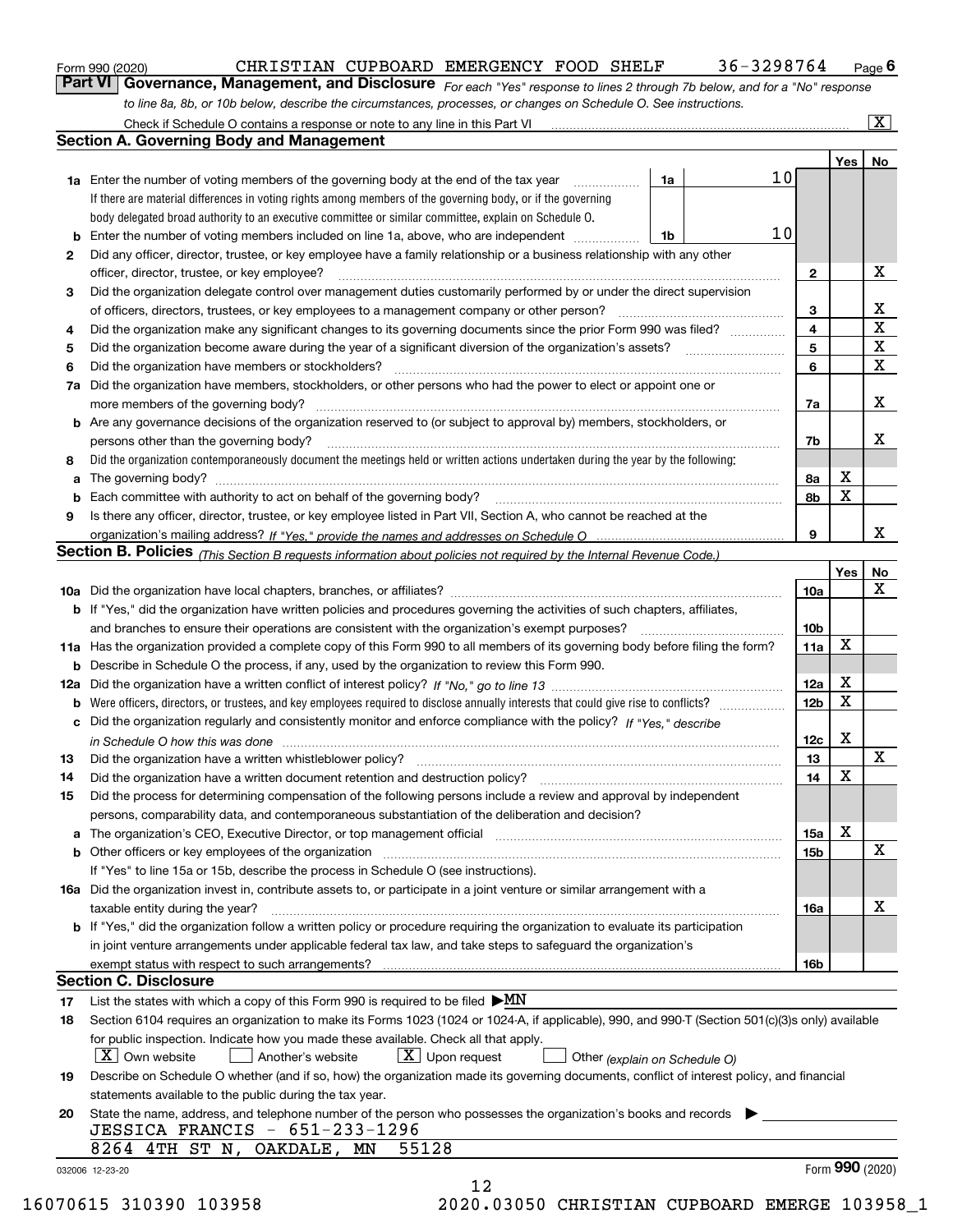| Form 990 (2020) |                                                                                            |  | CHRISTIAN CUPBOARD EMERGENCY FOOD SHELF |  | 36-3298764 | $_{Page}$ $7$ |
|-----------------|--------------------------------------------------------------------------------------------|--|-----------------------------------------|--|------------|---------------|
|                 | Part VII Compensation of Officers, Directors, Trustees, Key Employees, Highest Compensated |  |                                         |  |            |               |

### **Employees, and Independent Contractors**

Check if Schedule O contains a response or note to any line in this Part VII

**Section A. Officers, Directors, Trustees, Key Employees, and Highest Compensated Employees**

**1a**  Complete this table for all persons required to be listed. Report compensation for the calendar year ending with or within the organization's tax year. **•** List all of the organization's current officers, directors, trustees (whether individuals or organizations), regardless of amount of compensation.

Enter -0- in columns (D), (E), and (F) if no compensation was paid.

 $\bullet$  List all of the organization's  $\,$ current key employees, if any. See instructions for definition of "key employee."

**•** List the organization's five current highest compensated employees (other than an officer, director, trustee, or key employee) who received reportable compensation (Box 5 of Form W-2 and/or Box 7 of Form 1099-MISC) of more than \$100,000 from the organization and any related organizations.

**•** List all of the organization's former officers, key employees, and highest compensated employees who received more than \$100,000 of reportable compensation from the organization and any related organizations.

**former directors or trustees**  ¥ List all of the organization's that received, in the capacity as a former director or trustee of the organization, more than \$10,000 of reportable compensation from the organization and any related organizations.

See instructions for the order in which to list the persons above.

Check this box if neither the organization nor any related organization compensated any current officer, director, or trustee.  $\mathcal{L}^{\text{max}}$ 

| (A)                           | (B)               | (C)                            |                                         |                         |              |                                                                  |        | (D)             | (E)                           | (F)                   |  |  |
|-------------------------------|-------------------|--------------------------------|-----------------------------------------|-------------------------|--------------|------------------------------------------------------------------|--------|-----------------|-------------------------------|-----------------------|--|--|
| Name and title                | Average           |                                | Position<br>(do not check more than one |                         |              |                                                                  |        | Reportable      | Reportable                    | Estimated             |  |  |
|                               | hours per         |                                |                                         |                         |              | box, unless person is both an<br>officer and a director/trustee) |        | compensation    | compensation                  | amount of             |  |  |
|                               | week<br>(list any |                                |                                         |                         |              |                                                                  |        | from<br>the     | from related<br>organizations | other<br>compensation |  |  |
|                               | hours for         |                                |                                         |                         |              |                                                                  |        | organization    | (W-2/1099-MISC)               | from the              |  |  |
|                               | related           |                                |                                         |                         |              |                                                                  |        | (W-2/1099-MISC) |                               | organization          |  |  |
|                               | organizations     |                                |                                         |                         |              |                                                                  |        |                 |                               | and related           |  |  |
|                               | below             | Individual trustee or director | Institutional trustee                   |                         | Key employee | Highest compensated<br> employee                                 | Former |                 |                               | organizations         |  |  |
|                               | line)             |                                |                                         | Officer                 |              |                                                                  |        |                 |                               |                       |  |  |
| <b>JESSICA FRANCIS</b><br>(1) | 40.00             |                                |                                         |                         |              |                                                                  |        |                 |                               |                       |  |  |
| EXECUTIVE DIRECTOR            |                   |                                |                                         | X                       |              |                                                                  |        | 82,750.         | 0.                            | 0.                    |  |  |
| (2)<br>AMY BROWN              | 5.00              |                                |                                         |                         |              |                                                                  |        |                 |                               |                       |  |  |
| <b>CHAIR</b>                  |                   | $\mathbf X$                    |                                         | X                       |              |                                                                  |        | 0.              | 0.                            | $0_{.}$               |  |  |
| MARY WESTBERG<br>(3)          | 5.00              |                                |                                         |                         |              |                                                                  |        |                 |                               |                       |  |  |
| VICE CHAIR                    |                   | $\mathbf x$                    |                                         | X                       |              |                                                                  |        | 0.              | 0.                            | 0.                    |  |  |
| TOM RASMUSSEN<br>(4)          | 1.00              |                                |                                         |                         |              |                                                                  |        |                 |                               |                       |  |  |
| SECRETARY                     |                   | $\mathbf X$                    |                                         | $\overline{\textbf{X}}$ |              |                                                                  |        | 0.              | 0.                            | $0_{\cdot}$           |  |  |
| <b>JEFF HAGEN</b><br>(5)      | 1.00              |                                |                                         |                         |              |                                                                  |        |                 |                               |                       |  |  |
| <b>TREASURER</b>              |                   | $\mathbf x$                    |                                         | X                       |              |                                                                  |        | 0.              | 0.                            | 0.                    |  |  |
| ROBERT EHREN<br>(6)           | 1.00              |                                |                                         |                         |              |                                                                  |        |                 |                               |                       |  |  |
| <b>BOARD MEMBER</b>           |                   | $\mathbf X$                    |                                         |                         |              |                                                                  |        | $\mathbf 0$ .   | 0.                            | $\mathbf 0$ .         |  |  |
| CLAUDIA MILLINGTON<br>(7)     | 1.00              |                                |                                         |                         |              |                                                                  |        |                 |                               |                       |  |  |
| <b>BOARD MEMBER</b>           |                   | $\mathbf X$                    |                                         |                         |              |                                                                  |        | $0$ .           | 0.                            | $0_{.}$               |  |  |
| DOUG RYDEN<br>(8)             | 1.00              |                                |                                         |                         |              |                                                                  |        |                 |                               |                       |  |  |
| <b>BOARD MEMBER</b>           |                   | $\mathbf X$                    |                                         |                         |              |                                                                  |        | $0$ .           | 0.                            | $\mathbf 0$ .         |  |  |
| <b>BILL BURNS</b><br>(9)      | 1.00              |                                |                                         |                         |              |                                                                  |        |                 |                               |                       |  |  |
| BOARD MEMBER                  |                   | $\mathbf X$                    |                                         |                         |              |                                                                  |        | 0.              | 0.                            | $\mathbf 0$ .         |  |  |
| (10) BRIAN WHITEMARSH         | 1.00              |                                |                                         |                         |              |                                                                  |        |                 |                               |                       |  |  |
| BOARD MEMBER                  |                   | $\overline{\textbf{X}}$        |                                         |                         |              |                                                                  |        | 0.              | 0.                            | $0$ .                 |  |  |
| (11) JASON POSEL              | 1.00              |                                |                                         |                         |              |                                                                  |        |                 |                               |                       |  |  |
| BOARD MEMBER                  |                   | $\mathbf X$                    |                                         |                         |              |                                                                  |        | $0$ .           | 0.                            | $\mathbf 0$ .         |  |  |
|                               |                   |                                |                                         |                         |              |                                                                  |        |                 |                               |                       |  |  |
|                               |                   |                                |                                         |                         |              |                                                                  |        |                 |                               |                       |  |  |
|                               |                   |                                |                                         |                         |              |                                                                  |        |                 |                               |                       |  |  |
|                               |                   |                                |                                         |                         |              |                                                                  |        |                 |                               |                       |  |  |
|                               |                   |                                |                                         |                         |              |                                                                  |        |                 |                               |                       |  |  |
|                               |                   |                                |                                         |                         |              |                                                                  |        |                 |                               |                       |  |  |
|                               |                   |                                |                                         |                         |              |                                                                  |        |                 |                               |                       |  |  |
|                               |                   |                                |                                         |                         |              |                                                                  |        |                 |                               |                       |  |  |
|                               |                   |                                |                                         |                         |              |                                                                  |        |                 |                               |                       |  |  |
|                               |                   |                                |                                         |                         |              |                                                                  |        |                 |                               |                       |  |  |
|                               |                   |                                |                                         |                         |              |                                                                  |        |                 |                               |                       |  |  |
|                               |                   |                                |                                         |                         |              |                                                                  |        |                 |                               |                       |  |  |
|                               |                   |                                |                                         |                         |              |                                                                  |        |                 |                               |                       |  |  |

032007 12-23-20

Form (2020) **990**

 $\mathcal{L}^{\text{max}}$ 

13 16070615 310390 103958 2020.03050 CHRISTIAN CUPBOARD EMERGE 103958\_1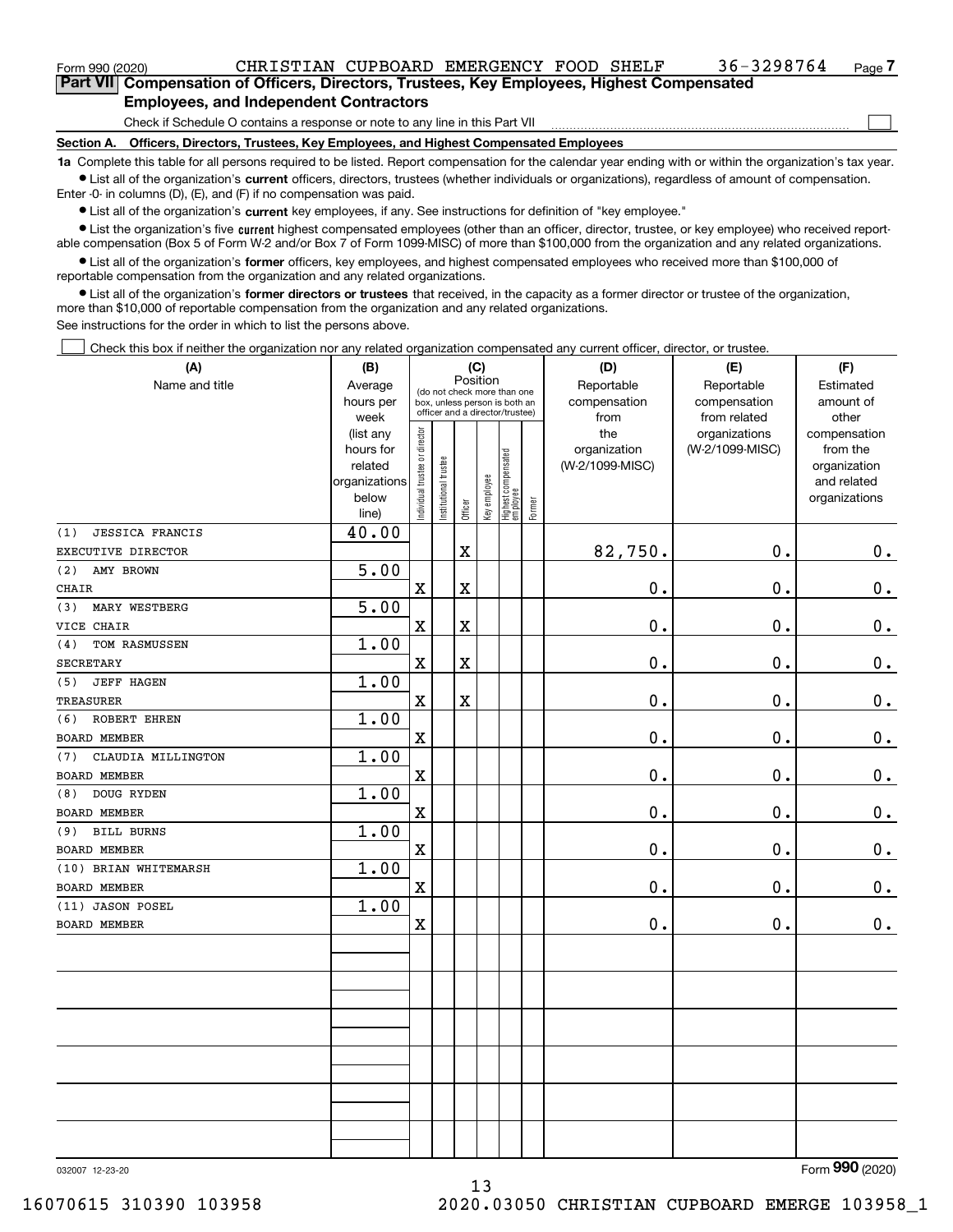|                 | Form 990 (2020)                                                                                                                                                                                                                                                     |                                                                      |                                                                                                                                                                 |                       |         |              |                                 |                                                   | CHRISTIAN CUPBOARD EMERGENCY FOOD SHELF | 36-3298764                       |                                        |     |              | Page 8                                                                   |
|-----------------|---------------------------------------------------------------------------------------------------------------------------------------------------------------------------------------------------------------------------------------------------------------------|----------------------------------------------------------------------|-----------------------------------------------------------------------------------------------------------------------------------------------------------------|-----------------------|---------|--------------|---------------------------------|---------------------------------------------------|-----------------------------------------|----------------------------------|----------------------------------------|-----|--------------|--------------------------------------------------------------------------|
| <b>Part VII</b> | Section A. Officers, Directors, Trustees, Key Employees, and Highest Compensated Employees (continued)                                                                                                                                                              |                                                                      |                                                                                                                                                                 |                       |         |              |                                 |                                                   |                                         |                                  |                                        |     |              |                                                                          |
|                 | (A)<br>Name and title                                                                                                                                                                                                                                               | (B)<br>Average<br>hours per<br>week                                  | (C)<br>(D)<br>Position<br>Reportable<br>(do not check more than one<br>compensation<br>box, unless person is both an<br>officer and a director/trustee)<br>from |                       |         |              |                                 | (E)<br>Reportable<br>compensation<br>from related |                                         |                                  | (F)<br>Estimated<br>amount of<br>other |     |              |                                                                          |
|                 |                                                                                                                                                                                                                                                                     | (list any<br>hours for<br>related<br>organizations<br>below<br>line) | Individual trustee or director                                                                                                                                  | Institutional trustee | Officer | Key employee | Highest compensated<br>employee | Former                                            | the<br>organization<br>(W-2/1099-MISC)  | organizations<br>(W-2/1099-MISC) |                                        |     |              | compensation<br>from the<br>organization<br>and related<br>organizations |
|                 |                                                                                                                                                                                                                                                                     |                                                                      |                                                                                                                                                                 |                       |         |              |                                 |                                                   |                                         |                                  |                                        |     |              |                                                                          |
|                 |                                                                                                                                                                                                                                                                     |                                                                      |                                                                                                                                                                 |                       |         |              |                                 |                                                   |                                         |                                  |                                        |     |              |                                                                          |
|                 |                                                                                                                                                                                                                                                                     |                                                                      |                                                                                                                                                                 |                       |         |              |                                 |                                                   |                                         |                                  |                                        |     |              |                                                                          |
|                 |                                                                                                                                                                                                                                                                     |                                                                      |                                                                                                                                                                 |                       |         |              |                                 |                                                   |                                         |                                  |                                        |     |              |                                                                          |
|                 |                                                                                                                                                                                                                                                                     |                                                                      |                                                                                                                                                                 |                       |         |              |                                 |                                                   |                                         |                                  |                                        |     |              |                                                                          |
|                 |                                                                                                                                                                                                                                                                     |                                                                      |                                                                                                                                                                 |                       |         |              |                                 |                                                   |                                         |                                  |                                        |     |              |                                                                          |
|                 |                                                                                                                                                                                                                                                                     |                                                                      |                                                                                                                                                                 |                       |         |              |                                 |                                                   |                                         |                                  |                                        |     |              |                                                                          |
|                 |                                                                                                                                                                                                                                                                     |                                                                      |                                                                                                                                                                 |                       |         |              |                                 |                                                   |                                         |                                  |                                        |     |              |                                                                          |
|                 | 1b Subtotal                                                                                                                                                                                                                                                         |                                                                      |                                                                                                                                                                 |                       |         |              |                                 |                                                   | 82,750.                                 |                                  | 0.                                     |     |              | $0$ .                                                                    |
| c<br>d          | Total from continuation sheets to Part VII, Section A<br>Total (add lines 1b and 1c).                                                                                                                                                                               |                                                                      |                                                                                                                                                                 |                       |         |              |                                 |                                                   | 0.<br>82,750.                           |                                  | $\overline{0}$ .<br>$\overline{0}$ .   |     |              | $\overline{0}$ .<br>$\overline{0}$ .                                     |
| 2               | Total number of individuals (including but not limited to those listed above) who received more than \$100,000 of reportable<br>compensation from the organization $\blacktriangleright$                                                                            |                                                                      |                                                                                                                                                                 |                       |         |              |                                 |                                                   |                                         |                                  |                                        |     |              | 0                                                                        |
| з               | Did the organization list any former officer, director, trustee, key employee, or highest compensated employee on                                                                                                                                                   |                                                                      |                                                                                                                                                                 |                       |         |              |                                 |                                                   |                                         |                                  |                                        |     | Yes          | No                                                                       |
| 4               | line 1a? If "Yes," complete Schedule J for such individual manufactured contained and the Yes," complete Schedule J for such individual<br>For any individual listed on line 1a, is the sum of reportable compensation and other compensation from the organization |                                                                      |                                                                                                                                                                 |                       |         |              |                                 |                                                   |                                         |                                  |                                        | З   |              | x                                                                        |
| 5               | Did any person listed on line 1a receive or accrue compensation from any unrelated organization or individual for services                                                                                                                                          |                                                                      |                                                                                                                                                                 |                       |         |              |                                 |                                                   |                                         |                                  |                                        | 4   |              | x                                                                        |
|                 | <b>Section B. Independent Contractors</b>                                                                                                                                                                                                                           |                                                                      |                                                                                                                                                                 |                       |         |              |                                 |                                                   |                                         |                                  |                                        | 5   |              | x                                                                        |
| 1               | Complete this table for your five highest compensated independent contractors that received more than \$100,000 of compensation from<br>the organization. Report compensation for the calendar year ending with or within the organization's tax year.              |                                                                      |                                                                                                                                                                 |                       |         |              |                                 |                                                   |                                         |                                  |                                        |     |              |                                                                          |
|                 | (A)<br>Name and business address                                                                                                                                                                                                                                    |                                                                      |                                                                                                                                                                 | <b>NONE</b>           |         |              |                                 |                                                   | (B)<br>Description of services          |                                  |                                        | (C) | Compensation |                                                                          |
|                 |                                                                                                                                                                                                                                                                     |                                                                      |                                                                                                                                                                 |                       |         |              |                                 |                                                   |                                         |                                  |                                        |     |              |                                                                          |
|                 |                                                                                                                                                                                                                                                                     |                                                                      |                                                                                                                                                                 |                       |         |              |                                 |                                                   |                                         |                                  |                                        |     |              |                                                                          |
|                 |                                                                                                                                                                                                                                                                     |                                                                      |                                                                                                                                                                 |                       |         |              |                                 |                                                   |                                         |                                  |                                        |     |              |                                                                          |
|                 |                                                                                                                                                                                                                                                                     |                                                                      |                                                                                                                                                                 |                       |         |              |                                 |                                                   |                                         |                                  |                                        |     |              |                                                                          |
| 2               | Total number of independent contractors (including but not limited to those listed above) who received more than                                                                                                                                                    |                                                                      |                                                                                                                                                                 |                       |         |              |                                 |                                                   |                                         |                                  |                                        |     |              |                                                                          |
|                 | \$100,000 of compensation from the organization                                                                                                                                                                                                                     |                                                                      |                                                                                                                                                                 |                       |         |              |                                 |                                                   |                                         |                                  |                                        |     | റററ          |                                                                          |

Form (2020) **990**

032008 12-23-20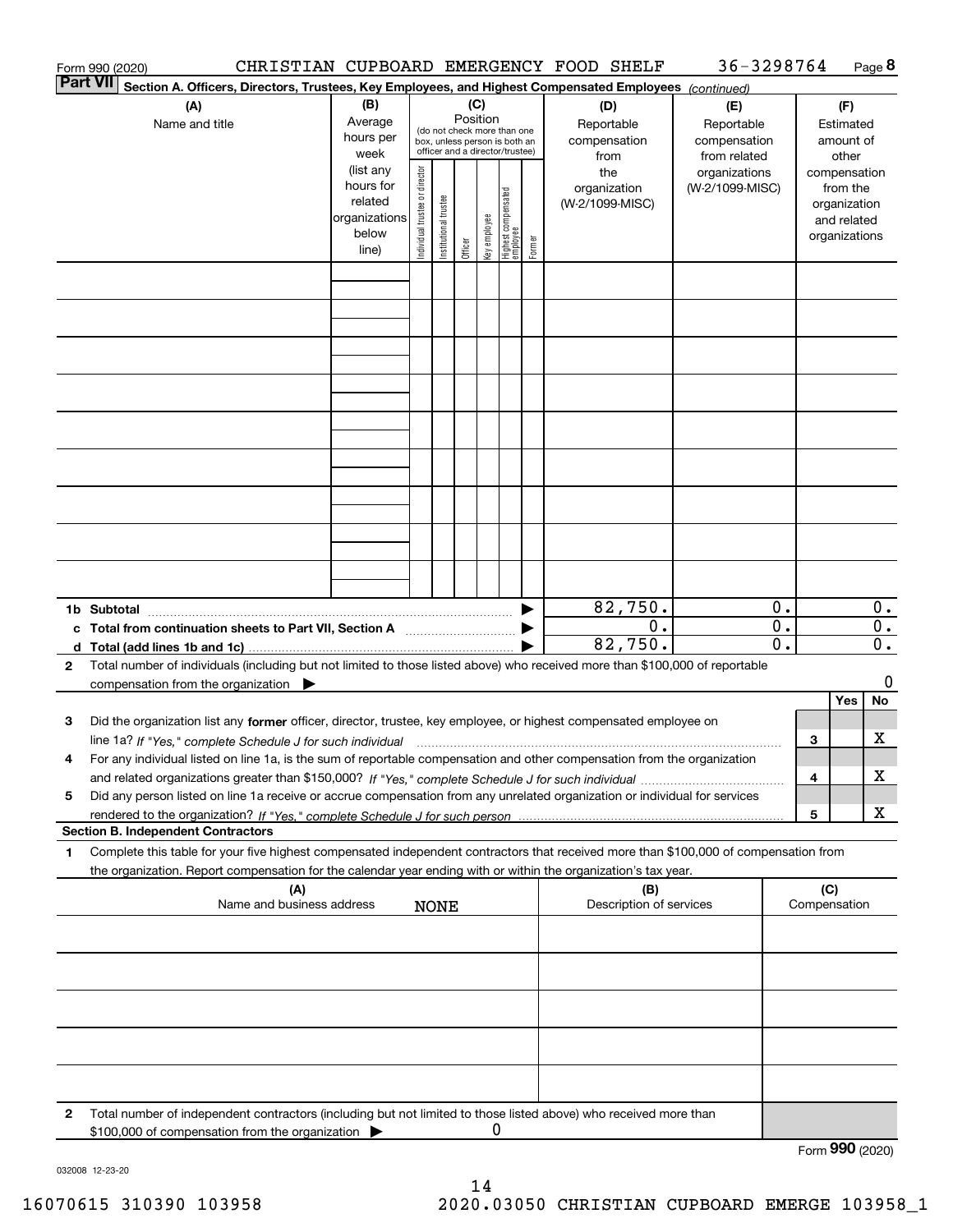|                                                           |                  |   | CHRISTIAN CUPBOARD EMERGENCY FOOD SHELF<br>Form 990 (2020)                                                                                                                                                                           |     |                      |                                  |                                              | 36-3298764                                      | Page 9                                                          |
|-----------------------------------------------------------|------------------|---|--------------------------------------------------------------------------------------------------------------------------------------------------------------------------------------------------------------------------------------|-----|----------------------|----------------------------------|----------------------------------------------|-------------------------------------------------|-----------------------------------------------------------------|
|                                                           | <b>Part VIII</b> |   | <b>Statement of Revenue</b>                                                                                                                                                                                                          |     |                      |                                  |                                              |                                                 |                                                                 |
|                                                           |                  |   | Check if Schedule O contains a response or note to any line in this Part VIII                                                                                                                                                        |     |                      |                                  |                                              |                                                 |                                                                 |
|                                                           |                  |   |                                                                                                                                                                                                                                      |     |                      | (A)<br>Total revenue             | (B)<br>Related or exempt<br>function revenue | $\overline{C}$<br>Unrelated<br>business revenue | (D)<br>Revenue excluded<br>from tax under<br>sections 512 - 514 |
|                                                           |                  |   | 1 a Federated campaigns<br>1a                                                                                                                                                                                                        |     |                      |                                  |                                              |                                                 |                                                                 |
| Contributions, Gifts, Grants<br>and Other Similar Amounts |                  |   | 1 <sub>b</sub><br><b>b</b> Membership dues                                                                                                                                                                                           |     |                      |                                  |                                              |                                                 |                                                                 |
|                                                           |                  |   | 1 <sub>c</sub><br>c Fundraising events                                                                                                                                                                                               |     |                      |                                  |                                              |                                                 |                                                                 |
|                                                           |                  |   | 1 <sub>d</sub><br>d Related organizations                                                                                                                                                                                            |     |                      |                                  |                                              |                                                 |                                                                 |
|                                                           |                  |   | e Government grants (contributions)<br>1e                                                                                                                                                                                            |     | 25,100.              |                                  |                                              |                                                 |                                                                 |
|                                                           |                  |   | f All other contributions, gifts, grants, and                                                                                                                                                                                        |     |                      |                                  |                                              |                                                 |                                                                 |
|                                                           |                  |   | similar amounts not included above<br>1f                                                                                                                                                                                             |     | 6, 137, 016.         |                                  |                                              |                                                 |                                                                 |
|                                                           |                  | g | Noncash contributions included in lines 1a-1f                                                                                                                                                                                        |     | $1g$ \$4,635,144.    |                                  |                                              |                                                 |                                                                 |
|                                                           |                  |   |                                                                                                                                                                                                                                      |     |                      | 6, 162, 116.                     |                                              |                                                 |                                                                 |
|                                                           |                  |   |                                                                                                                                                                                                                                      |     | <b>Business Code</b> |                                  |                                              |                                                 |                                                                 |
|                                                           |                  |   | 2 a PROGRAM SERVICE FEES                                                                                                                                                                                                             |     | 900099               | 26,950.                          | 26,950.                                      |                                                 | 0.                                                              |
| Program Service<br>Revenue                                |                  | b | <u> 1980 - Johann Barn, mars ann an t-Amhain Aonaich an t-Aonaich an t-Aonaich ann an t-Aonaich ann an t-Aonaich</u>                                                                                                                 |     |                      |                                  |                                              |                                                 |                                                                 |
|                                                           |                  | с | <u>and the state of the state of the state of the state of the state of the state of the state of the state of the state of the state of the state of the state of the state of the state of the state of the state of the state</u> |     |                      |                                  |                                              |                                                 |                                                                 |
|                                                           |                  | d | <u> 1989 - Johann Stoff, fransk politik (d. 1989)</u>                                                                                                                                                                                |     |                      |                                  |                                              |                                                 |                                                                 |
|                                                           |                  | е |                                                                                                                                                                                                                                      |     |                      |                                  |                                              |                                                 |                                                                 |
|                                                           |                  |   | f All other program service revenue                                                                                                                                                                                                  |     |                      |                                  |                                              |                                                 |                                                                 |
|                                                           |                  | a |                                                                                                                                                                                                                                      |     |                      | 26,950.                          |                                              |                                                 |                                                                 |
|                                                           | 3                |   | Investment income (including dividends, interest, and                                                                                                                                                                                |     |                      |                                  |                                              |                                                 |                                                                 |
|                                                           |                  |   |                                                                                                                                                                                                                                      |     | ▶                    | 61.                              |                                              |                                                 | 61.                                                             |
|                                                           | 4                |   | Income from investment of tax-exempt bond proceeds                                                                                                                                                                                   |     |                      |                                  |                                              |                                                 |                                                                 |
|                                                           | 5                |   |                                                                                                                                                                                                                                      |     |                      |                                  |                                              |                                                 |                                                                 |
|                                                           |                  |   | (i) Real                                                                                                                                                                                                                             |     | (ii) Personal        |                                  |                                              |                                                 |                                                                 |
|                                                           |                  |   | 6 a Gross rents<br>6а                                                                                                                                                                                                                |     |                      |                                  |                                              |                                                 |                                                                 |
|                                                           |                  |   | 6b<br><b>b</b> Less: rental expenses $\ldots$                                                                                                                                                                                        |     |                      |                                  |                                              |                                                 |                                                                 |
|                                                           |                  | c | Rental income or (loss)<br>6c                                                                                                                                                                                                        |     |                      |                                  |                                              |                                                 |                                                                 |
|                                                           |                  |   | d Net rental income or (loss)                                                                                                                                                                                                        |     |                      |                                  |                                              |                                                 |                                                                 |
|                                                           |                  |   | (i) Securities<br>7 a Gross amount from sales of                                                                                                                                                                                     |     | (ii) Other           |                                  |                                              |                                                 |                                                                 |
|                                                           |                  |   | assets other than inventory<br>7a                                                                                                                                                                                                    |     |                      |                                  |                                              |                                                 |                                                                 |
|                                                           |                  |   | <b>b</b> Less: cost or other basis                                                                                                                                                                                                   |     |                      |                                  |                                              |                                                 |                                                                 |
|                                                           |                  |   | and sales expenses<br>7b                                                                                                                                                                                                             |     |                      |                                  |                                              |                                                 |                                                                 |
| evenue                                                    |                  |   | 7c<br>c Gain or (loss)                                                                                                                                                                                                               |     |                      |                                  |                                              |                                                 |                                                                 |
|                                                           |                  |   |                                                                                                                                                                                                                                      |     |                      |                                  |                                              |                                                 |                                                                 |
| Œ<br>Other                                                |                  |   | 8 a Gross income from fundraising events (not                                                                                                                                                                                        |     |                      |                                  |                                              |                                                 |                                                                 |
|                                                           |                  |   | including \$                                                                                                                                                                                                                         |     |                      |                                  |                                              |                                                 |                                                                 |
|                                                           |                  |   | contributions reported on line 1c). See                                                                                                                                                                                              |     |                      |                                  |                                              |                                                 |                                                                 |
|                                                           |                  |   |                                                                                                                                                                                                                                      | 8a  |                      |                                  |                                              |                                                 |                                                                 |
|                                                           |                  |   | <b>b</b> Less: direct expenses <i></i>                                                                                                                                                                                               | 8b  |                      |                                  |                                              |                                                 |                                                                 |
|                                                           |                  |   | c Net income or (loss) from fundraising events                                                                                                                                                                                       |     |                      |                                  |                                              |                                                 |                                                                 |
|                                                           |                  |   | 9 a Gross income from gaming activities. See                                                                                                                                                                                         |     |                      |                                  |                                              |                                                 |                                                                 |
|                                                           |                  |   |                                                                                                                                                                                                                                      | 9a  |                      |                                  |                                              |                                                 |                                                                 |
|                                                           |                  |   | <b>b</b> Less: direct expenses <b>manually</b>                                                                                                                                                                                       | 9b  |                      |                                  |                                              |                                                 |                                                                 |
|                                                           |                  |   | c Net income or (loss) from gaming activities                                                                                                                                                                                        |     | .                    |                                  |                                              |                                                 |                                                                 |
|                                                           |                  |   | 10 a Gross sales of inventory, less returns                                                                                                                                                                                          |     |                      |                                  |                                              |                                                 |                                                                 |
|                                                           |                  |   |                                                                                                                                                                                                                                      | 10a |                      |                                  |                                              |                                                 |                                                                 |
|                                                           |                  |   | <b>b</b> Less: cost of goods sold                                                                                                                                                                                                    | 10b |                      |                                  |                                              |                                                 |                                                                 |
|                                                           |                  |   | c Net income or (loss) from sales of inventory                                                                                                                                                                                       |     |                      |                                  |                                              |                                                 |                                                                 |
|                                                           |                  |   |                                                                                                                                                                                                                                      |     | <b>Business Code</b> |                                  |                                              |                                                 |                                                                 |
|                                                           | 11 a             |   | <u> 1989 - Andrea Stadt Britain, amerikansk politiker (</u>                                                                                                                                                                          |     |                      |                                  |                                              |                                                 |                                                                 |
|                                                           |                  | b | the contract of the contract of the contract of the contract of the contract of                                                                                                                                                      |     |                      |                                  |                                              |                                                 |                                                                 |
| Miscellaneous<br>Revenue                                  |                  | c | <u> 1989 - Johann John Stone, markin film yn y brening yn y brening yn y brening y brening yn y brening yn y bre</u>                                                                                                                 |     |                      |                                  |                                              |                                                 |                                                                 |
|                                                           |                  |   |                                                                                                                                                                                                                                      |     |                      |                                  |                                              |                                                 |                                                                 |
|                                                           |                  |   |                                                                                                                                                                                                                                      |     | ▶                    |                                  |                                              |                                                 |                                                                 |
|                                                           | 12               |   |                                                                                                                                                                                                                                      |     |                      | $\blacktriangleright$ 6,189,127. | 26,950.                                      | 0.                                              | 61.                                                             |
| 032009 12-23-20                                           |                  |   |                                                                                                                                                                                                                                      |     |                      |                                  |                                              |                                                 | Form 990 (2020)                                                 |

032009 12-23-20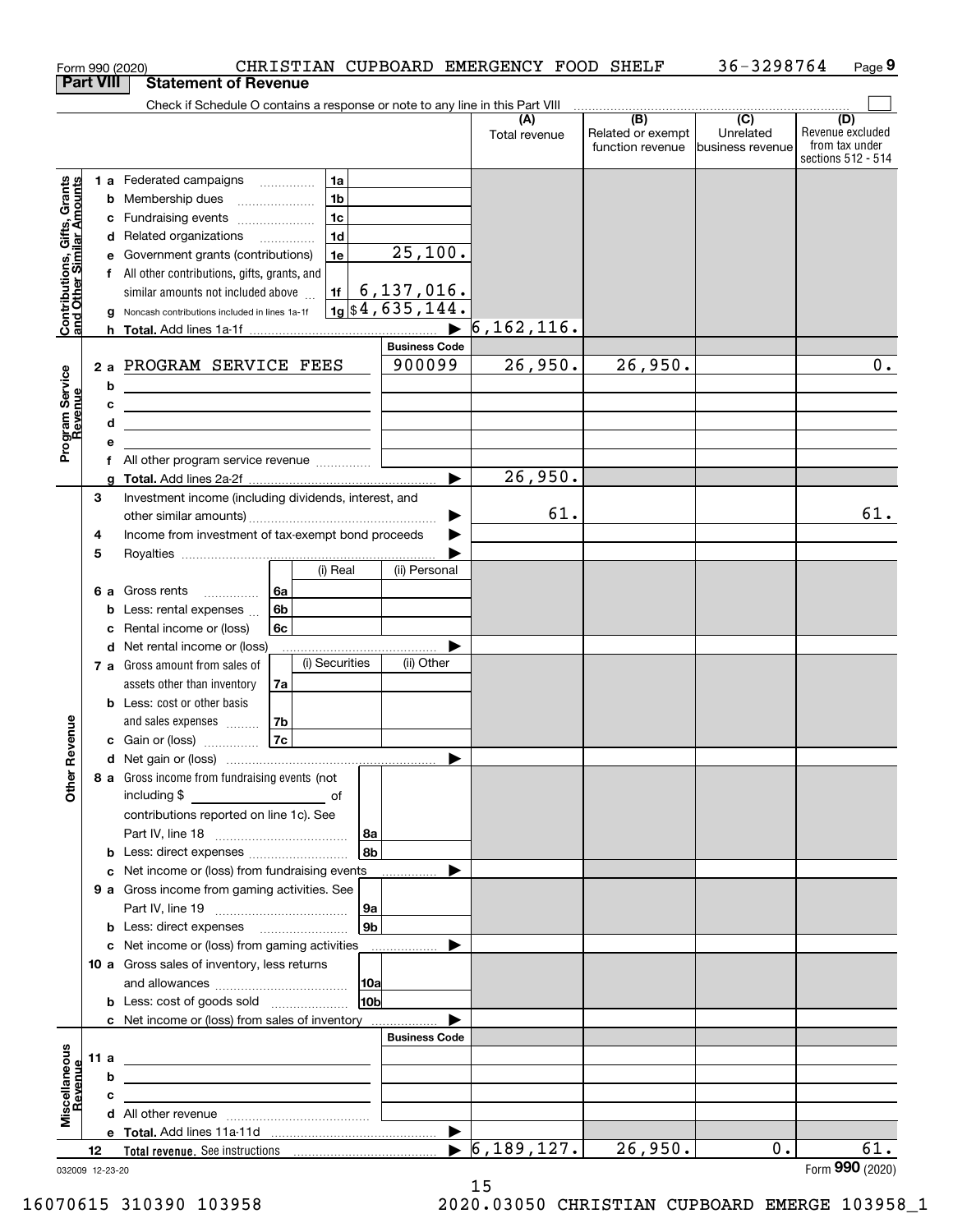| Form 990 (2020) | CHRISTIAN CUPBOARD EMERGENCY FOOD SHELF           |  |  | 36-3298764 <sub>Page</sub> 10 |  |
|-----------------|---------------------------------------------------|--|--|-------------------------------|--|
|                 | <b>Part IX   Statement of Functional Expenses</b> |  |  |                               |  |

*Section 501(c)(3) and 501(c)(4) organizations must complete all columns. All other organizations must complete column (A).*

|              | Do not include amounts reported on lines 6b,<br>7b, 8b, 9b, and 10b of Part VIII.                                                                                                                          | (A)<br>Total expenses | $\overline{(B)}$<br>Program service<br>expenses | $\overline{C}$<br>Management and<br>general expenses | (D)<br>Fundraising<br>expenses |
|--------------|------------------------------------------------------------------------------------------------------------------------------------------------------------------------------------------------------------|-----------------------|-------------------------------------------------|------------------------------------------------------|--------------------------------|
| 1.           | Grants and other assistance to domestic organizations                                                                                                                                                      |                       |                                                 |                                                      |                                |
|              | and domestic governments. See Part IV, line 21                                                                                                                                                             |                       |                                                 |                                                      |                                |
| $\mathbf{2}$ | Grants and other assistance to domestic                                                                                                                                                                    |                       |                                                 |                                                      |                                |
|              | individuals. See Part IV, line 22                                                                                                                                                                          |                       |                                                 |                                                      |                                |
| 3.           | Grants and other assistance to foreign                                                                                                                                                                     |                       |                                                 |                                                      |                                |
|              | organizations, foreign governments, and foreign                                                                                                                                                            |                       |                                                 |                                                      |                                |
|              | individuals. See Part IV, lines 15 and 16                                                                                                                                                                  |                       |                                                 |                                                      |                                |
| 4            | Benefits paid to or for members                                                                                                                                                                            |                       |                                                 |                                                      |                                |
| 5            | Compensation of current officers, directors,                                                                                                                                                               |                       |                                                 |                                                      |                                |
|              | trustees, and key employees                                                                                                                                                                                | 82,750.               | 63,470.                                         | 10,584.                                              | 8,696.                         |
| 6            | Compensation not included above to disqualified                                                                                                                                                            |                       |                                                 |                                                      |                                |
|              | persons (as defined under section 4958(f)(1)) and                                                                                                                                                          |                       |                                                 |                                                      |                                |
|              | persons described in section 4958(c)(3)(B)                                                                                                                                                                 |                       |                                                 |                                                      |                                |
| 7            |                                                                                                                                                                                                            | 114,966.              | 88,179.                                         | 14,705.                                              | 12,082.                        |
| 8            | Pension plan accruals and contributions (include                                                                                                                                                           |                       |                                                 |                                                      |                                |
|              | section 401(k) and 403(b) employer contributions)                                                                                                                                                          | 957.                  | 734.                                            | 122.                                                 | 101.                           |
| 9<br>10      |                                                                                                                                                                                                            | 17,885.               | 13,718.                                         | 2,287.                                               | 1,880.                         |
| 11           | Fees for services (nonemployees):                                                                                                                                                                          |                       |                                                 |                                                      |                                |
| a            |                                                                                                                                                                                                            |                       |                                                 |                                                      |                                |
| b            |                                                                                                                                                                                                            |                       |                                                 |                                                      |                                |
| c            |                                                                                                                                                                                                            | 6,116.                | 4,691.                                          | 782.                                                 | 643.                           |
| d            |                                                                                                                                                                                                            |                       |                                                 |                                                      |                                |
| е            | Professional fundraising services. See Part IV, line 17                                                                                                                                                    |                       |                                                 |                                                      |                                |
| f            | Investment management fees                                                                                                                                                                                 |                       |                                                 |                                                      |                                |
| $\mathbf{q}$ | Other. (If line 11g amount exceeds 10% of line 25,                                                                                                                                                         |                       |                                                 |                                                      |                                |
|              | column (A) amount, list line 11g expenses on Sch O.)                                                                                                                                                       | 18,184.               | $\frac{13,947.}{6,495.}$                        | 2,326.                                               | $\frac{1,911.}{4,278.}$        |
| 12           |                                                                                                                                                                                                            | 11,856.               |                                                 | 1,083.                                               |                                |
| 13           |                                                                                                                                                                                                            | 18,961.               | 14,543.                                         | $\overline{2,425}$ .                                 | 1,993.                         |
| 14           |                                                                                                                                                                                                            |                       |                                                 |                                                      |                                |
| 15           |                                                                                                                                                                                                            |                       |                                                 |                                                      |                                |
| 16           |                                                                                                                                                                                                            | 20, 263.              | 15,542.                                         | 2,591.                                               | 2,130.                         |
| 17           | Travel                                                                                                                                                                                                     |                       |                                                 |                                                      |                                |
| 18           | Payments of travel or entertainment expenses                                                                                                                                                               |                       |                                                 |                                                      |                                |
|              | for any federal, state, or local public officials<br>Conferences, conventions, and meetings                                                                                                                |                       |                                                 |                                                      |                                |
| 19<br>20     | Interest                                                                                                                                                                                                   | 10,592.               | 8,124.                                          | 1,355.                                               | 1,113.                         |
| 21           |                                                                                                                                                                                                            |                       |                                                 |                                                      |                                |
| 22           | Depreciation, depletion, and amortization                                                                                                                                                                  | 43,500.               | 33,364.                                         | 5,564.                                               | 4,572.                         |
| 23           | Insurance                                                                                                                                                                                                  | 10,883.               | 8,347.                                          | 1,392.                                               | 1,144.                         |
| 24           | Other expenses. Itemize expenses not covered<br>above (List miscellaneous expenses on line 24e. If<br>line 24e amount exceeds 10% of line 25, column (A)<br>amount, list line 24e expenses on Schedule 0.) |                       |                                                 |                                                      |                                |
| a            | FOOD                                                                                                                                                                                                       | 4,801,354.            | 4,801,354.                                      |                                                      |                                |
| b            | REPAIRS AND MAINTENANCE                                                                                                                                                                                    | 29,338.               | 26,641.                                         | 1,481.                                               | 1,216.                         |
| c            | MISCELLANEOUS                                                                                                                                                                                              | 9,884.                | 7,581.                                          | 1, 264.                                              | 1,039.                         |
| d            |                                                                                                                                                                                                            |                       |                                                 |                                                      |                                |
|              | e All other expenses                                                                                                                                                                                       |                       |                                                 |                                                      |                                |
| 25           | Total functional expenses. Add lines 1 through 24e                                                                                                                                                         | 5, 197, 489.          | 5, 106, 730.                                    | 47,961.                                              | 42,798.                        |
| 26           | Joint costs. Complete this line only if the organization                                                                                                                                                   |                       |                                                 |                                                      |                                |
|              | reported in column (B) joint costs from a combined                                                                                                                                                         |                       |                                                 |                                                      |                                |
|              | educational campaign and fundraising solicitation.                                                                                                                                                         |                       |                                                 |                                                      |                                |
|              | Check here $\blacktriangleright$<br>if following SOP 98-2 (ASC 958-720)                                                                                                                                    |                       |                                                 |                                                      |                                |

16

032010 12-23-20

Form (2020) **990**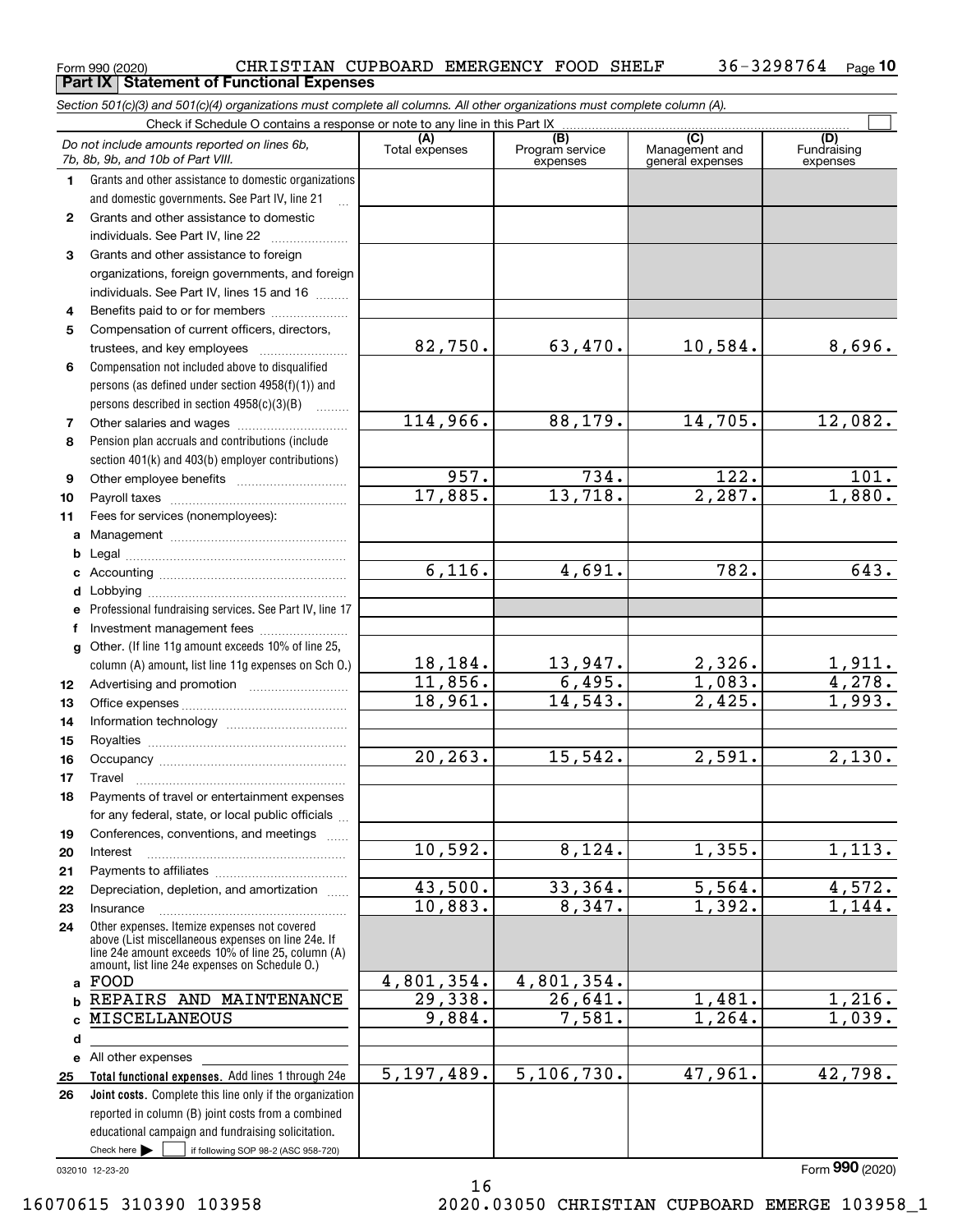| 3298764<br>FOOD<br><b>EMERGENCY</b><br><b>SHELF</b><br>CUPBOARD<br>CHRISTIAN<br>36–<br><sup>⊏</sup> orm 990 (2020) | $P$ age |
|--------------------------------------------------------------------------------------------------------------------|---------|
|--------------------------------------------------------------------------------------------------------------------|---------|

|                             |          | Check if Schedule O contains a response or note to any line in this Part X         |           |                     |                          |                 |                          |
|-----------------------------|----------|------------------------------------------------------------------------------------|-----------|---------------------|--------------------------|-----------------|--------------------------|
|                             |          |                                                                                    |           |                     | (A)<br>Beginning of year |                 | (B)<br>End of year       |
|                             | 1        |                                                                                    | 280, 247. | $\mathbf{1}$        | 578,176.                 |                 |                          |
|                             | 2        |                                                                                    |           |                     | 73,919.                  | $\mathbf{2}$    | 261, 728.                |
|                             | 3        |                                                                                    |           |                     |                          | 3               |                          |
|                             | 4        |                                                                                    |           |                     | 4                        | 2,755.          |                          |
|                             | 5        | Loans and other receivables from any current or former officer, director,          |           |                     |                          |                 |                          |
|                             |          | trustee, key employee, creator or founder, substantial contributor, or 35%         |           |                     |                          |                 |                          |
|                             |          | controlled entity or family member of any of these persons                         |           |                     |                          | 5               |                          |
|                             | 6        | Loans and other receivables from other disqualified persons (as defined            |           |                     |                          |                 |                          |
|                             |          | under section $4958(f)(1)$ , and persons described in section $4958(c)(3)(B)$      |           | 6                   |                          |                 |                          |
|                             | 7        |                                                                                    |           |                     |                          | $\overline{7}$  |                          |
| Assets                      | 8        |                                                                                    |           |                     | 32,801.                  | 8               | $\frac{72,127.}{5,170.}$ |
|                             | 9        | Prepaid expenses and deferred charges                                              |           |                     | 3,523.                   | 9               |                          |
|                             |          | <b>10a</b> Land, buildings, and equipment: cost or other                           |           |                     |                          |                 |                          |
|                             |          |                                                                                    |           |                     |                          |                 |                          |
|                             |          | <u>  10b</u>  <br><b>b</b> Less: accumulated depreciation                          |           |                     | 946,918.                 | 10 <sub>c</sub> | 1,160,365.               |
|                             | 11       |                                                                                    |           | 11                  |                          |                 |                          |
|                             | 12       |                                                                                    |           | 12                  |                          |                 |                          |
|                             | 13       |                                                                                    |           | 13                  |                          |                 |                          |
|                             | 14       |                                                                                    |           | 14                  |                          |                 |                          |
|                             | 15       |                                                                                    |           | 15                  |                          |                 |                          |
|                             | 16       |                                                                                    |           |                     | <u>1,337,408.</u>        | 16              | 2,080,321.               |
|                             | 17       |                                                                                    | 11,747.   | 17                  | 35,429.                  |                 |                          |
|                             | 18       |                                                                                    |           | 18                  |                          |                 |                          |
|                             | 19       |                                                                                    |           |                     | 19                       |                 |                          |
|                             | 20       |                                                                                    |           |                     |                          | 20              |                          |
|                             | 21       | Escrow or custodial account liability. Complete Part IV of Schedule D              |           | 1.1.1.1.1.1.1.1.1.1 |                          | 21              |                          |
|                             | 22       | Loans and other payables to any current or former officer, director,               |           |                     |                          |                 |                          |
| Liabilities                 |          | trustee, key employee, creator or founder, substantial contributor, or 35%         |           |                     |                          |                 |                          |
|                             |          | controlled entity or family member of any of these persons                         |           |                     |                          | 22              |                          |
|                             | 23       | Secured mortgages and notes payable to unrelated third parties <i>manumum</i>      |           |                     | 193,405.                 | 23              |                          |
|                             | 24       | Unsecured notes and loans payable to unrelated third parties                       |           |                     | 77,002.                  | 24              |                          |
|                             | 25       | Other liabilities (including federal income tax, payables to related third         |           |                     |                          |                 |                          |
|                             |          | parties, and other liabilities not included on lines 17-24). Complete Part X       |           |                     |                          |                 |                          |
|                             |          | of Schedule D                                                                      |           |                     | $\overline{282,154}$ .   | 25              |                          |
|                             | 26       | Total liabilities. Add lines 17 through 25                                         |           |                     |                          | 26              | 35,429.                  |
|                             |          | Organizations that follow FASB ASC 958, check here $\blacktriangleright \boxed{X}$ |           |                     |                          |                 |                          |
|                             |          | and complete lines 27, 28, 32, and 33.                                             |           |                     | 1,055,254.               |                 | 2,044,892.               |
|                             | 27       | Net assets without donor restrictions                                              |           |                     |                          | 27              |                          |
|                             | 28       | Net assets with donor restrictions                                                 |           |                     |                          | 28              |                          |
|                             |          | Organizations that do not follow FASB ASC 958, check here ▶ U                      |           |                     |                          |                 |                          |
|                             |          | and complete lines 29 through 33.                                                  |           |                     |                          |                 |                          |
|                             | 29       | Paid-in or capital surplus, or land, building, or equipment fund                   |           |                     |                          | 29<br>30        |                          |
|                             | 30<br>31 |                                                                                    |           |                     |                          | 31              |                          |
| Net Assets or Fund Balances | 32       | Retained earnings, endowment, accumulated income, or other funds                   |           |                     | 1,055,254.               | 32              | $\overline{2,044,892}$ . |
|                             | 33       |                                                                                    |           |                     | 1,337,408.               | 33              | 2,080,321.               |
|                             |          |                                                                                    |           |                     |                          |                 |                          |

Form (2020) **990**

**Part X Balance Sheet**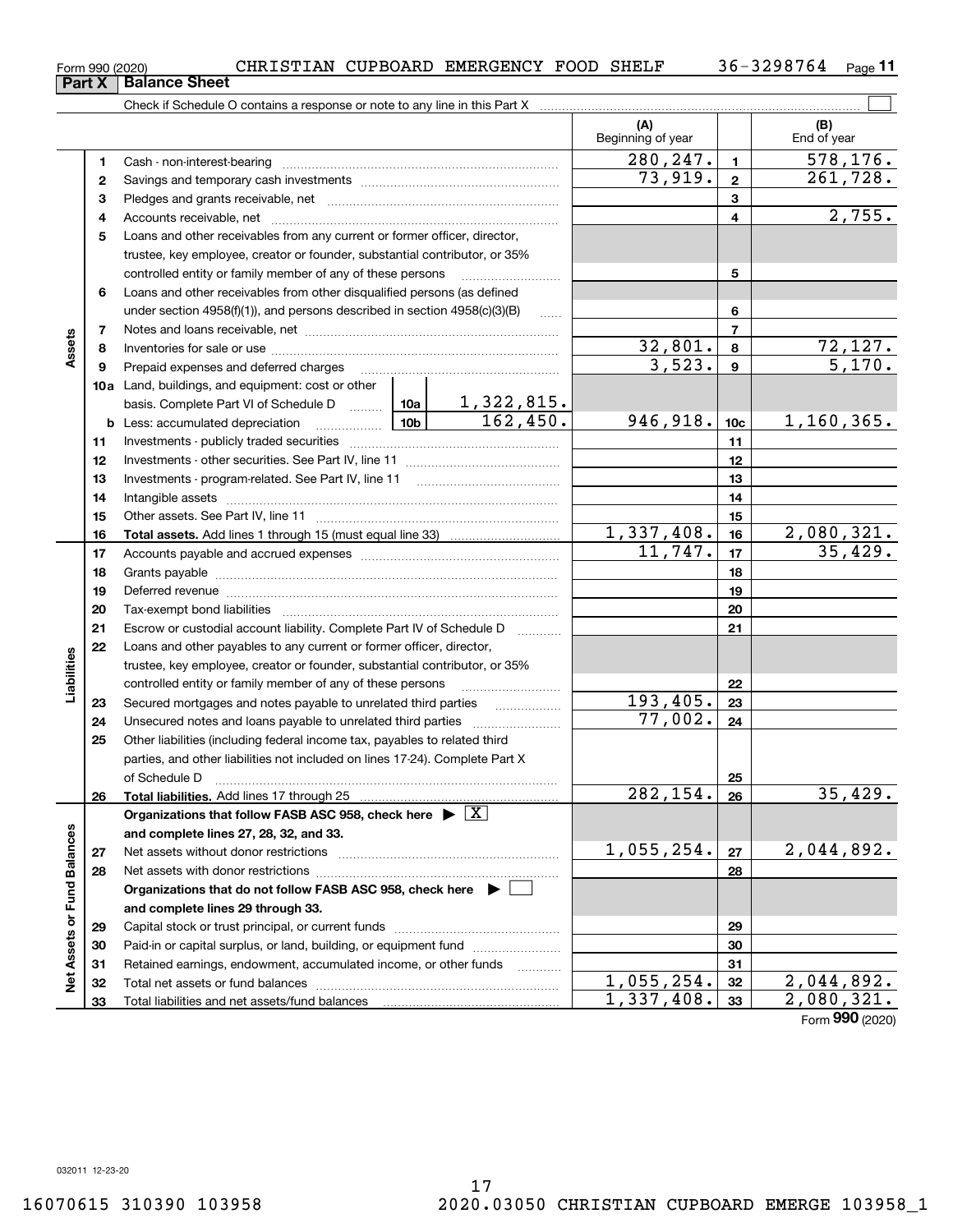|                                             | CHRISTIAN CUPBOARD EMERGENCY FOOD SHELF<br>Form 990 (2020)                                                                                                                                                                     |                         | 36-3298764 |                            |     | Page 12   |  |  |  |
|---------------------------------------------|--------------------------------------------------------------------------------------------------------------------------------------------------------------------------------------------------------------------------------|-------------------------|------------|----------------------------|-----|-----------|--|--|--|
|                                             | <b>Reconciliation of Net Assets</b><br>Part XI                                                                                                                                                                                 |                         |            |                            |     |           |  |  |  |
|                                             |                                                                                                                                                                                                                                |                         |            |                            |     |           |  |  |  |
|                                             |                                                                                                                                                                                                                                |                         |            |                            |     |           |  |  |  |
| 1                                           | Total revenue (must equal Part VIII, column (A), line 12)                                                                                                                                                                      | $\mathbf{1}$            |            | 6, 189, 127.               |     |           |  |  |  |
| 2                                           | Total expenses (must equal Part IX, column (A), line 25)                                                                                                                                                                       | $\overline{2}$          |            | 5, 197, 489.               |     |           |  |  |  |
| 3                                           | Revenue less expenses. Subtract line 2 from line 1                                                                                                                                                                             | 3                       |            | 991,638.                   |     |           |  |  |  |
| 4                                           | Net assets or fund balances at beginning of year (must equal Part X, line 32, column (A)) <i>massets</i> or fund balances at beginning of year (must equal Part X, line 32, column (A))                                        | $\overline{\mathbf{4}}$ |            | $\overline{1}$ , 055, 254. |     |           |  |  |  |
| 5                                           |                                                                                                                                                                                                                                | 5                       |            |                            |     |           |  |  |  |
| 6                                           | Donated services and use of facilities [111] Donated and the service of facilities [11] Donated services and use of facilities [11] Donated and the service of the service of the service of the service of the service of the | 6                       |            |                            |     |           |  |  |  |
| 7                                           | Investment expenses www.communication.com/www.communication.com/www.communication.com/www.communication.com                                                                                                                    | $\overline{7}$          |            |                            |     |           |  |  |  |
| 8                                           | Prior period adjustments                                                                                                                                                                                                       | 8                       |            |                            |     | $-2,000.$ |  |  |  |
| 9                                           | Other changes in net assets or fund balances (explain on Schedule O)                                                                                                                                                           | 9                       |            |                            |     |           |  |  |  |
| 10                                          | Net assets or fund balances at end of year. Combine lines 3 through 9 (must equal Part X, line 32,                                                                                                                             |                         |            |                            |     |           |  |  |  |
|                                             |                                                                                                                                                                                                                                | 10                      |            | 2,044,892.                 |     |           |  |  |  |
| Part XII Financial Statements and Reporting |                                                                                                                                                                                                                                |                         |            |                            |     |           |  |  |  |
|                                             |                                                                                                                                                                                                                                |                         |            |                            |     |           |  |  |  |
|                                             |                                                                                                                                                                                                                                |                         |            |                            | Yes | <b>No</b> |  |  |  |
| 1                                           | $\boxed{\mathbf{X}}$ Accrual<br>Accounting method used to prepare the Form 990: <u>June</u> Cash<br>Other                                                                                                                      |                         |            |                            |     |           |  |  |  |
|                                             | If the organization changed its method of accounting from a prior year or checked "Other," explain in Schedule O.                                                                                                              |                         |            |                            |     |           |  |  |  |
|                                             | 2a Were the organization's financial statements compiled or reviewed by an independent accountant?                                                                                                                             |                         |            | 2a                         |     | х         |  |  |  |
|                                             | If "Yes," check a box below to indicate whether the financial statements for the year were compiled or reviewed on a                                                                                                           |                         |            |                            |     |           |  |  |  |
|                                             | separate basis, consolidated basis, or both:                                                                                                                                                                                   |                         |            |                            |     |           |  |  |  |
|                                             | Separate basis<br>Consolidated basis<br>Both consolidated and separate basis                                                                                                                                                   |                         |            |                            |     |           |  |  |  |
|                                             | <b>b</b> Were the organization's financial statements audited by an independent accountant?                                                                                                                                    |                         |            | 2 <sub>b</sub>             | х   |           |  |  |  |
|                                             | If "Yes," check a box below to indicate whether the financial statements for the year were audited on a separate basis,                                                                                                        |                         |            |                            |     |           |  |  |  |
|                                             | consolidated basis, or both:                                                                                                                                                                                                   |                         |            |                            |     |           |  |  |  |
|                                             | $ \mathbf{X} $ Separate basis<br>Consolidated basis<br>Both consolidated and separate basis                                                                                                                                    |                         |            |                            |     |           |  |  |  |
|                                             | c If "Yes" to line 2a or 2b, does the organization have a committee that assumes responsibility for oversight of the audit,                                                                                                    |                         |            |                            |     |           |  |  |  |
|                                             |                                                                                                                                                                                                                                |                         |            | 2c                         | х   |           |  |  |  |
|                                             | If the organization changed either its oversight process or selection process during the tax year, explain on Schedule O.                                                                                                      |                         |            |                            |     |           |  |  |  |
|                                             | 3a As a result of a federal award, was the organization required to undergo an audit or audits as set forth in the Single Audit                                                                                                |                         |            |                            |     |           |  |  |  |
|                                             |                                                                                                                                                                                                                                |                         |            | За                         |     | x         |  |  |  |
|                                             | b If "Yes," did the organization undergo the required audit or audits? If the organization did not undergo the required audit                                                                                                  |                         |            |                            |     |           |  |  |  |
|                                             |                                                                                                                                                                                                                                |                         |            | 3 <sub>b</sub>             |     |           |  |  |  |

Form (2020) **990**

032012 12-23-20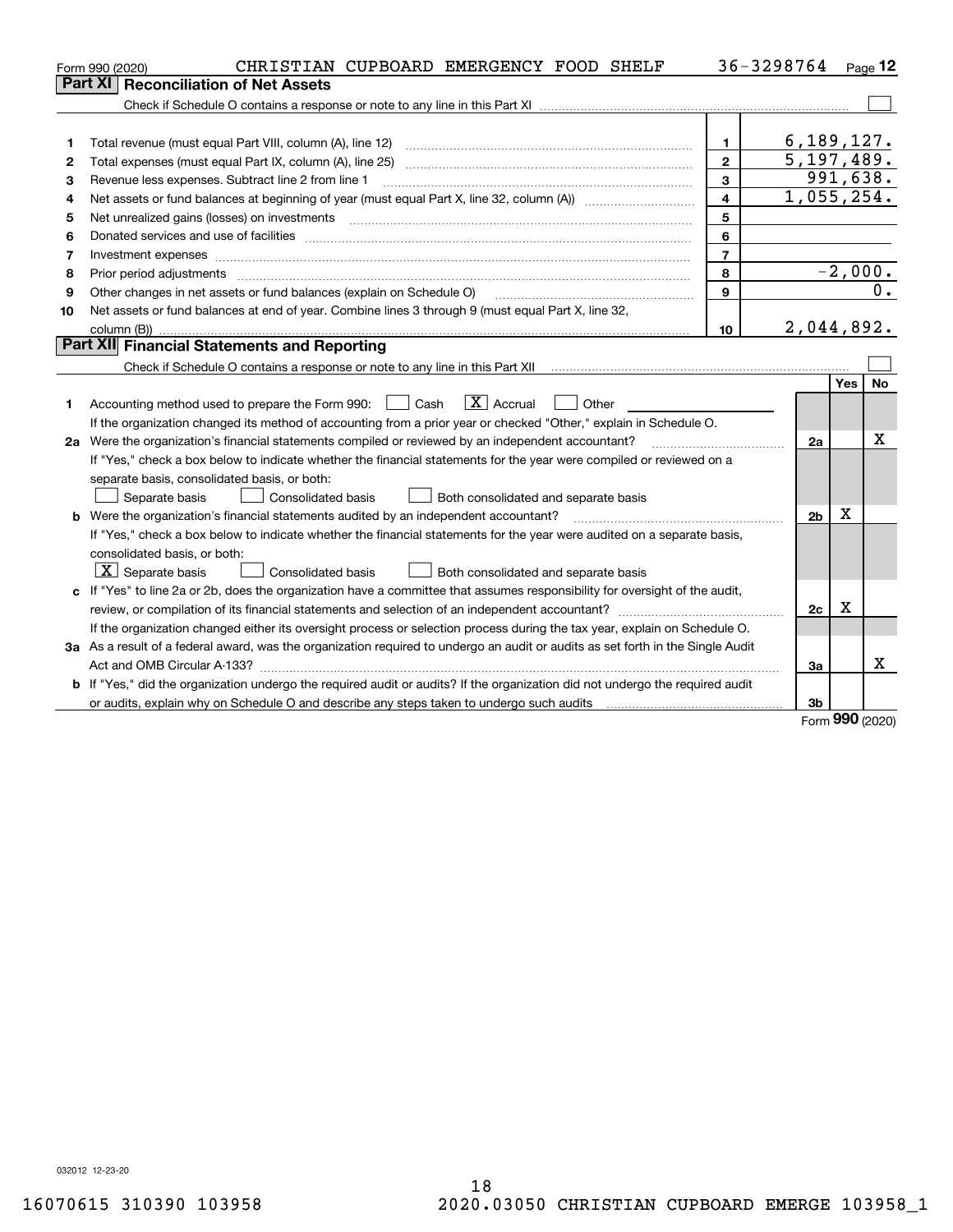| <b>SCHEDULE A</b> |
|-------------------|
|-------------------|

Department of the Treasury

**(Form 990 or 990-EZ)**

## **Public Charity Status and Public Support**

**Complete if the organization is a section 501(c)(3) organization or a section 4947(a)(1) nonexempt charitable trust. | Attach to Form 990 or Form 990-EZ.** 

| , www.irs.gov/Form990 for instructions and the latest information. |  |
|--------------------------------------------------------------------|--|

| OMB No. 1545-0047                   |
|-------------------------------------|
| 2020                                |
| <b>Open to Public</b><br>Inspection |

|                |                     | Internal Revenue Service                                                                                                                  |                                               |                                                                        |                                                                                                                                              | <b>Inspection</b><br>$\triangleright$ Go to www.irs.gov/Form990 for instructions and the latest information. |                                 |                            |  |                                       |  |  |  |  |
|----------------|---------------------|-------------------------------------------------------------------------------------------------------------------------------------------|-----------------------------------------------|------------------------------------------------------------------------|----------------------------------------------------------------------------------------------------------------------------------------------|--------------------------------------------------------------------------------------------------------------|---------------------------------|----------------------------|--|---------------------------------------|--|--|--|--|
|                |                     | Name of the organization                                                                                                                  |                                               |                                                                        |                                                                                                                                              |                                                                                                              |                                 |                            |  | <b>Employer identification number</b> |  |  |  |  |
|                |                     |                                                                                                                                           |                                               |                                                                        | CHRISTIAN CUPBOARD EMERGENCY FOOD SHELF                                                                                                      |                                                                                                              |                                 |                            |  | 36-3298764                            |  |  |  |  |
| <b>Part I</b>  |                     |                                                                                                                                           |                                               |                                                                        | Reason for Public Charity Status. (All organizations must complete this part.) See instructions.                                             |                                                                                                              |                                 |                            |  |                                       |  |  |  |  |
|                |                     |                                                                                                                                           |                                               |                                                                        | The organization is not a private foundation because it is: (For lines 1 through 12, check only one box.)                                    |                                                                                                              |                                 |                            |  |                                       |  |  |  |  |
| 1.             |                     |                                                                                                                                           |                                               |                                                                        | A church, convention of churches, or association of churches described in section 170(b)(1)(A)(i).                                           |                                                                                                              |                                 |                            |  |                                       |  |  |  |  |
| 2              |                     |                                                                                                                                           |                                               |                                                                        | A school described in section 170(b)(1)(A)(ii). (Attach Schedule E (Form 990 or 990-EZ).)                                                    |                                                                                                              |                                 |                            |  |                                       |  |  |  |  |
| з              |                     |                                                                                                                                           |                                               |                                                                        | A hospital or a cooperative hospital service organization described in section 170(b)(1)(A)(iii).                                            |                                                                                                              |                                 |                            |  |                                       |  |  |  |  |
| 4              |                     |                                                                                                                                           |                                               |                                                                        | A medical research organization operated in conjunction with a hospital described in section 170(b)(1)(A)(iii). Enter the hospital's name,   |                                                                                                              |                                 |                            |  |                                       |  |  |  |  |
|                |                     | city, and state:                                                                                                                          |                                               |                                                                        |                                                                                                                                              |                                                                                                              |                                 |                            |  |                                       |  |  |  |  |
| 5              |                     |                                                                                                                                           |                                               |                                                                        | An organization operated for the benefit of a college or university owned or operated by a governmental unit described in                    |                                                                                                              |                                 |                            |  |                                       |  |  |  |  |
|                |                     |                                                                                                                                           |                                               | section 170(b)(1)(A)(iv). (Complete Part II.)                          |                                                                                                                                              |                                                                                                              |                                 |                            |  |                                       |  |  |  |  |
| 6              |                     | A federal, state, or local government or governmental unit described in section 170(b)(1)(A)(v).                                          |                                               |                                                                        |                                                                                                                                              |                                                                                                              |                                 |                            |  |                                       |  |  |  |  |
| $\overline{7}$ | $\lfloor x \rfloor$ | An organization that normally receives a substantial part of its support from a governmental unit or from the general public described in |                                               |                                                                        |                                                                                                                                              |                                                                                                              |                                 |                            |  |                                       |  |  |  |  |
|                |                     |                                                                                                                                           |                                               | section 170(b)(1)(A)(vi). (Complete Part II.)                          |                                                                                                                                              |                                                                                                              |                                 |                            |  |                                       |  |  |  |  |
| 8              |                     |                                                                                                                                           |                                               |                                                                        | A community trust described in section 170(b)(1)(A)(vi). (Complete Part II.)                                                                 |                                                                                                              |                                 |                            |  |                                       |  |  |  |  |
| 9              |                     |                                                                                                                                           |                                               |                                                                        | An agricultural research organization described in section 170(b)(1)(A)(ix) operated in conjunction with a land-grant college                |                                                                                                              |                                 |                            |  |                                       |  |  |  |  |
|                |                     |                                                                                                                                           |                                               |                                                                        | or university or a non-land-grant college of agriculture (see instructions). Enter the name, city, and state of the college or               |                                                                                                              |                                 |                            |  |                                       |  |  |  |  |
|                |                     | university:                                                                                                                               |                                               |                                                                        |                                                                                                                                              |                                                                                                              |                                 |                            |  |                                       |  |  |  |  |
| 10             |                     |                                                                                                                                           |                                               |                                                                        | An organization that normally receives (1) more than 33 1/3% of its support from contributions, membership fees, and gross receipts from     |                                                                                                              |                                 |                            |  |                                       |  |  |  |  |
|                |                     |                                                                                                                                           |                                               |                                                                        | activities related to its exempt functions, subject to certain exceptions; and (2) no more than 33 1/3% of its support from gross investment |                                                                                                              |                                 |                            |  |                                       |  |  |  |  |
|                |                     |                                                                                                                                           |                                               |                                                                        | income and unrelated business taxable income (less section 511 tax) from businesses acquired by the organization after June 30, 1975.        |                                                                                                              |                                 |                            |  |                                       |  |  |  |  |
|                |                     |                                                                                                                                           |                                               | See section 509(a)(2). (Complete Part III.)                            |                                                                                                                                              |                                                                                                              |                                 |                            |  |                                       |  |  |  |  |
| 11             |                     |                                                                                                                                           |                                               |                                                                        | An organization organized and operated exclusively to test for public safety. See section 509(a)(4).                                         |                                                                                                              |                                 |                            |  |                                       |  |  |  |  |
| 12             |                     |                                                                                                                                           |                                               |                                                                        | An organization organized and operated exclusively for the benefit of, to perform the functions of, or to carry out the purposes of one or   |                                                                                                              |                                 |                            |  |                                       |  |  |  |  |
|                |                     |                                                                                                                                           |                                               |                                                                        | more publicly supported organizations described in section 509(a)(1) or section 509(a)(2). See section 509(a)(3). Check the box in           |                                                                                                              |                                 |                            |  |                                       |  |  |  |  |
|                |                     |                                                                                                                                           |                                               |                                                                        | lines 12a through 12d that describes the type of supporting organization and complete lines 12e, 12f, and 12g.                               |                                                                                                              |                                 |                            |  |                                       |  |  |  |  |
| a              |                     |                                                                                                                                           |                                               |                                                                        | Type I. A supporting organization operated, supervised, or controlled by its supported organization(s), typically by giving                  |                                                                                                              |                                 |                            |  |                                       |  |  |  |  |
|                |                     |                                                                                                                                           |                                               | organization. You must complete Part IV, Sections A and B.             | the supported organization(s) the power to regularly appoint or elect a majority of the directors or trustees of the supporting              |                                                                                                              |                                 |                            |  |                                       |  |  |  |  |
| b              |                     |                                                                                                                                           |                                               |                                                                        | Type II. A supporting organization supervised or controlled in connection with its supported organization(s), by having                      |                                                                                                              |                                 |                            |  |                                       |  |  |  |  |
|                |                     |                                                                                                                                           |                                               |                                                                        | control or management of the supporting organization vested in the same persons that control or manage the supported                         |                                                                                                              |                                 |                            |  |                                       |  |  |  |  |
|                |                     |                                                                                                                                           |                                               | organization(s). You must complete Part IV, Sections A and C.          |                                                                                                                                              |                                                                                                              |                                 |                            |  |                                       |  |  |  |  |
| с              |                     |                                                                                                                                           |                                               |                                                                        | Type III functionally integrated. A supporting organization operated in connection with, and functionally integrated with,                   |                                                                                                              |                                 |                            |  |                                       |  |  |  |  |
|                |                     |                                                                                                                                           |                                               |                                                                        | its supported organization(s) (see instructions). You must complete Part IV, Sections A, D, and E.                                           |                                                                                                              |                                 |                            |  |                                       |  |  |  |  |
| d              |                     |                                                                                                                                           |                                               |                                                                        | Type III non-functionally integrated. A supporting organization operated in connection with its supported organization(s)                    |                                                                                                              |                                 |                            |  |                                       |  |  |  |  |
|                |                     |                                                                                                                                           |                                               |                                                                        | that is not functionally integrated. The organization generally must satisfy a distribution requirement and an attentiveness                 |                                                                                                              |                                 |                            |  |                                       |  |  |  |  |
|                |                     |                                                                                                                                           |                                               |                                                                        | requirement (see instructions). You must complete Part IV, Sections A and D, and Part V.                                                     |                                                                                                              |                                 |                            |  |                                       |  |  |  |  |
| е              |                     |                                                                                                                                           |                                               |                                                                        | Check this box if the organization received a written determination from the IRS that it is a Type I, Type II, Type III                      |                                                                                                              |                                 |                            |  |                                       |  |  |  |  |
|                |                     |                                                                                                                                           |                                               |                                                                        | functionally integrated, or Type III non-functionally integrated supporting organization.                                                    |                                                                                                              |                                 |                            |  |                                       |  |  |  |  |
|                |                     |                                                                                                                                           | f Enter the number of supported organizations |                                                                        |                                                                                                                                              |                                                                                                              |                                 |                            |  |                                       |  |  |  |  |
|                |                     |                                                                                                                                           |                                               | Provide the following information about the supported organization(s). |                                                                                                                                              |                                                                                                              |                                 |                            |  |                                       |  |  |  |  |
|                |                     | (i) Name of supported                                                                                                                     |                                               | (ii) EIN                                                               | (iii) Type of organization<br>(described on lines 1-10                                                                                       | in your governing document?                                                                                  | (iv) Is the organization listed | (v) Amount of monetary     |  | (vi) Amount of other                  |  |  |  |  |
|                |                     | organization                                                                                                                              |                                               |                                                                        | above (see instructions))                                                                                                                    | Yes                                                                                                          | No                              | support (see instructions) |  | support (see instructions)            |  |  |  |  |
|                |                     |                                                                                                                                           |                                               |                                                                        |                                                                                                                                              |                                                                                                              |                                 |                            |  |                                       |  |  |  |  |
|                |                     |                                                                                                                                           |                                               |                                                                        |                                                                                                                                              |                                                                                                              |                                 |                            |  |                                       |  |  |  |  |
|                |                     |                                                                                                                                           |                                               |                                                                        |                                                                                                                                              |                                                                                                              |                                 |                            |  |                                       |  |  |  |  |
|                |                     |                                                                                                                                           |                                               |                                                                        |                                                                                                                                              |                                                                                                              |                                 |                            |  |                                       |  |  |  |  |
|                |                     |                                                                                                                                           |                                               |                                                                        |                                                                                                                                              |                                                                                                              |                                 |                            |  |                                       |  |  |  |  |
|                |                     |                                                                                                                                           |                                               |                                                                        |                                                                                                                                              |                                                                                                              |                                 |                            |  |                                       |  |  |  |  |
|                |                     |                                                                                                                                           |                                               |                                                                        |                                                                                                                                              |                                                                                                              |                                 |                            |  |                                       |  |  |  |  |
|                |                     |                                                                                                                                           |                                               |                                                                        |                                                                                                                                              |                                                                                                              |                                 |                            |  |                                       |  |  |  |  |
|                |                     |                                                                                                                                           |                                               |                                                                        |                                                                                                                                              |                                                                                                              |                                 |                            |  |                                       |  |  |  |  |
| Total          |                     |                                                                                                                                           |                                               |                                                                        |                                                                                                                                              |                                                                                                              |                                 |                            |  |                                       |  |  |  |  |

LHA For Paperwork Reduction Act Notice, see the Instructions for Form 990 or 990-EZ. <sub>032021</sub> o1-25-21 Schedule A (Form 990 or 990-EZ) 2020

16070615 310390 103958 2020.03050 CHRISTIAN CUPBOARD EMERGE 103958\_1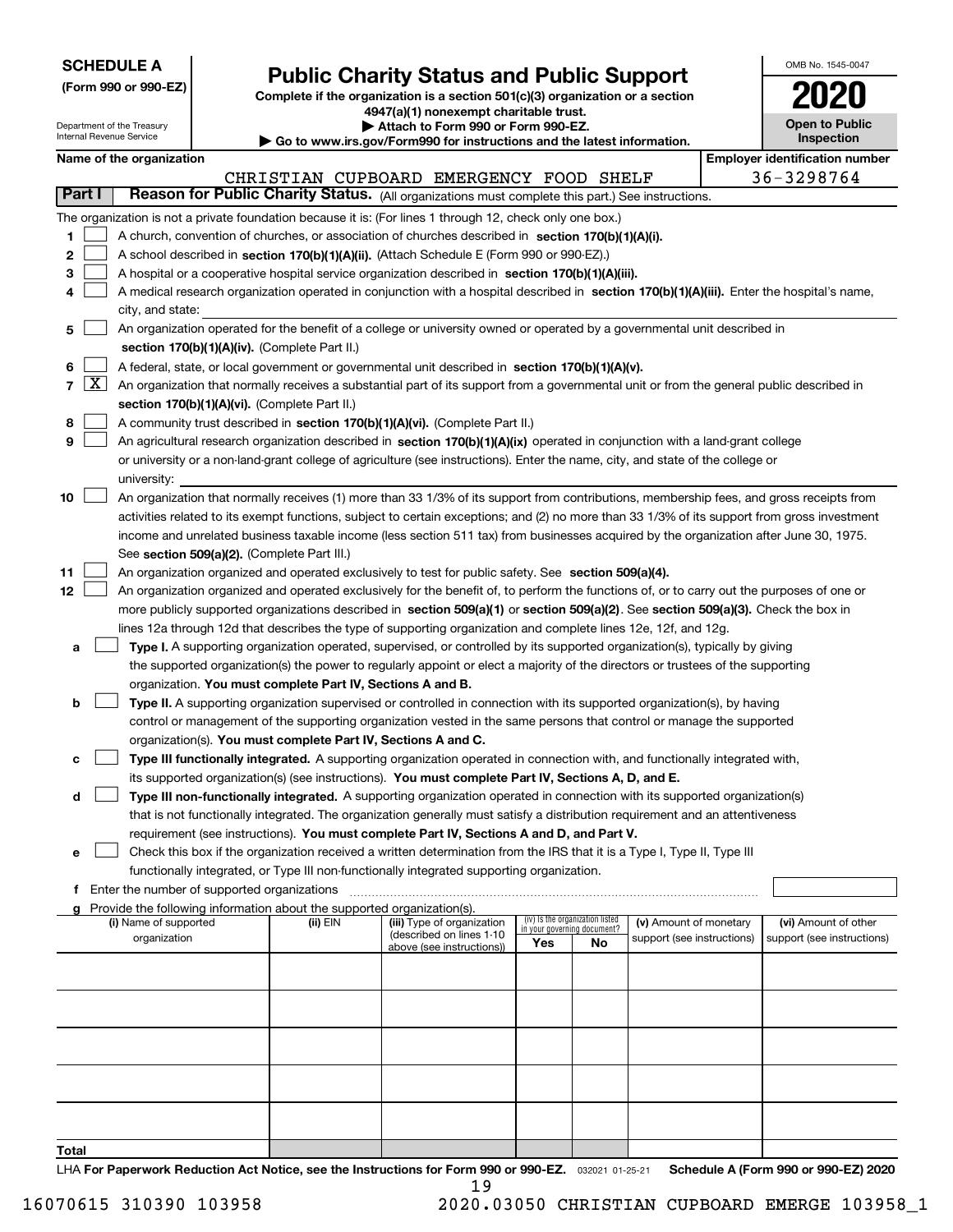### Schedule A (Form 990 or 990-EZ) 2020 CHRISTIAN CUPBOARD EMERGENCY FOOD SHELF 36-3298764 <sub>Page 2</sub> **Part II Support Schedule for Organizations Described in Sections 170(b)(1)(A)(iv) and 170(b)(1)(A)(vi)**

(Complete only if you checked the box on line 5, 7, or 8 of Part I or if the organization failed to qualify under Part III. If the organization fails to qualify under the tests listed below, please complete Part III.)

|    | <b>Section A. Public Support</b>                                                                                                                                                                                                                           |            |          |            |            |                                      |                                          |
|----|------------------------------------------------------------------------------------------------------------------------------------------------------------------------------------------------------------------------------------------------------------|------------|----------|------------|------------|--------------------------------------|------------------------------------------|
|    | Calendar year (or fiscal year beginning in)                                                                                                                                                                                                                | (a) 2016   | (b) 2017 | $(c)$ 2018 | $(d)$ 2019 | (e) 2020                             | (f) Total                                |
|    | 1 Gifts, grants, contributions, and<br>membership fees received. (Do not                                                                                                                                                                                   |            |          |            |            |                                      |                                          |
|    | include any "unusual grants.")                                                                                                                                                                                                                             | 904,833.   | 1009998. | 1298626.   | 1227593.   |                                      | 6189066.10630116.                        |
|    | 2 Tax revenues levied for the organ-<br>ization's benefit and either paid to<br>or expended on its behalf                                                                                                                                                  |            |          |            |            |                                      |                                          |
|    | 3 The value of services or facilities<br>furnished by a governmental unit to                                                                                                                                                                               |            |          |            |            |                                      |                                          |
|    | the organization without charge                                                                                                                                                                                                                            |            |          |            |            |                                      |                                          |
|    | 4 Total. Add lines 1 through 3                                                                                                                                                                                                                             | 904,833.   | 1009998. | 1298626.   | 1227593.   |                                      | 6189066.10630116.                        |
| 5. | The portion of total contributions                                                                                                                                                                                                                         |            |          |            |            |                                      |                                          |
|    | by each person (other than a                                                                                                                                                                                                                               |            |          |            |            |                                      |                                          |
|    | governmental unit or publicly                                                                                                                                                                                                                              |            |          |            |            |                                      |                                          |
|    | supported organization) included                                                                                                                                                                                                                           |            |          |            |            |                                      |                                          |
|    | on line 1 that exceeds 2% of the                                                                                                                                                                                                                           |            |          |            |            |                                      |                                          |
|    | amount shown on line 11,                                                                                                                                                                                                                                   |            |          |            |            |                                      |                                          |
|    | column (f)                                                                                                                                                                                                                                                 |            |          |            |            |                                      |                                          |
|    | 6 Public support. Subtract line 5 from line 4.                                                                                                                                                                                                             |            |          |            |            |                                      | 10630116.                                |
|    | <b>Section B. Total Support</b>                                                                                                                                                                                                                            |            |          |            |            |                                      |                                          |
|    | Calendar year (or fiscal year beginning in)                                                                                                                                                                                                                | $(a)$ 2016 | (b) 2017 | $(c)$ 2018 | $(d)$ 2019 | (e) 2020                             | (f) Total                                |
|    | <b>7</b> Amounts from line 4                                                                                                                                                                                                                               | 904,833.   | 1009998. | 1298626.   | 1227593.   |                                      | 6189066.10630116.                        |
| 8  | Gross income from interest,                                                                                                                                                                                                                                |            |          |            |            |                                      |                                          |
|    | dividends, payments received on                                                                                                                                                                                                                            |            |          |            |            |                                      |                                          |
|    | securities loans, rents, royalties,                                                                                                                                                                                                                        |            |          |            |            |                                      |                                          |
|    | and income from similar sources                                                                                                                                                                                                                            | 114.       | 468.     | 246.       | 160.       | 61.                                  | 1,049.                                   |
|    | <b>9</b> Net income from unrelated business                                                                                                                                                                                                                |            |          |            |            |                                      |                                          |
|    | activities, whether or not the                                                                                                                                                                                                                             |            |          |            |            |                                      |                                          |
|    | business is regularly carried on                                                                                                                                                                                                                           |            |          |            |            |                                      |                                          |
|    | 10 Other income. Do not include gain                                                                                                                                                                                                                       |            |          |            |            |                                      |                                          |
|    | or loss from the sale of capital                                                                                                                                                                                                                           |            |          |            |            |                                      |                                          |
|    | assets (Explain in Part VI.)                                                                                                                                                                                                                               |            |          |            |            |                                      |                                          |
|    | 11 Total support. Add lines 7 through 10                                                                                                                                                                                                                   |            |          |            |            |                                      | 10631165.                                |
|    | <b>12</b> Gross receipts from related activities, etc. (see instructions)                                                                                                                                                                                  |            |          |            |            | 12                                   |                                          |
|    | 13 First 5 years. If the Form 990 is for the organization's first, second, third, fourth, or fifth tax year as a section 501(c)(3)                                                                                                                         |            |          |            |            |                                      |                                          |
|    | <b>Section C. Computation of Public Support Percentage</b>                                                                                                                                                                                                 |            |          |            |            |                                      |                                          |
|    |                                                                                                                                                                                                                                                            |            |          |            |            |                                      | 99.99                                    |
|    | 14 Public support percentage for 2020 (line 6, column (f), divided by line 11, column (f) <i>marroummaname</i>                                                                                                                                             |            |          |            |            | 14<br>15                             | %<br>99.98                               |
|    |                                                                                                                                                                                                                                                            |            |          |            |            |                                      | %                                        |
|    | 16a 33 1/3% support test - 2020. If the organization did not check the box on line 13, and line 14 is 33 1/3% or more, check this box and                                                                                                                  |            |          |            |            |                                      | $\blacktriangleright$ $\boxed{\text{X}}$ |
|    | stop here. The organization qualifies as a publicly supported organization                                                                                                                                                                                 |            |          |            |            |                                      |                                          |
|    | b 33 1/3% support test - 2019. If the organization did not check a box on line 13 or 16a, and line 15 is 33 1/3% or more, check this box                                                                                                                   |            |          |            |            |                                      |                                          |
|    | and stop here. The organization qualifies as a publicly supported organization                                                                                                                                                                             |            |          |            |            |                                      |                                          |
|    | 17a 10% -facts-and-circumstances test - 2020. If the organization did not check a box on line 13, 16a, or 16b, and line 14 is 10% or more,                                                                                                                 |            |          |            |            |                                      |                                          |
|    | and if the organization meets the facts-and-circumstances test, check this box and stop here. Explain in Part VI how the organization                                                                                                                      |            |          |            |            |                                      |                                          |
|    | meets the facts-and-circumstances test. The organization qualifies as a publicly supported organization                                                                                                                                                    |            |          |            |            |                                      |                                          |
|    | <b>b 10% -facts-and-circumstances test - 2019.</b> If the organization did not check a box on line 13, 16a, 16b, or 17a, and line 15 is 10% or                                                                                                             |            |          |            |            |                                      |                                          |
|    | more, and if the organization meets the facts-and-circumstances test, check this box and stop here. Explain in Part VI how the                                                                                                                             |            |          |            |            |                                      |                                          |
| 18 | organization meets the facts-and-circumstances test. The organization qualifies as a publicly supported organization<br>Private foundation. If the organization did not check a box on line 13, 16a, 16b, 17a, or 17b, check this box and see instructions |            |          |            |            |                                      |                                          |
|    |                                                                                                                                                                                                                                                            |            |          |            |            | Schedule A (Form 990 or 990-EZ) 2020 |                                          |
|    |                                                                                                                                                                                                                                                            |            |          |            |            |                                      |                                          |

032022 01-25-21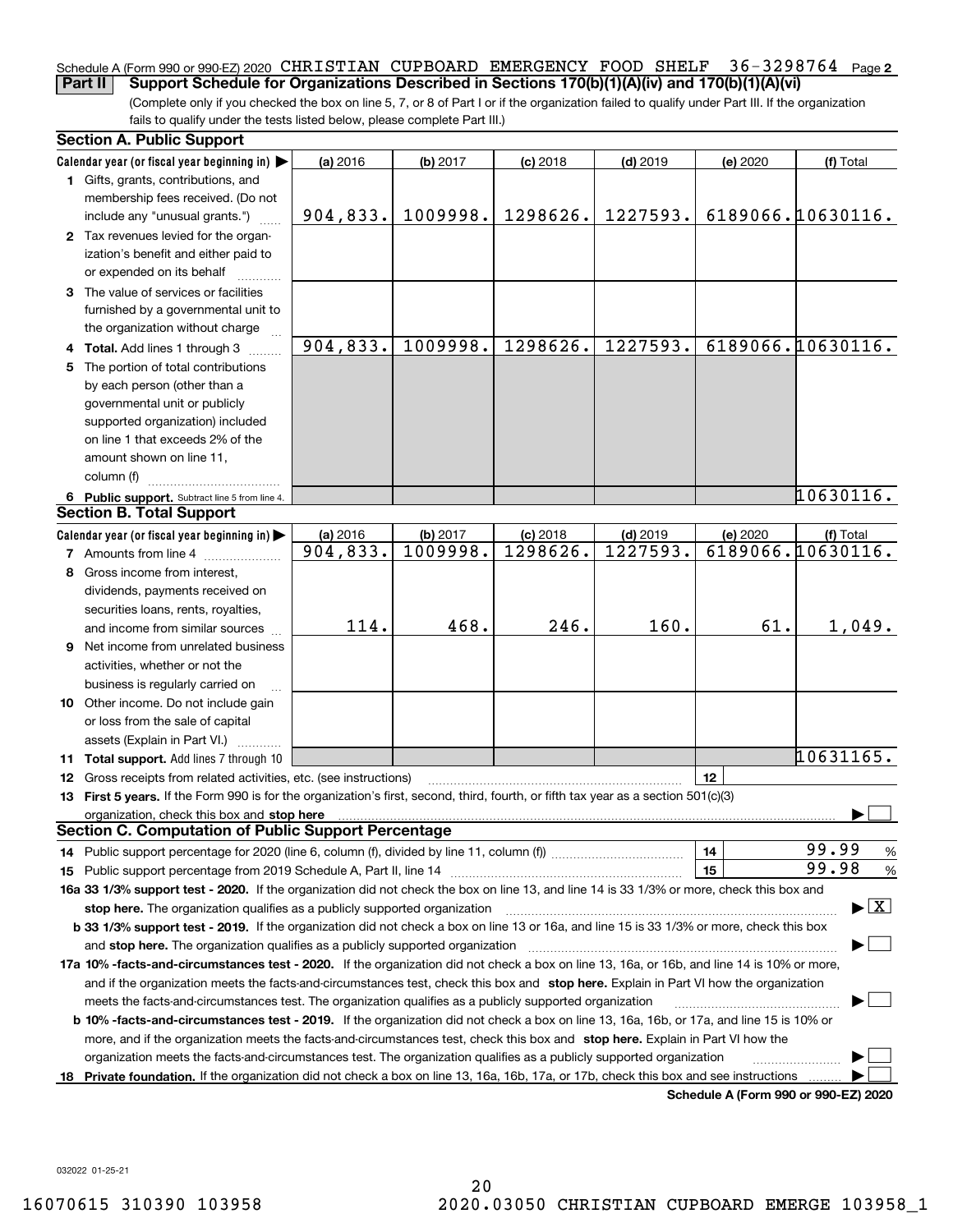### Schedule A (Form 990 or 990-EZ) 2020 CHRISTIAN CUPBOARD EMERGENCY FOOD SHELF 36-3298764 <sub>Page 3</sub> **Part III Support Schedule for Organizations Described in Section 509(a)(2)**

(Complete only if you checked the box on line 10 of Part I or if the organization failed to qualify under Part II. If the organization fails to qualify under the tests listed below, please complete Part II.)

| <b>Section A. Public Support</b>                                                                                                                           |          |          |            |            |                                      |           |
|------------------------------------------------------------------------------------------------------------------------------------------------------------|----------|----------|------------|------------|--------------------------------------|-----------|
| Calendar year (or fiscal year beginning in)                                                                                                                | (a) 2016 | (b) 2017 | $(c)$ 2018 | $(d)$ 2019 | (e) 2020                             | (f) Total |
| 1 Gifts, grants, contributions, and                                                                                                                        |          |          |            |            |                                      |           |
| membership fees received. (Do not                                                                                                                          |          |          |            |            |                                      |           |
| include any "unusual grants.")                                                                                                                             |          |          |            |            |                                      |           |
| <b>2</b> Gross receipts from admissions,<br>merchandise sold or services per-<br>formed, or facilities furnished in<br>any activity that is related to the |          |          |            |            |                                      |           |
| organization's tax-exempt purpose                                                                                                                          |          |          |            |            |                                      |           |
| 3 Gross receipts from activities that                                                                                                                      |          |          |            |            |                                      |           |
| are not an unrelated trade or bus-<br>iness under section 513                                                                                              |          |          |            |            |                                      |           |
| 4 Tax revenues levied for the organ-                                                                                                                       |          |          |            |            |                                      |           |
| ization's benefit and either paid to                                                                                                                       |          |          |            |            |                                      |           |
| or expended on its behalf                                                                                                                                  |          |          |            |            |                                      |           |
| 5 The value of services or facilities                                                                                                                      |          |          |            |            |                                      |           |
| furnished by a governmental unit to                                                                                                                        |          |          |            |            |                                      |           |
| the organization without charge                                                                                                                            |          |          |            |            |                                      |           |
| <b>6 Total.</b> Add lines 1 through 5                                                                                                                      |          |          |            |            |                                      |           |
| 7a Amounts included on lines 1, 2, and                                                                                                                     |          |          |            |            |                                      |           |
| 3 received from disqualified persons                                                                                                                       |          |          |            |            |                                      |           |
| <b>b</b> Amounts included on lines 2 and 3 received                                                                                                        |          |          |            |            |                                      |           |
| from other than disqualified persons that<br>exceed the greater of \$5,000 or 1% of the                                                                    |          |          |            |            |                                      |           |
| amount on line 13 for the year                                                                                                                             |          |          |            |            |                                      |           |
| c Add lines 7a and 7b                                                                                                                                      |          |          |            |            |                                      |           |
| 8 Public support. (Subtract line 7c from line 6.)                                                                                                          |          |          |            |            |                                      |           |
| <b>Section B. Total Support</b>                                                                                                                            |          |          |            |            |                                      |           |
| Calendar year (or fiscal year beginning in)                                                                                                                | (a) 2016 | (b) 2017 | $(c)$ 2018 | $(d)$ 2019 | (e) 2020                             | (f) Total |
| <b>9</b> Amounts from line 6                                                                                                                               |          |          |            |            |                                      |           |
| 10a Gross income from interest,<br>dividends, payments received on<br>securities loans, rents, royalties,<br>and income from similar sources               |          |          |            |            |                                      |           |
| <b>b</b> Unrelated business taxable income                                                                                                                 |          |          |            |            |                                      |           |
| (less section 511 taxes) from businesses                                                                                                                   |          |          |            |            |                                      |           |
| acquired after June 30, 1975<br>1.1.1.1.1.1.1.1.1.1                                                                                                        |          |          |            |            |                                      |           |
| c Add lines 10a and 10b                                                                                                                                    |          |          |            |            |                                      |           |
| 11 Net income from unrelated business<br>activities not included in line 10b,<br>whether or not the business is<br>regularly carried on                    |          |          |            |            |                                      |           |
| <b>12</b> Other income. Do not include gain<br>or loss from the sale of capital<br>assets (Explain in Part VI.)                                            |          |          |            |            |                                      |           |
| <b>13 Total support.</b> (Add lines 9, 10c, 11, and 12.)                                                                                                   |          |          |            |            |                                      |           |
| 14 First 5 years. If the Form 990 is for the organization's first, second, third, fourth, or fifth tax year as a section 501(c)(3) organization,           |          |          |            |            |                                      |           |
| check this box and stop here measurements are constructed as the state of the state of the state and stop here                                             |          |          |            |            |                                      |           |
| <b>Section C. Computation of Public Support Percentage</b>                                                                                                 |          |          |            |            |                                      |           |
| 15 Public support percentage for 2020 (line 8, column (f), divided by line 13, column (f))                                                                 |          |          |            |            | 15                                   | %         |
| 16 Public support percentage from 2019 Schedule A, Part III, line 15                                                                                       |          |          |            |            | 16                                   | %         |
| Section D. Computation of Investment Income Percentage                                                                                                     |          |          |            |            |                                      |           |
|                                                                                                                                                            |          |          |            |            | 17                                   | %         |
| 18 Investment income percentage from 2019 Schedule A, Part III, line 17                                                                                    |          |          |            |            | 18                                   | %         |
| 19a 33 1/3% support tests - 2020. If the organization did not check the box on line 14, and line 15 is more than 33 1/3%, and line 17 is not               |          |          |            |            |                                      |           |
| more than 33 1/3%, check this box and stop here. The organization qualifies as a publicly supported organization                                           |          |          |            |            |                                      |           |
| b 33 1/3% support tests - 2019. If the organization did not check a box on line 14 or line 19a, and line 16 is more than 33 1/3%, and                      |          |          |            |            |                                      |           |
| line 18 is not more than 33 1/3%, check this box and stop here. The organization qualifies as a publicly supported organization                            |          |          |            |            |                                      |           |
| 20 Private foundation. If the organization did not check a box on line 14, 19a, or 19b, check this box and see instructions                                |          |          |            |            |                                      |           |
| 032023 01-25-21                                                                                                                                            |          |          |            |            | Schedule A (Form 990 or 990-EZ) 2020 |           |

21

 <sup>16070615 310390 103958 2020.03050</sup> CHRISTIAN CUPBOARD EMERGE 103958\_1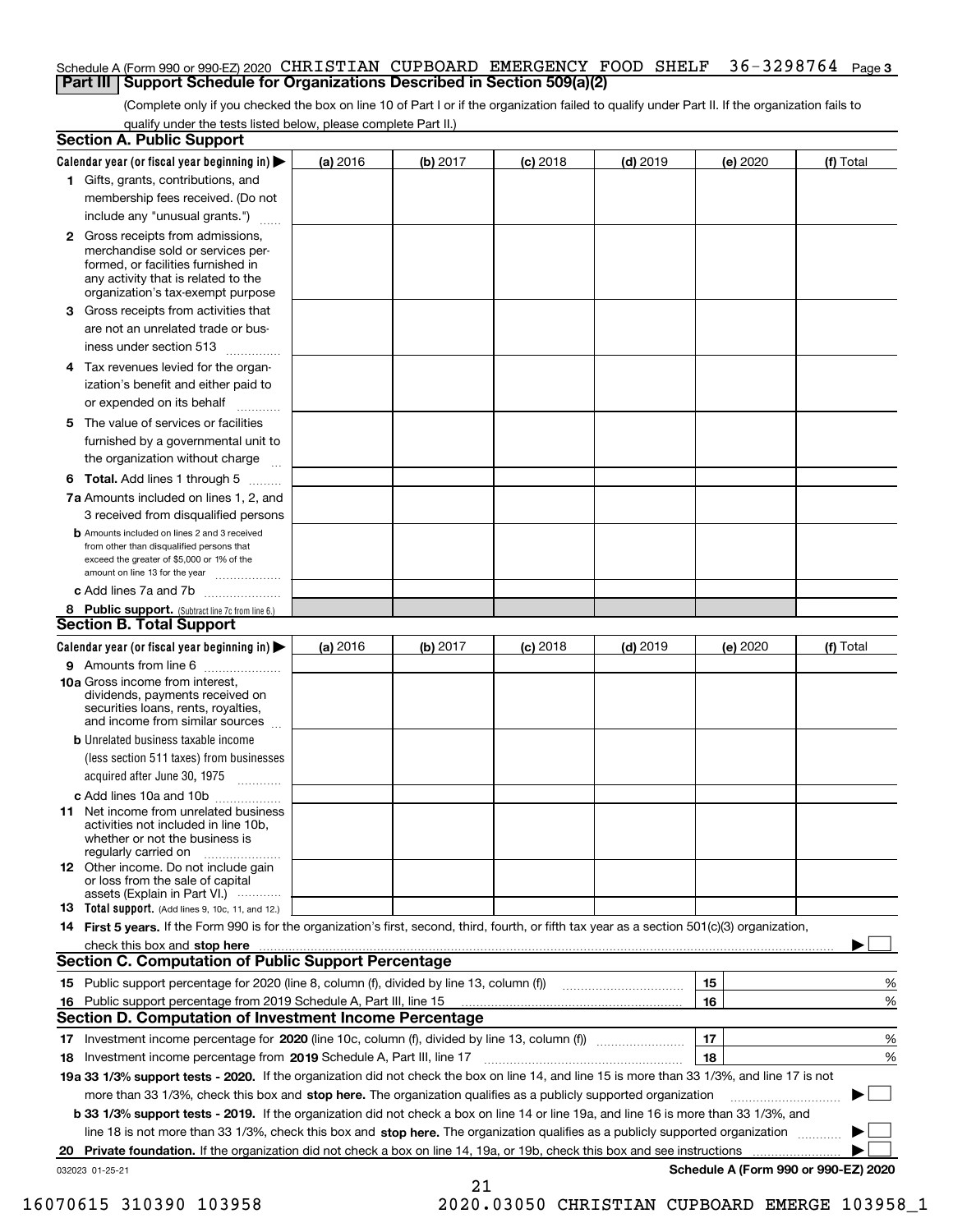## Schedule A (Form 990 or 990-EZ) 2020  $\,$  CHRISTIAN  $\,$  CUPBOARD  $\,$  EMERGENCY  $\,$  FOOD  $\,$  SHELF  $\,$   $\,$  36-3298764  $\,$   $\,$  Page 4  $\,$

## **Part IV Supporting Organizations**

(Complete only if you checked a box in line 12 on Part I. If you checked box 12a, Part I, complete Sections A and B. If you checked box 12b, Part I, complete Sections A and C. If you checked box 12c, Part I, complete Sections A, D, and E. If you checked box 12d, Part I, complete Sections A and D, and complete Part V.)

## **Section A. All Supporting Organizations**

- **1** Are all of the organization's supported organizations listed by name in the organization's governing documents? If "No," describe in **Part VI** how the supported organizations are designated. If designated by *class or purpose, describe the designation. If historic and continuing relationship, explain.*
- **2** Did the organization have any supported organization that does not have an IRS determination of status under section 509(a)(1) or (2)? If "Yes," explain in Part VI how the organization determined that the supported *organization was described in section 509(a)(1) or (2).*
- **3a** Did the organization have a supported organization described in section 501(c)(4), (5), or (6)? If "Yes," answer *lines 3b and 3c below.*
- **b** Did the organization confirm that each supported organization qualified under section 501(c)(4), (5), or (6) and satisfied the public support tests under section 509(a)(2)? If "Yes," describe in **Part VI** when and how the *organization made the determination.*
- **c**Did the organization ensure that all support to such organizations was used exclusively for section 170(c)(2)(B) purposes? If "Yes," explain in **Part VI** what controls the organization put in place to ensure such use.
- **4a***If* Was any supported organization not organized in the United States ("foreign supported organization")? *"Yes," and if you checked box 12a or 12b in Part I, answer lines 4b and 4c below.*
- **b** Did the organization have ultimate control and discretion in deciding whether to make grants to the foreign supported organization? If "Yes," describe in **Part VI** how the organization had such control and discretion *despite being controlled or supervised by or in connection with its supported organizations.*
- **c** Did the organization support any foreign supported organization that does not have an IRS determination under sections 501(c)(3) and 509(a)(1) or (2)? If "Yes," explain in **Part VI** what controls the organization used *to ensure that all support to the foreign supported organization was used exclusively for section 170(c)(2)(B) purposes.*
- **5a** Did the organization add, substitute, or remove any supported organizations during the tax year? If "Yes," answer lines 5b and 5c below (if applicable). Also, provide detail in **Part VI,** including (i) the names and EIN *numbers of the supported organizations added, substituted, or removed; (ii) the reasons for each such action; (iii) the authority under the organization's organizing document authorizing such action; and (iv) how the action was accomplished (such as by amendment to the organizing document).*
- **b** Type I or Type II only. Was any added or substituted supported organization part of a class already designated in the organization's organizing document?
- **cSubstitutions only.**  Was the substitution the result of an event beyond the organization's control?
- **6** Did the organization provide support (whether in the form of grants or the provision of services or facilities) to **Part VI.** *If "Yes," provide detail in* support or benefit one or more of the filing organization's supported organizations? anyone other than (i) its supported organizations, (ii) individuals that are part of the charitable class benefited by one or more of its supported organizations, or (iii) other supporting organizations that also
- **7**Did the organization provide a grant, loan, compensation, or other similar payment to a substantial contributor *If "Yes," complete Part I of Schedule L (Form 990 or 990-EZ).* regard to a substantial contributor? (as defined in section 4958(c)(3)(C)), a family member of a substantial contributor, or a 35% controlled entity with
- **8** Did the organization make a loan to a disqualified person (as defined in section 4958) not described in line 7? *If "Yes," complete Part I of Schedule L (Form 990 or 990-EZ).*
- **9a** Was the organization controlled directly or indirectly at any time during the tax year by one or more in section 509(a)(1) or (2))? If "Yes," *provide detail in* <code>Part VI.</code> disqualified persons, as defined in section 4946 (other than foundation managers and organizations described
- **b** Did one or more disqualified persons (as defined in line 9a) hold a controlling interest in any entity in which the supporting organization had an interest? If "Yes," provide detail in P**art VI**.
- **c**Did a disqualified person (as defined in line 9a) have an ownership interest in, or derive any personal benefit from, assets in which the supporting organization also had an interest? If "Yes," provide detail in P**art VI.**
- **10a** Was the organization subject to the excess business holdings rules of section 4943 because of section supporting organizations)? If "Yes," answer line 10b below. 4943(f) (regarding certain Type II supporting organizations, and all Type III non-functionally integrated
- **b** Did the organization have any excess business holdings in the tax year? (Use Schedule C, Form 4720, to *determine whether the organization had excess business holdings.)*

22

032024 01-25-21

**3b3c4a4b4c5a 5b5c6789a 9b9c10a**

**YesNo**

**1**

**2**

**3a**

**Schedule A (Form 990 or 990-EZ) 2020**

**10b**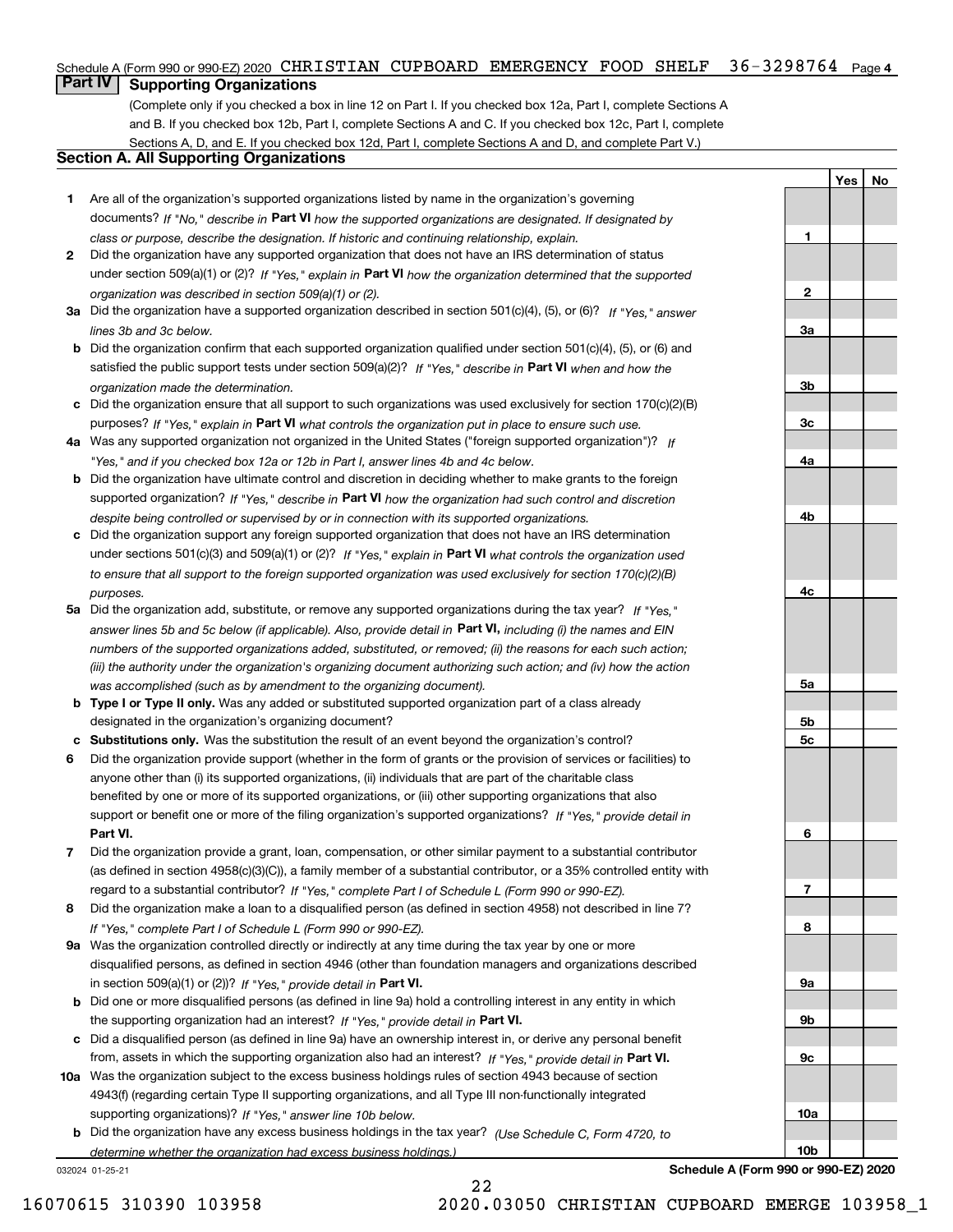### 36-3298764 Page 5 Schedule A (Form 990 or 990-EZ) 2020  $\,$  CHRISTIAN  $\,$  CUPBOARD  $\,$  EMERGENCY  $\,$  FOOD  $\,$  SHELF  $\,$   $\,$  36  $-$  3 2 9 8 7 6  $4$   $\,$  Page **Part IV Supporting Organizations** *(continued)*

|    |                                                                                                                                                                                                                                                                                                                                                                                                                                                                                                                                                                                                                                                      |                 | Yes l | No |
|----|------------------------------------------------------------------------------------------------------------------------------------------------------------------------------------------------------------------------------------------------------------------------------------------------------------------------------------------------------------------------------------------------------------------------------------------------------------------------------------------------------------------------------------------------------------------------------------------------------------------------------------------------------|-----------------|-------|----|
| 11 | Has the organization accepted a gift or contribution from any of the following persons?                                                                                                                                                                                                                                                                                                                                                                                                                                                                                                                                                              |                 |       |    |
|    | a A person who directly or indirectly controls, either alone or together with persons described in lines 11b and                                                                                                                                                                                                                                                                                                                                                                                                                                                                                                                                     |                 |       |    |
|    | 11c below, the governing body of a supported organization?                                                                                                                                                                                                                                                                                                                                                                                                                                                                                                                                                                                           | 11a             |       |    |
|    | <b>b</b> A family member of a person described in line 11a above?                                                                                                                                                                                                                                                                                                                                                                                                                                                                                                                                                                                    | 11 <sub>b</sub> |       |    |
|    | c A 35% controlled entity of a person described in line 11a or 11b above? If "Yes" to line 11a, 11b, or 11c, provide                                                                                                                                                                                                                                                                                                                                                                                                                                                                                                                                 |                 |       |    |
|    | detail in Part VI.                                                                                                                                                                                                                                                                                                                                                                                                                                                                                                                                                                                                                                   | 11c             |       |    |
|    | <b>Section B. Type I Supporting Organizations</b>                                                                                                                                                                                                                                                                                                                                                                                                                                                                                                                                                                                                    |                 |       |    |
|    |                                                                                                                                                                                                                                                                                                                                                                                                                                                                                                                                                                                                                                                      |                 | Yes l | No |
|    | Did the governing body, members of the governing body, officers acting in their official capacity, or membership of one or<br>more supported organizations have the power to regularly appoint or elect at least a majority of the organization's officers,<br>directors, or trustees at all times during the tax year? If "No," describe in Part VI how the supported organization(s)<br>effectively operated, supervised, or controlled the organization's activities. If the organization had more than one supported<br>organization, describe how the powers to appoint and/or remove officers, directors, or trustees were allocated among the |                 |       |    |
|    | supported organizations and what conditions or restrictions, if any, applied to such powers during the tax year.                                                                                                                                                                                                                                                                                                                                                                                                                                                                                                                                     |                 |       |    |

**2** Did the organization operate for the benefit of any supported organization other than the supported **Part VI**  *how providing such benefit carried out the purposes of the supported organization(s) that operated, If "Yes," explain in* organization(s) that operated, supervised, or controlled the supporting organization?

| supervised, or controlled the supporting organization. |  |
|--------------------------------------------------------|--|
| Section C. Type II Supporting Organizations            |  |
|                                                        |  |

**1**or trustees of each of the organization's supported organization(s)? If "No," describe in **Part VI** how control **1***or management of the supporting organization was vested in the same persons that controlled or managed the supported organization(s).* Were a majority of the organization's directors or trustees during the tax year also a majority of the directors

|  |  | <b>Section D. All Type III Supporting Organizations</b> |
|--|--|---------------------------------------------------------|
|  |  |                                                         |

|              |                                                                                                                        |   | Yes l | No |
|--------------|------------------------------------------------------------------------------------------------------------------------|---|-------|----|
|              | Did the organization provide to each of its supported organizations, by the last day of the fifth month of the         |   |       |    |
|              | organization's tax year, (i) a written notice describing the type and amount of support provided during the prior tax  |   |       |    |
|              | year, (ii) a copy of the Form 990 that was most recently filed as of the date of notification, and (iii) copies of the |   |       |    |
|              | organization's governing documents in effect on the date of notification, to the extent not previously provided?       |   |       |    |
| $\mathbf{2}$ | Were any of the organization's officers, directors, or trustees either (i) appointed or elected by the supported       |   |       |    |
|              | organization(s) or (ii) serving on the governing body of a supported organization? If "No," explain in Part VI how     |   |       |    |
|              | the organization maintained a close and continuous working relationship with the supported organization(s).            | 2 |       |    |
| 3            | By reason of the relationship described in line 2, above, did the organization's supported organizations have a        |   |       |    |
|              | significant voice in the organization's investment policies and in directing the use of the organization's             |   |       |    |
|              | income or assets at all times during the tax year? If "Yes," describe in Part VI the role the organization's           |   |       |    |
|              | supported organizations played in this regard.                                                                         | з |       |    |

## *supported organizations played in this regard.* **Section E. Type III Functionally Integrated Supporting Organizations**

- **1**Check the box next to the method that the organization used to satisfy the Integral Part Test during the year (see instructions).
- **alinupy** The organization satisfied the Activities Test. Complete line 2 below.
- **bThe organization is the parent of each of its supported organizations. Complete line 3 below.**

|  |  |  | The organization supported a governmental entity. Describe in Part VI how you supported a governmental entity (see instructions). |  |
|--|--|--|-----------------------------------------------------------------------------------------------------------------------------------|--|
|--|--|--|-----------------------------------------------------------------------------------------------------------------------------------|--|

23

- **2Answer lines 2a and 2b below. Yes No** Activities Test.
- **a** Did substantially all of the organization's activities during the tax year directly further the exempt purposes of the supported organization(s) to which the organization was responsive? If "Yes," then in **Part VI identify those supported organizations and explain**  *how these activities directly furthered their exempt purposes, how the organization was responsive to those supported organizations, and how the organization determined that these activities constituted substantially all of its activities.*
- **b** Did the activities described in line 2a, above, constitute activities that, but for the organization's involvement, **Part VI**  *the reasons for the organization's position that its supported organization(s) would have engaged in* one or more of the organization's supported organization(s) would have been engaged in? If "Yes," e*xplain in these activities but for the organization's involvement.*
- **3** Parent of Supported Organizations. Answer lines 3a and 3b below.

**a** Did the organization have the power to regularly appoint or elect a majority of the officers, directors, or trustees of each of the supported organizations? If "Yes" or "No" provide details in **Part VI.** 

**b** Did the organization exercise a substantial degree of direction over the policies, programs, and activities of each of its supported organizations? If "Yes," describe in Part VI the role played by the organization in this regard.

032025 01-25-21

**Schedule A (Form 990 or 990-EZ) 2020**

**2a**

**2b**

**3a**

**3b**

**2**

**YesNo**

16070615 310390 103958 2020.03050 CHRISTIAN CUPBOARD EMERGE 103958\_1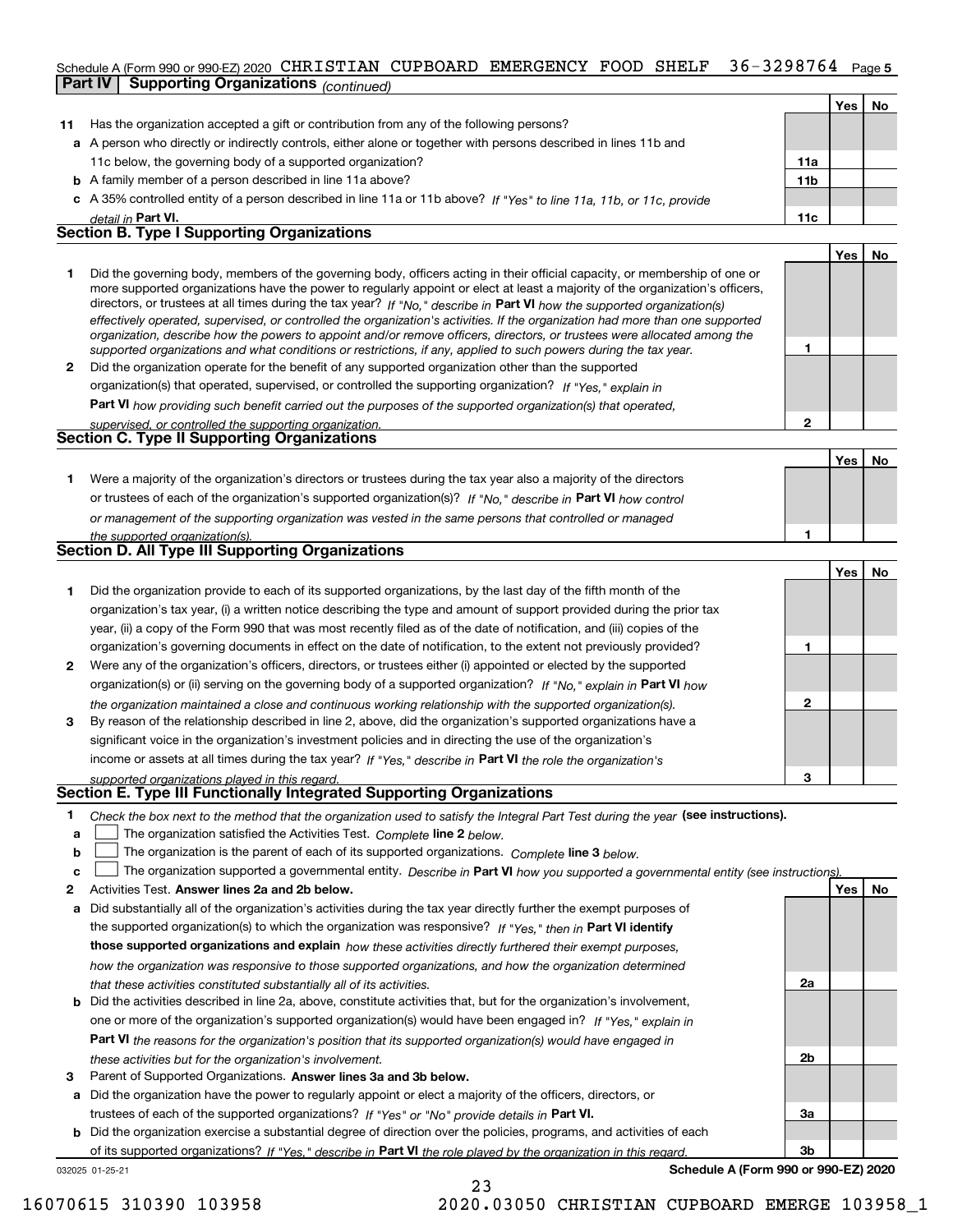|               | Schedule A (Form 990 or 990-EZ) 2020 CHRISTIAN CUPBOARD EMERGENCY FOOD SHELF                                                                                                                                                                                  |                                                  |                | $36 - 3298764$ Page 6          |  |
|---------------|---------------------------------------------------------------------------------------------------------------------------------------------------------------------------------------------------------------------------------------------------------------|--------------------------------------------------|----------------|--------------------------------|--|
| <b>Part V</b> | Type III Non-Functionally Integrated 509(a)(3) Supporting Organizations                                                                                                                                                                                       |                                                  |                |                                |  |
| 1             | Check here if the organization satisfied the Integral Part Test as a qualifying trust on Nov. 20, 1970 (explain in Part VI). See instructions.<br>All other Type III non-functionally integrated supporting organizations must complete Sections A through E. |                                                  |                |                                |  |
|               | Section A - Adjusted Net Income                                                                                                                                                                                                                               | (B) Current Year<br>(A) Prior Year<br>(optional) |                |                                |  |
| 1             | Net short-term capital gain                                                                                                                                                                                                                                   | 1.                                               |                |                                |  |
| 2             | Recoveries of prior-year distributions                                                                                                                                                                                                                        | $\overline{2}$                                   |                |                                |  |
| З             | Other gross income (see instructions)                                                                                                                                                                                                                         | 3                                                |                |                                |  |
| 4             | Add lines 1 through 3.                                                                                                                                                                                                                                        | 4                                                |                |                                |  |
| 5             | Depreciation and depletion                                                                                                                                                                                                                                    | 5                                                |                |                                |  |
| 6             | Portion of operating expenses paid or incurred for production or                                                                                                                                                                                              |                                                  |                |                                |  |
|               | collection of gross income or for management, conservation, or                                                                                                                                                                                                |                                                  |                |                                |  |
|               | maintenance of property held for production of income (see instructions)                                                                                                                                                                                      | 6                                                |                |                                |  |
| 7             | Other expenses (see instructions)                                                                                                                                                                                                                             | $\overline{7}$                                   |                |                                |  |
| 8             | Adjusted Net Income (subtract lines 5, 6, and 7 from line 4)                                                                                                                                                                                                  | 8                                                |                |                                |  |
|               | <b>Section B - Minimum Asset Amount</b>                                                                                                                                                                                                                       |                                                  | (A) Prior Year | (B) Current Year<br>(optional) |  |
| 1             | Aggregate fair market value of all non-exempt-use assets (see                                                                                                                                                                                                 |                                                  |                |                                |  |
|               | instructions for short tax year or assets held for part of year):                                                                                                                                                                                             |                                                  |                |                                |  |
|               | <b>a</b> Average monthly value of securities                                                                                                                                                                                                                  | 1a                                               |                |                                |  |
|               | <b>b</b> Average monthly cash balances                                                                                                                                                                                                                        | 1b                                               |                |                                |  |
|               | c Fair market value of other non-exempt-use assets                                                                                                                                                                                                            | 1c                                               |                |                                |  |
|               | <b>d</b> Total (add lines 1a, 1b, and 1c)                                                                                                                                                                                                                     | 1d                                               |                |                                |  |
|               | <b>e</b> Discount claimed for blockage or other factors                                                                                                                                                                                                       |                                                  |                |                                |  |
|               | (explain in detail in Part VI):                                                                                                                                                                                                                               |                                                  |                |                                |  |
| 2             | Acquisition indebtedness applicable to non-exempt-use assets                                                                                                                                                                                                  | $\mathbf{2}$                                     |                |                                |  |
| 3             | Subtract line 2 from line 1d.                                                                                                                                                                                                                                 | 3                                                |                |                                |  |
| 4             | Cash deemed held for exempt use. Enter 0.015 of line 3 (for greater amount,                                                                                                                                                                                   |                                                  |                |                                |  |
|               | see instructions).                                                                                                                                                                                                                                            | 4                                                |                |                                |  |
| 5             | Net value of non-exempt-use assets (subtract line 4 from line 3)                                                                                                                                                                                              | 5                                                |                |                                |  |
| 6             | Multiply line 5 by 0.035.                                                                                                                                                                                                                                     | 6                                                |                |                                |  |
| 7             | Recoveries of prior-year distributions                                                                                                                                                                                                                        | $\overline{7}$                                   |                |                                |  |
| 8             | Minimum Asset Amount (add line 7 to line 6)                                                                                                                                                                                                                   | 8                                                |                |                                |  |
|               | <b>Section C - Distributable Amount</b>                                                                                                                                                                                                                       |                                                  |                | <b>Current Year</b>            |  |
|               | Adjusted net income for prior year (from Section A, line 8, column A)                                                                                                                                                                                         | 1                                                |                |                                |  |
|               | Enter 0.85 of line 1.                                                                                                                                                                                                                                         | 2                                                |                |                                |  |
| 3             | Minimum asset amount for prior year (from Section B, line 8, column A)                                                                                                                                                                                        | 3                                                |                |                                |  |
| 4             | Enter greater of line 2 or line 3.                                                                                                                                                                                                                            | 4                                                |                |                                |  |
|               | 5 Income tax imposed in prior year                                                                                                                                                                                                                            | 5                                                |                |                                |  |
| 6             | <b>Distributable Amount.</b> Subtract line 5 from line 4, unless subject to                                                                                                                                                                                   |                                                  |                |                                |  |
|               | emergency temporary reduction (see instructions).                                                                                                                                                                                                             | 6                                                |                |                                |  |
| 7             | Check here if the current year is the organization's first as a non-functionally integrated Type III supporting organization (see                                                                                                                             |                                                  |                |                                |  |

instructions).

**Schedule A (Form 990 or 990-EZ) 2020**

032026 01-25-21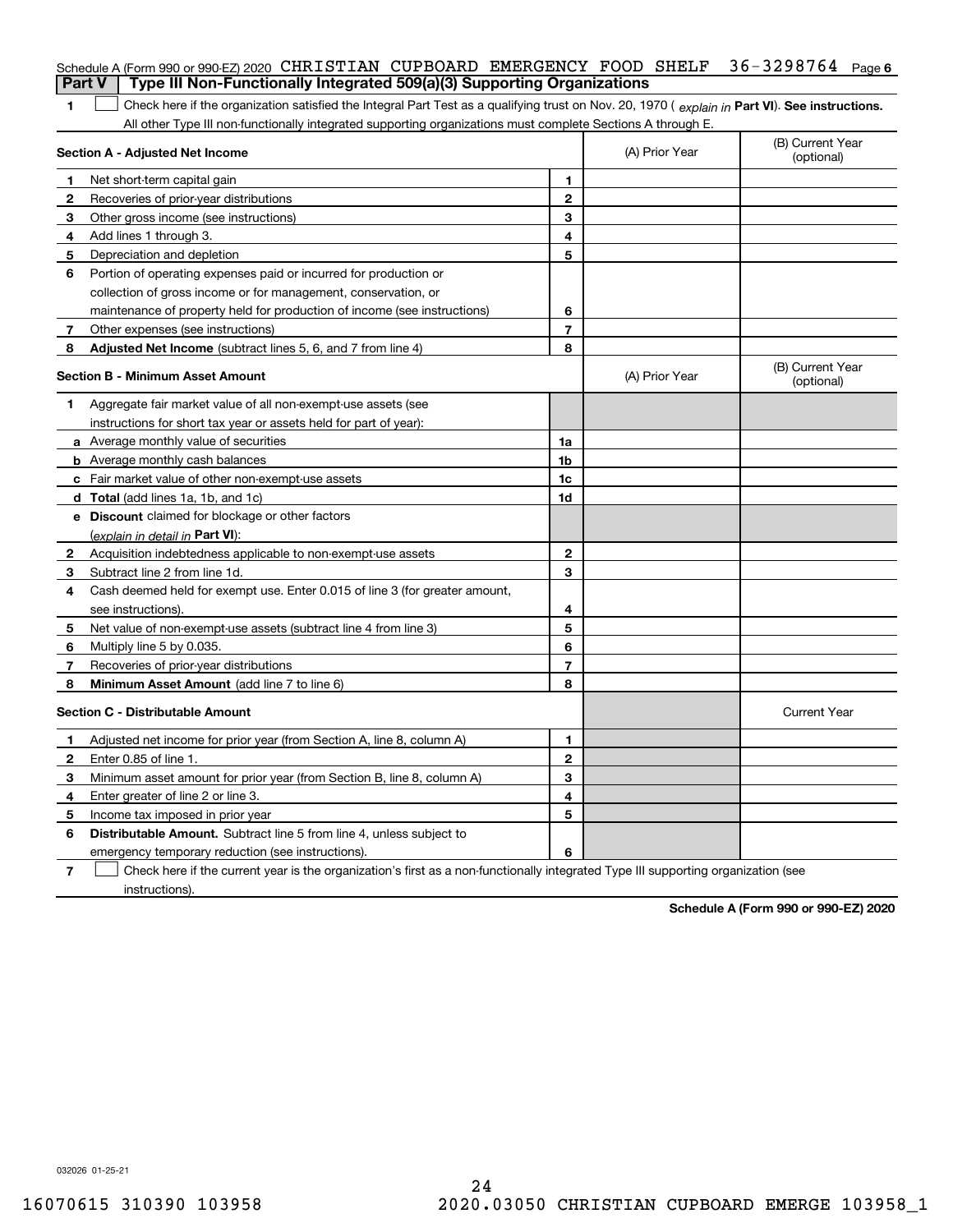## Schedule A (Form 990 or 990-EZ) 2020 CHRISTIAN CUPBOARD EMERGENCY FOOD SHELF 36-3298764 <sub>Page 7</sub>

| <b>Part V</b> | Type III Non-Functionally Integrated 509(a)(3) Supporting Organizations                    |                                    | (continued)                                   |   |                                                  |
|---------------|--------------------------------------------------------------------------------------------|------------------------------------|-----------------------------------------------|---|--------------------------------------------------|
|               | <b>Section D - Distributions</b>                                                           |                                    |                                               |   | <b>Current Year</b>                              |
| 1             | Amounts paid to supported organizations to accomplish exempt purposes                      |                                    |                                               | 1 |                                                  |
| 2             | Amounts paid to perform activity that directly furthers exempt purposes of supported       |                                    |                                               |   |                                                  |
|               | organizations, in excess of income from activity                                           |                                    |                                               | 2 |                                                  |
| 3             | Administrative expenses paid to accomplish exempt purposes of supported organizations      |                                    |                                               | 3 |                                                  |
| 4             | Amounts paid to acquire exempt-use assets                                                  |                                    | 4                                             |   |                                                  |
| 5             | Qualified set-aside amounts (prior IRS approval required - provide details in Part VI)     |                                    | 5                                             |   |                                                  |
| 6             | Other distributions (describe in Part VI). See instructions.                               |                                    | 6                                             |   |                                                  |
| 7             | Total annual distributions. Add lines 1 through 6.                                         |                                    |                                               | 7 |                                                  |
| 8             | Distributions to attentive supported organizations to which the organization is responsive |                                    |                                               |   |                                                  |
|               | (provide details in Part VI). See instructions.                                            |                                    |                                               | 8 |                                                  |
| 9             | Distributable amount for 2020 from Section C, line 6                                       |                                    |                                               | 9 |                                                  |
| 10            | Line 8 amount divided by line 9 amount                                                     |                                    | 10                                            |   |                                                  |
|               | <b>Section E - Distribution Allocations</b> (see instructions)                             | (i)<br><b>Excess Distributions</b> | (ii)<br><b>Underdistributions</b><br>Pre-2020 |   | (iii)<br><b>Distributable</b><br>Amount for 2020 |
| 1             | Distributable amount for 2020 from Section C, line 6                                       |                                    |                                               |   |                                                  |
| 2             | Underdistributions, if any, for years prior to 2020 (reason-                               |                                    |                                               |   |                                                  |
|               | able cause required - explain in Part VI). See instructions.                               |                                    |                                               |   |                                                  |
| 3             | Excess distributions carryover, if any, to 2020                                            |                                    |                                               |   |                                                  |
|               | <b>a</b> From 2015                                                                         |                                    |                                               |   |                                                  |
|               | <b>b</b> From 2016                                                                         |                                    |                                               |   |                                                  |
|               | c From 2017                                                                                |                                    |                                               |   |                                                  |
|               | <b>d</b> From 2018                                                                         |                                    |                                               |   |                                                  |
|               | e From 2019                                                                                |                                    |                                               |   |                                                  |
|               | f Total of lines 3a through 3e                                                             |                                    |                                               |   |                                                  |
|               | g Applied to underdistributions of prior years                                             |                                    |                                               |   |                                                  |
|               | <b>h</b> Applied to 2020 distributable amount                                              |                                    |                                               |   |                                                  |
|               | Carryover from 2015 not applied (see instructions)                                         |                                    |                                               |   |                                                  |
|               | Remainder. Subtract lines 3g, 3h, and 3i from line 3f.                                     |                                    |                                               |   |                                                  |
| 4             | Distributions for 2020 from Section D,                                                     |                                    |                                               |   |                                                  |
|               | line $7:$                                                                                  |                                    |                                               |   |                                                  |
|               | a Applied to underdistributions of prior years                                             |                                    |                                               |   |                                                  |
|               | <b>b</b> Applied to 2020 distributable amount                                              |                                    |                                               |   |                                                  |
|               | c Remainder. Subtract lines 4a and 4b from line 4.                                         |                                    |                                               |   |                                                  |
| 5             | Remaining underdistributions for years prior to 2020, if                                   |                                    |                                               |   |                                                  |
|               | any. Subtract lines 3g and 4a from line 2. For result greater                              |                                    |                                               |   |                                                  |
|               | than zero, explain in Part VI. See instructions.                                           |                                    |                                               |   |                                                  |
| 6             | Remaining underdistributions for 2020. Subtract lines 3h                                   |                                    |                                               |   |                                                  |
|               | and 4b from line 1. For result greater than zero, explain in                               |                                    |                                               |   |                                                  |
|               | Part VI. See instructions.                                                                 |                                    |                                               |   |                                                  |
| 7             | Excess distributions carryover to 2021. Add lines 3j                                       |                                    |                                               |   |                                                  |
|               | and 4c.                                                                                    |                                    |                                               |   |                                                  |
| 8             | Breakdown of line 7:                                                                       |                                    |                                               |   |                                                  |
|               | a Excess from 2016                                                                         |                                    |                                               |   |                                                  |
|               | <b>b</b> Excess from 2017                                                                  |                                    |                                               |   |                                                  |
|               | c Excess from 2018                                                                         |                                    |                                               |   |                                                  |
|               | d Excess from 2019                                                                         |                                    |                                               |   |                                                  |
|               | e Excess from 2020                                                                         |                                    |                                               |   |                                                  |

**Schedule A (Form 990 or 990-EZ) 2020**

032027 01-25-21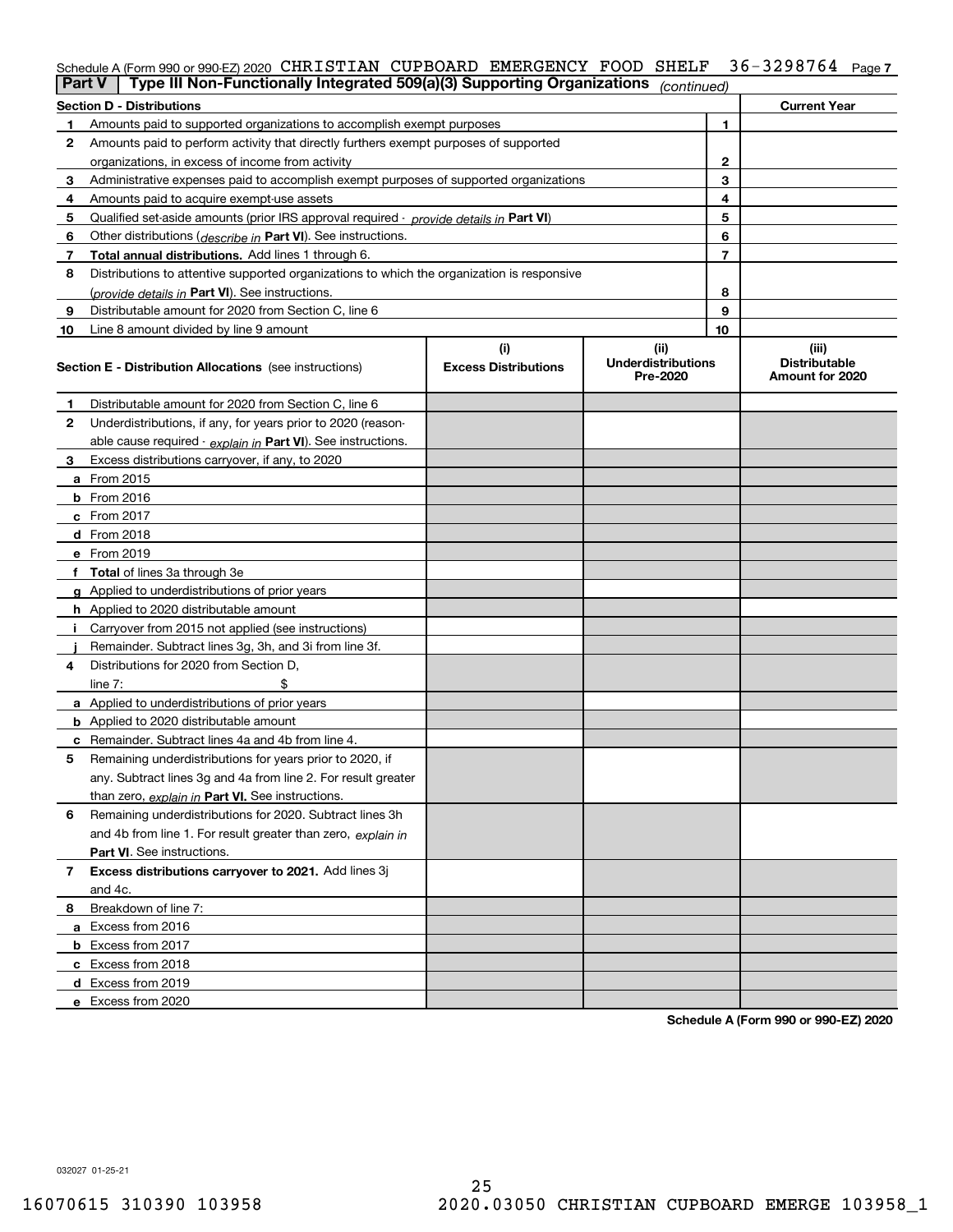|                 | Schedule A (Form 990 or 990-EZ) 2020 CHRISTIAN CUPBOARD EMERGENCY FOOD SHELF                                                    |  |    |  | $36 - 3298764$ Page 8                                                                                                                                                                                                                                                                                                                                                                                                             |  |
|-----------------|---------------------------------------------------------------------------------------------------------------------------------|--|----|--|-----------------------------------------------------------------------------------------------------------------------------------------------------------------------------------------------------------------------------------------------------------------------------------------------------------------------------------------------------------------------------------------------------------------------------------|--|
| <b>Part VI</b>  | Section D, lines 5, 6, and 8; and Part V, Section E, lines 2, 5, and 6. Also complete this part for any additional information. |  |    |  | Supplemental Information. Provide the explanations required by Part II, line 10; Part II, line 17a or 17b; Part III, line 12;<br>Part IV, Section A, lines 1, 2, 3b, 3c, 4b, 4c, 5a, 6, 9a, 9b, 9c, 11a, 11b, and 11c; Part IV, Section B, lines 1 and 2; Part IV, Section C,<br>line 1; Part IV, Section D, lines 2 and 3; Part IV, Section E, lines 1c, 2a, 2b, 3a, and 3b; Part V, line 1; Part V, Section B, line 1e; Part V, |  |
|                 | (See instructions.)                                                                                                             |  |    |  |                                                                                                                                                                                                                                                                                                                                                                                                                                   |  |
|                 |                                                                                                                                 |  |    |  |                                                                                                                                                                                                                                                                                                                                                                                                                                   |  |
|                 |                                                                                                                                 |  |    |  |                                                                                                                                                                                                                                                                                                                                                                                                                                   |  |
|                 |                                                                                                                                 |  |    |  |                                                                                                                                                                                                                                                                                                                                                                                                                                   |  |
|                 |                                                                                                                                 |  |    |  |                                                                                                                                                                                                                                                                                                                                                                                                                                   |  |
|                 |                                                                                                                                 |  |    |  |                                                                                                                                                                                                                                                                                                                                                                                                                                   |  |
|                 |                                                                                                                                 |  |    |  |                                                                                                                                                                                                                                                                                                                                                                                                                                   |  |
|                 |                                                                                                                                 |  |    |  |                                                                                                                                                                                                                                                                                                                                                                                                                                   |  |
|                 |                                                                                                                                 |  |    |  |                                                                                                                                                                                                                                                                                                                                                                                                                                   |  |
|                 |                                                                                                                                 |  |    |  |                                                                                                                                                                                                                                                                                                                                                                                                                                   |  |
|                 |                                                                                                                                 |  |    |  |                                                                                                                                                                                                                                                                                                                                                                                                                                   |  |
|                 |                                                                                                                                 |  |    |  |                                                                                                                                                                                                                                                                                                                                                                                                                                   |  |
|                 |                                                                                                                                 |  |    |  |                                                                                                                                                                                                                                                                                                                                                                                                                                   |  |
|                 |                                                                                                                                 |  |    |  |                                                                                                                                                                                                                                                                                                                                                                                                                                   |  |
|                 |                                                                                                                                 |  |    |  |                                                                                                                                                                                                                                                                                                                                                                                                                                   |  |
|                 |                                                                                                                                 |  |    |  |                                                                                                                                                                                                                                                                                                                                                                                                                                   |  |
|                 |                                                                                                                                 |  |    |  |                                                                                                                                                                                                                                                                                                                                                                                                                                   |  |
|                 |                                                                                                                                 |  |    |  |                                                                                                                                                                                                                                                                                                                                                                                                                                   |  |
|                 |                                                                                                                                 |  |    |  |                                                                                                                                                                                                                                                                                                                                                                                                                                   |  |
|                 |                                                                                                                                 |  |    |  |                                                                                                                                                                                                                                                                                                                                                                                                                                   |  |
|                 |                                                                                                                                 |  |    |  |                                                                                                                                                                                                                                                                                                                                                                                                                                   |  |
|                 |                                                                                                                                 |  |    |  |                                                                                                                                                                                                                                                                                                                                                                                                                                   |  |
|                 |                                                                                                                                 |  |    |  |                                                                                                                                                                                                                                                                                                                                                                                                                                   |  |
|                 |                                                                                                                                 |  |    |  |                                                                                                                                                                                                                                                                                                                                                                                                                                   |  |
|                 |                                                                                                                                 |  |    |  |                                                                                                                                                                                                                                                                                                                                                                                                                                   |  |
|                 |                                                                                                                                 |  |    |  |                                                                                                                                                                                                                                                                                                                                                                                                                                   |  |
|                 |                                                                                                                                 |  |    |  |                                                                                                                                                                                                                                                                                                                                                                                                                                   |  |
|                 |                                                                                                                                 |  |    |  |                                                                                                                                                                                                                                                                                                                                                                                                                                   |  |
|                 |                                                                                                                                 |  |    |  |                                                                                                                                                                                                                                                                                                                                                                                                                                   |  |
|                 |                                                                                                                                 |  |    |  |                                                                                                                                                                                                                                                                                                                                                                                                                                   |  |
|                 |                                                                                                                                 |  |    |  |                                                                                                                                                                                                                                                                                                                                                                                                                                   |  |
|                 |                                                                                                                                 |  |    |  |                                                                                                                                                                                                                                                                                                                                                                                                                                   |  |
|                 |                                                                                                                                 |  |    |  |                                                                                                                                                                                                                                                                                                                                                                                                                                   |  |
|                 |                                                                                                                                 |  |    |  |                                                                                                                                                                                                                                                                                                                                                                                                                                   |  |
|                 |                                                                                                                                 |  |    |  |                                                                                                                                                                                                                                                                                                                                                                                                                                   |  |
|                 |                                                                                                                                 |  |    |  |                                                                                                                                                                                                                                                                                                                                                                                                                                   |  |
|                 |                                                                                                                                 |  |    |  |                                                                                                                                                                                                                                                                                                                                                                                                                                   |  |
| 032028 01-25-21 |                                                                                                                                 |  | つよ |  | Schedule A (Form 990 or 990-EZ) 2020                                                                                                                                                                                                                                                                                                                                                                                              |  |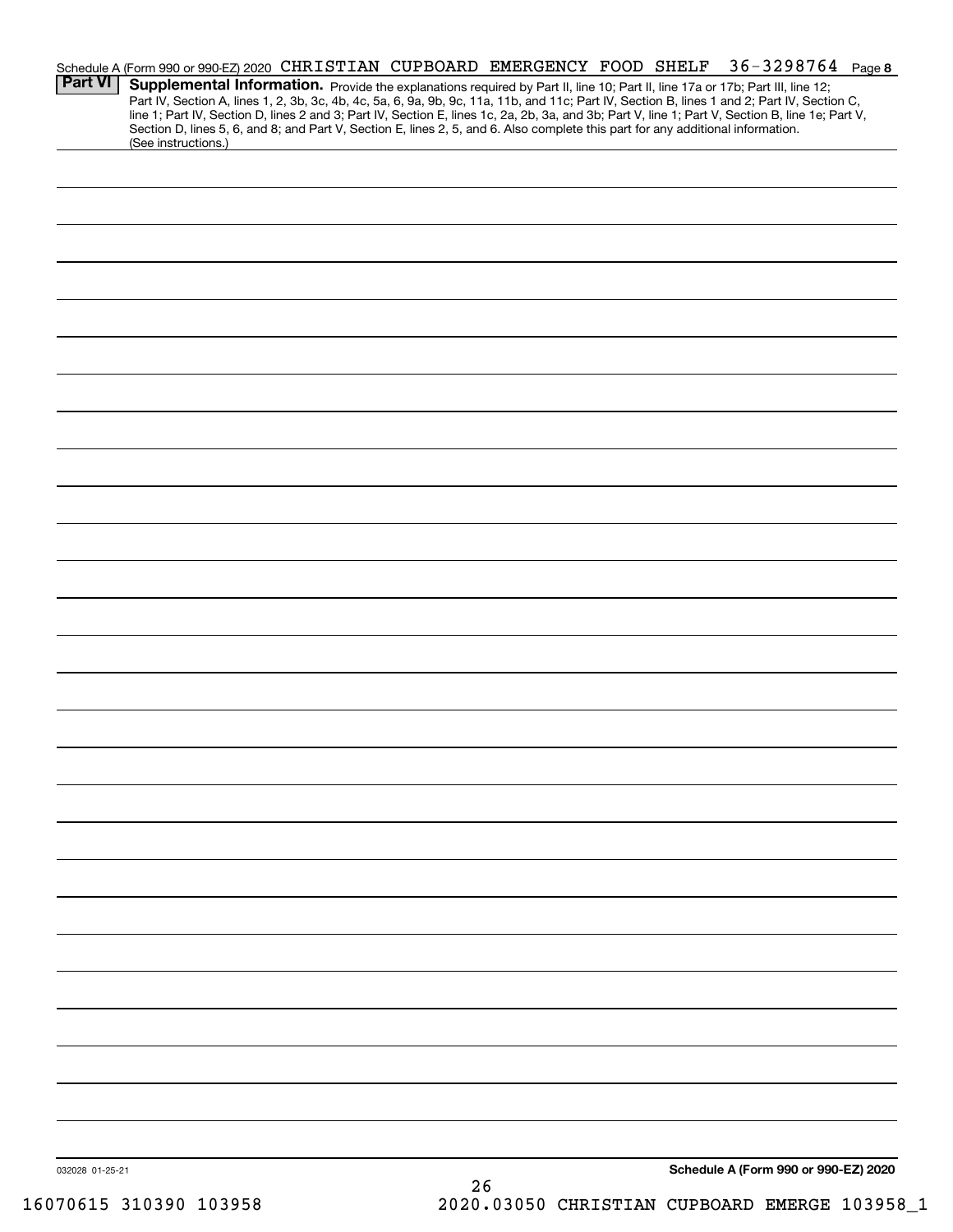| <b>SCHEDULE D</b> |  |
|-------------------|--|
|-------------------|--|

Department of the Treasury Internal Revenue Service

| (Form 990) |  |  |
|------------|--|--|
|------------|--|--|

# **Supplemental Financial Statements**

(Form 990)<br>
Pepartment of the Treasury<br>
Department of the Treasury<br>
Department of the Treasury<br>
Department of the Treasury<br> **Co to www.irs.gov/Form990 for instructions and the latest information.**<br> **Co to www.irs.gov/Form9** 

|  | Go to www.irs.gov/Form990 for instructions and the latest informat~ |  |  |  |
|--|---------------------------------------------------------------------|--|--|--|
|  |                                                                     |  |  |  |



| Name of the organization |  |
|--------------------------|--|
|--------------------------|--|

CHRISTIAN CUPBOARD EMERGENCY FOOD SHELF 36-3298764

**Name of the organization Employer identification number**

| Part I  |                            | Organizations Maintaining Donor Advised Funds or Other Similar Funds or Accounts. Complete if the                                              |                                                    |      |                                 |    |
|---------|----------------------------|------------------------------------------------------------------------------------------------------------------------------------------------|----------------------------------------------------|------|---------------------------------|----|
|         |                            | organization answered "Yes" on Form 990, Part IV, line 6.                                                                                      |                                                    |      |                                 |    |
|         |                            |                                                                                                                                                | (a) Donor advised funds                            |      | (b) Funds and other accounts    |    |
| 1       |                            |                                                                                                                                                |                                                    |      |                                 |    |
| 2       |                            | Aggregate value of contributions to (during year)                                                                                              |                                                    |      |                                 |    |
| з       |                            | Aggregate value of grants from (during year)<br>$\overline{\phantom{a}}$                                                                       |                                                    |      |                                 |    |
| 4       |                            |                                                                                                                                                |                                                    |      |                                 |    |
| 5       |                            | Did the organization inform all donors and donor advisors in writing that the assets held in donor advised funds                               |                                                    |      |                                 |    |
|         |                            |                                                                                                                                                |                                                    |      | Yes                             | No |
| 6       |                            | Did the organization inform all grantees, donors, and donor advisors in writing that grant funds can be used only                              |                                                    |      |                                 |    |
|         |                            | for charitable purposes and not for the benefit of the donor or donor advisor, or for any other purpose conferring                             |                                                    |      |                                 |    |
|         |                            | impermissible private benefit?                                                                                                                 |                                                    |      | Yes                             | No |
| Part II |                            | Conservation Easements. Complete if the organization answered "Yes" on Form 990, Part IV, line 7.                                              |                                                    |      |                                 |    |
| 1       |                            | Purpose(s) of conservation easements held by the organization (check all that apply).                                                          |                                                    |      |                                 |    |
|         |                            | Preservation of land for public use (for example, recreation or education)                                                                     | Preservation of a historically important land area |      |                                 |    |
|         |                            | Protection of natural habitat                                                                                                                  | Preservation of a certified historic structure     |      |                                 |    |
|         |                            | Preservation of open space                                                                                                                     |                                                    |      |                                 |    |
| 2       |                            | Complete lines 2a through 2d if the organization held a qualified conservation contribution in the form of a conservation easement on the last |                                                    |      |                                 |    |
|         |                            | day of the tax year.                                                                                                                           |                                                    |      | Held at the End of the Tax Year |    |
| a       |                            |                                                                                                                                                |                                                    | 2a   |                                 |    |
| b       |                            | Total acreage restricted by conservation easements                                                                                             |                                                    | 2b   |                                 |    |
| c       |                            | Number of conservation easements on a certified historic structure included in (a) manufacture included in (a)                                 |                                                    | 2c   |                                 |    |
| d       |                            | Number of conservation easements included in (c) acquired after 7/25/06, and not on a historic structure                                       |                                                    |      |                                 |    |
|         |                            | listed in the National Register [11, 2003] March 2014 The National Register [11, 2014] March 2014 The National                                 |                                                    | 2d   |                                 |    |
| 3       |                            | Number of conservation easements modified, transferred, released, extinguished, or terminated by the organization during the tax               |                                                    |      |                                 |    |
|         | $year \blacktriangleright$ |                                                                                                                                                |                                                    |      |                                 |    |
| 4       |                            | Number of states where property subject to conservation easement is located >                                                                  |                                                    |      |                                 |    |
| 5       |                            | Does the organization have a written policy regarding the periodic monitoring, inspection, handling of                                         |                                                    |      |                                 |    |
|         |                            | violations, and enforcement of the conservation easements it holds?                                                                            |                                                    |      | Yes                             | No |
| 6       |                            | Staff and volunteer hours devoted to monitoring, inspecting, handling of violations, and enforcing conservation easements during the year      |                                                    |      |                                 |    |
|         |                            |                                                                                                                                                |                                                    |      |                                 |    |
| 7       | $\blacktriangleright$ \$   | Amount of expenses incurred in monitoring, inspecting, handling of violations, and enforcing conservation easements during the year            |                                                    |      |                                 |    |
| 8       |                            | Does each conservation easement reported on line 2(d) above satisfy the requirements of section 170(h)(4)(B)(i)                                |                                                    |      |                                 |    |
|         |                            |                                                                                                                                                |                                                    |      | Yes                             | No |
| 9       |                            | In Part XIII, describe how the organization reports conservation easements in its revenue and expense statement and                            |                                                    |      |                                 |    |
|         |                            | balance sheet, and include, if applicable, the text of the footnote to the organization's financial statements that describes the              |                                                    |      |                                 |    |
|         |                            | organization's accounting for conservation easements.                                                                                          |                                                    |      |                                 |    |
|         | Part III                   | Organizations Maintaining Collections of Art, Historical Treasures, or Other Similar Assets.                                                   |                                                    |      |                                 |    |
|         |                            | Complete if the organization answered "Yes" on Form 990, Part IV, line 8.                                                                      |                                                    |      |                                 |    |
|         |                            | 1a If the organization elected, as permitted under FASB ASC 958, not to report in its revenue statement and balance sheet works                |                                                    |      |                                 |    |
|         |                            | of art, historical treasures, or other similar assets held for public exhibition, education, or research in furtherance of public              |                                                    |      |                                 |    |
|         |                            | service, provide in Part XIII the text of the footnote to its financial statements that describes these items.                                 |                                                    |      |                                 |    |
| b       |                            | If the organization elected, as permitted under FASB ASC 958, to report in its revenue statement and balance sheet works of                    |                                                    |      |                                 |    |
|         |                            | art, historical treasures, or other similar assets held for public exhibition, education, or research in furtherance of public service,        |                                                    |      |                                 |    |
|         |                            | provide the following amounts relating to these items:                                                                                         |                                                    |      |                                 |    |
|         |                            |                                                                                                                                                |                                                    |      | \$                              |    |
|         |                            | (ii) Assets included in Form 990, Part X                                                                                                       |                                                    | ► \$ |                                 |    |
| 2       |                            | If the organization received or held works of art, historical treasures, or other similar assets for financial gain, provide                   |                                                    |      |                                 |    |
|         |                            | the following amounts required to be reported under FASB ASC 958 relating to these items:                                                      |                                                    |      |                                 |    |
| а       |                            |                                                                                                                                                |                                                    |      | \$                              |    |
|         |                            |                                                                                                                                                |                                                    |      | \$                              |    |
|         |                            | LHA For Paperwork Reduction Act Notice, see the Instructions for Form 990.                                                                     |                                                    |      | Schedule D (Form 990) 2020      |    |
|         | 032051 12-01-20            |                                                                                                                                                |                                                    |      |                                 |    |
|         |                            |                                                                                                                                                | 27                                                 |      |                                 |    |

| 16070615 310390 103958 | 2020.03050 CHRISTIAN CUPBOARD EMERGE 103958 1 |  |  |  |
|------------------------|-----------------------------------------------|--|--|--|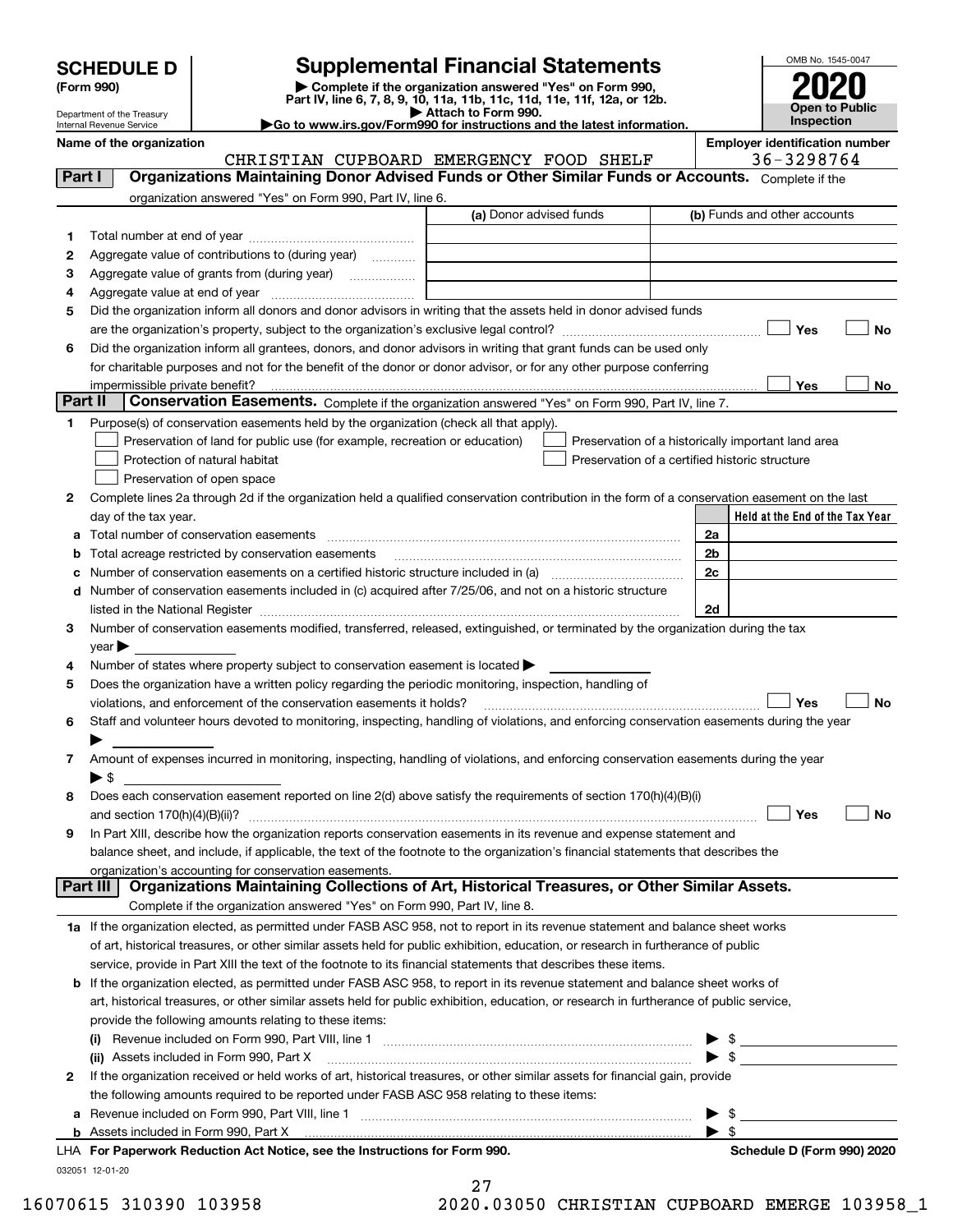|               | Schedule D (Form 990) 2020                                                                                                                                                                                                     | CHRISTIAN CUPBOARD EMERGENCY FOOD SHELF |   |                                    |                                                                             |                                 | 36-3298764 |                | Page 2     |
|---------------|--------------------------------------------------------------------------------------------------------------------------------------------------------------------------------------------------------------------------------|-----------------------------------------|---|------------------------------------|-----------------------------------------------------------------------------|---------------------------------|------------|----------------|------------|
|               | Part III<br>Organizations Maintaining Collections of Art, Historical Treasures, or Other Similar Assets (continued)                                                                                                            |                                         |   |                                    |                                                                             |                                 |            |                |            |
| 3             | Using the organization's acquisition, accession, and other records, check any of the following that make significant use of its                                                                                                |                                         |   |                                    |                                                                             |                                 |            |                |            |
|               | collection items (check all that apply):                                                                                                                                                                                       |                                         |   |                                    |                                                                             |                                 |            |                |            |
| а             | Public exhibition                                                                                                                                                                                                              |                                         | d | Loan or exchange program           |                                                                             |                                 |            |                |            |
| b             | Scholarly research                                                                                                                                                                                                             | e                                       |   |                                    |                                                                             |                                 |            |                |            |
| c             | Preservation for future generations                                                                                                                                                                                            |                                         |   |                                    |                                                                             |                                 |            |                |            |
| 4             | Provide a description of the organization's collections and explain how they further the organization's exempt purpose in Part XIII.                                                                                           |                                         |   |                                    |                                                                             |                                 |            |                |            |
| 5             | During the year, did the organization solicit or receive donations of art, historical treasures, or other similar assets                                                                                                       |                                         |   |                                    |                                                                             |                                 |            |                |            |
|               |                                                                                                                                                                                                                                |                                         |   |                                    |                                                                             |                                 |            | Yes            | No l       |
|               | Part IV<br>Escrow and Custodial Arrangements. Complete if the organization answered "Yes" on Form 990, Part IV, line 9, or                                                                                                     |                                         |   |                                    |                                                                             |                                 |            |                |            |
|               | reported an amount on Form 990, Part X, line 21.                                                                                                                                                                               |                                         |   |                                    |                                                                             |                                 |            |                |            |
|               | 1a Is the organization an agent, trustee, custodian or other intermediary for contributions or other assets not included                                                                                                       |                                         |   |                                    |                                                                             |                                 |            |                |            |
|               |                                                                                                                                                                                                                                |                                         |   |                                    |                                                                             |                                 |            | Yes            | No         |
|               | <b>b</b> If "Yes," explain the arrangement in Part XIII and complete the following table:                                                                                                                                      |                                         |   |                                    |                                                                             |                                 |            |                |            |
|               |                                                                                                                                                                                                                                |                                         |   |                                    |                                                                             |                                 |            | Amount         |            |
|               | c Beginning balance measurements and the contract of the contract of the contract of the contract of the contract of the contract of the contract of the contract of the contract of the contract of the contract of the contr |                                         |   |                                    |                                                                             | 1c<br>1d                        |            |                |            |
|               |                                                                                                                                                                                                                                |                                         |   |                                    |                                                                             | 1e                              |            |                |            |
|               | e Distributions during the year manufactured and an intervention of the year manufactured by the state of the state of the state of the state of the state of the state of the state of the state of the state of the state of |                                         |   |                                    |                                                                             | 1f                              |            |                |            |
|               | 2a Did the organization include an amount on Form 990, Part X, line 21, for escrow or custodial account liability?                                                                                                             |                                         |   |                                    |                                                                             |                                 |            | <b>Yes</b>     | No         |
|               | <b>b</b> If "Yes," explain the arrangement in Part XIII. Check here if the explanation has been provided on Part XIII                                                                                                          |                                         |   |                                    |                                                                             |                                 |            |                |            |
| <b>Part V</b> | Endowment Funds. Complete if the organization answered "Yes" on Form 990, Part IV, line 10.                                                                                                                                    |                                         |   |                                    |                                                                             |                                 |            |                |            |
|               |                                                                                                                                                                                                                                | (a) Current year                        |   | (b) Prior year                     | (c) Two years back $\vert$ (d) Three years back $\vert$ (e) Four years back |                                 |            |                |            |
|               | 1a Beginning of year balance                                                                                                                                                                                                   |                                         |   |                                    |                                                                             |                                 |            |                |            |
| b             |                                                                                                                                                                                                                                |                                         |   |                                    |                                                                             |                                 |            |                |            |
| c             | Net investment earnings, gains, and losses                                                                                                                                                                                     |                                         |   |                                    |                                                                             |                                 |            |                |            |
|               |                                                                                                                                                                                                                                |                                         |   |                                    |                                                                             |                                 |            |                |            |
|               | <b>e</b> Other expenditures for facilities                                                                                                                                                                                     |                                         |   |                                    |                                                                             |                                 |            |                |            |
|               |                                                                                                                                                                                                                                |                                         |   |                                    |                                                                             |                                 |            |                |            |
|               |                                                                                                                                                                                                                                |                                         |   |                                    |                                                                             |                                 |            |                |            |
| g             | End of year balance                                                                                                                                                                                                            |                                         |   |                                    |                                                                             |                                 |            |                |            |
| 2             | Provide the estimated percentage of the current year end balance (line 1g, column (a)) held as:                                                                                                                                |                                         |   |                                    |                                                                             |                                 |            |                |            |
| а             | Board designated or quasi-endowment > _____                                                                                                                                                                                    |                                         | ℅ |                                    |                                                                             |                                 |            |                |            |
|               | <b>b</b> Permanent endowment <b>D</b>                                                                                                                                                                                          | %                                       |   |                                    |                                                                             |                                 |            |                |            |
|               | $\mathbf c$ Term endowment $\blacktriangleright$                                                                                                                                                                               | $\frac{9}{6}$                           |   |                                    |                                                                             |                                 |            |                |            |
|               | The percentages on lines 2a, 2b, and 2c should equal 100%.                                                                                                                                                                     |                                         |   |                                    |                                                                             |                                 |            |                |            |
|               | 3a Are there endowment funds not in the possession of the organization that are held and administered for the organization                                                                                                     |                                         |   |                                    |                                                                             |                                 |            |                |            |
|               | by:                                                                                                                                                                                                                            |                                         |   |                                    |                                                                             |                                 |            |                | Yes<br>No  |
|               | (i)                                                                                                                                                                                                                            |                                         |   |                                    |                                                                             |                                 |            | 3a(i)          |            |
|               |                                                                                                                                                                                                                                |                                         |   |                                    |                                                                             |                                 |            | 3a(ii)         |            |
|               |                                                                                                                                                                                                                                |                                         |   |                                    |                                                                             |                                 |            | 3b             |            |
| 4             | Describe in Part XIII the intended uses of the organization's endowment funds.<br>Land, Buildings, and Equipment.<br><b>Part VI</b>                                                                                            |                                         |   |                                    |                                                                             |                                 |            |                |            |
|               | Complete if the organization answered "Yes" on Form 990, Part IV, line 11a. See Form 990, Part X, line 10.                                                                                                                     |                                         |   |                                    |                                                                             |                                 |            |                |            |
|               | Description of property                                                                                                                                                                                                        |                                         |   |                                    |                                                                             |                                 |            |                |            |
|               |                                                                                                                                                                                                                                | (a) Cost or other<br>basis (investment) |   | (b) Cost or other<br>basis (other) |                                                                             | (c) Accumulated<br>depreciation |            | (d) Book value |            |
|               |                                                                                                                                                                                                                                |                                         |   |                                    |                                                                             |                                 |            |                |            |
|               |                                                                                                                                                                                                                                |                                         |   |                                    | 1,053,158.                                                                  | 72,623.                         |            |                | 980,535.   |
|               |                                                                                                                                                                                                                                |                                         |   |                                    |                                                                             |                                 |            |                |            |
|               |                                                                                                                                                                                                                                |                                         |   |                                    | 41,921.                                                                     | 13,689.                         |            |                | 28,232.    |
|               |                                                                                                                                                                                                                                |                                         |   |                                    | 227,736.                                                                    | 76,138.                         |            |                | 151,598.   |
|               |                                                                                                                                                                                                                                |                                         |   |                                    |                                                                             |                                 |            |                | 1,160,365. |

**Schedule D (Form 990) 2020**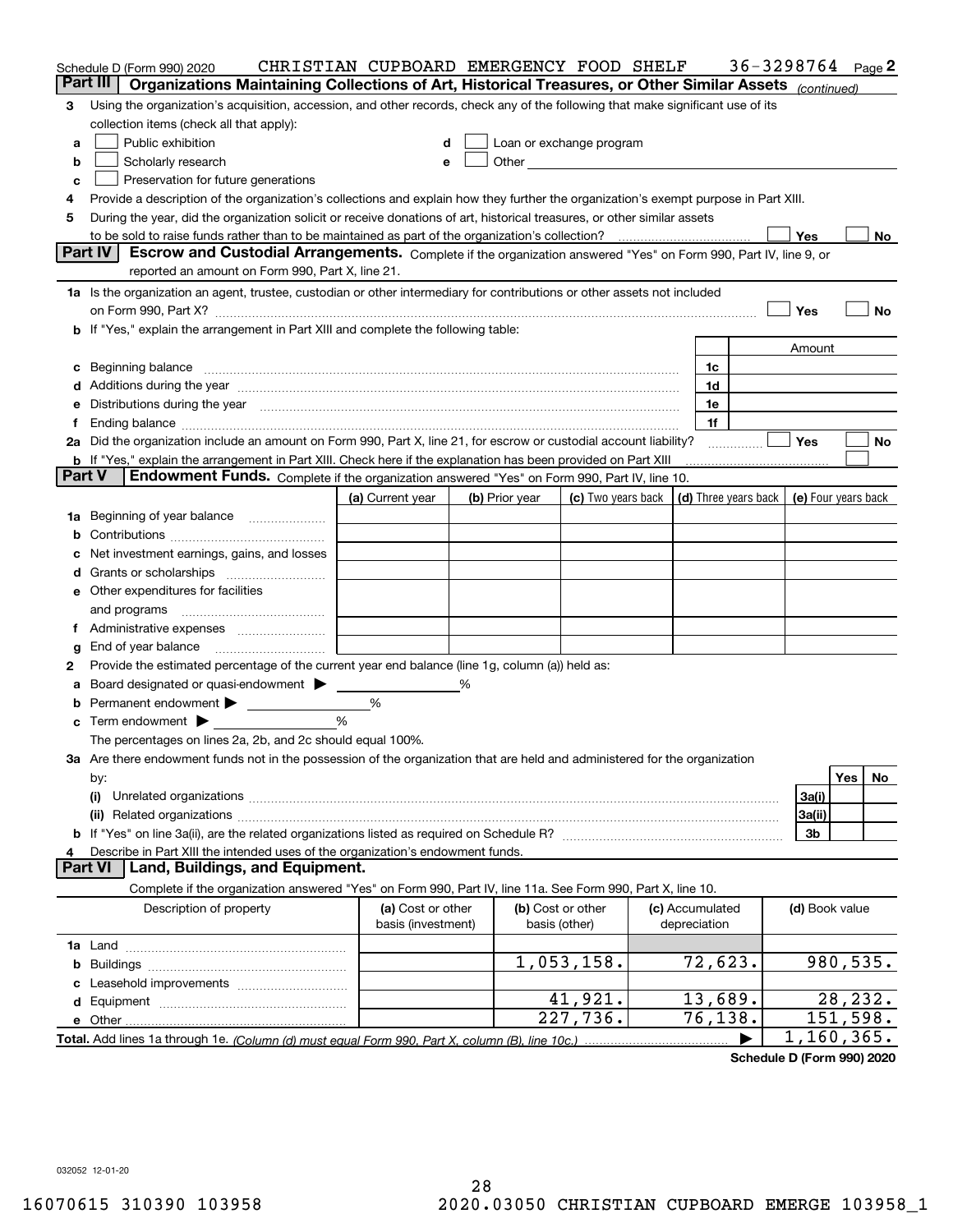| Schedule D (Form 990) 2020               |  | CHRISTIAN CUPBOARD EMERGENCY FOOD SHELF |  | $36 - 3298764$ Page 3 |  |
|------------------------------------------|--|-----------------------------------------|--|-----------------------|--|
| Part VII Investments - Other Securities. |  |                                         |  |                       |  |

Complete if the organization answered "Yes" on Form 990, Part IV, line 11b. See Form 990, Part X, line 12.

| (a) Description of security or category (including name of security)                      | (b) Book value | (c) Method of valuation: Cost or end-of-year market value |
|-------------------------------------------------------------------------------------------|----------------|-----------------------------------------------------------|
| (1) Financial derivatives                                                                 |                |                                                           |
| (2) Closely held equity interests                                                         |                |                                                           |
| $(3)$ Other                                                                               |                |                                                           |
| (A)                                                                                       |                |                                                           |
| (B)                                                                                       |                |                                                           |
| (C)                                                                                       |                |                                                           |
| (D)                                                                                       |                |                                                           |
| (E)                                                                                       |                |                                                           |
| (F)                                                                                       |                |                                                           |
| (G)                                                                                       |                |                                                           |
| (H)                                                                                       |                |                                                           |
| Total. (Col. (b) must equal Form 990, Part X, col. (B) line $12$ .) $\blacktriangleright$ |                |                                                           |

### **Part VIII Investments - Program Related.**

Complete if the organization answered "Yes" on Form 990, Part IV, line 11c. See Form 990, Part X, line 13.

| (a) Description of investment                                       | (b) Book value | (c) Method of valuation: Cost or end-of-year market value |
|---------------------------------------------------------------------|----------------|-----------------------------------------------------------|
| (1)                                                                 |                |                                                           |
| (2)                                                                 |                |                                                           |
| $\frac{1}{2}$                                                       |                |                                                           |
| (4)                                                                 |                |                                                           |
| $\left(5\right)$                                                    |                |                                                           |
| (6)                                                                 |                |                                                           |
| (7)                                                                 |                |                                                           |
| (8)                                                                 |                |                                                           |
| (9)                                                                 |                |                                                           |
| Total. (Col. (b) must equal Form 990, Part X, col. (B) line $13.$ ) |                |                                                           |

## **Part IX Other Assets.**

Complete if the organization answered "Yes" on Form 990, Part IV, line 11d. See Form 990, Part X, line 15.

| (a) Description                                                                                                   | (b) Book value |
|-------------------------------------------------------------------------------------------------------------------|----------------|
| (1)                                                                                                               |                |
| (2)                                                                                                               |                |
| $\frac{1}{2}$                                                                                                     |                |
| (4)                                                                                                               |                |
| (5)                                                                                                               |                |
| (6)                                                                                                               |                |
|                                                                                                                   |                |
| (8)                                                                                                               |                |
| (9)                                                                                                               |                |
|                                                                                                                   |                |
| Part X<br><b>Other Liabilities.</b>                                                                               |                |
| Complete if the organization answered "Yes" on Form 990, Part IV, line 11e or 11f. See Form 990, Part X, line 25. |                |

| 1.                  | (a) Description of liability | (b) Book value |
|---------------------|------------------------------|----------------|
|                     | (1) Federal income taxes     |                |
| (2)                 |                              |                |
| $\qquad \qquad (3)$ |                              |                |
| (4)                 |                              |                |
| $\frac{1}{2}$ (5)   |                              |                |
| (6)                 |                              |                |
| (7)                 |                              |                |
| (8)                 |                              |                |
| (9)                 |                              |                |
|                     |                              |                |

*(Column (b) must equal Form 990, Part X, col. (B) line 25.)* 

**2.**Liability for uncertain tax positions. In Part XIII, provide the text of the footnote to the organization's financial statements that reports the organization's liability for uncertain tax positions under FASB ASC 740. Check here if the text of the footnote has been provided in Part XIII

**Schedule D (Form 990) 2020**

 $\mathcal{L}^{\text{max}}$ 

032053 12-01-20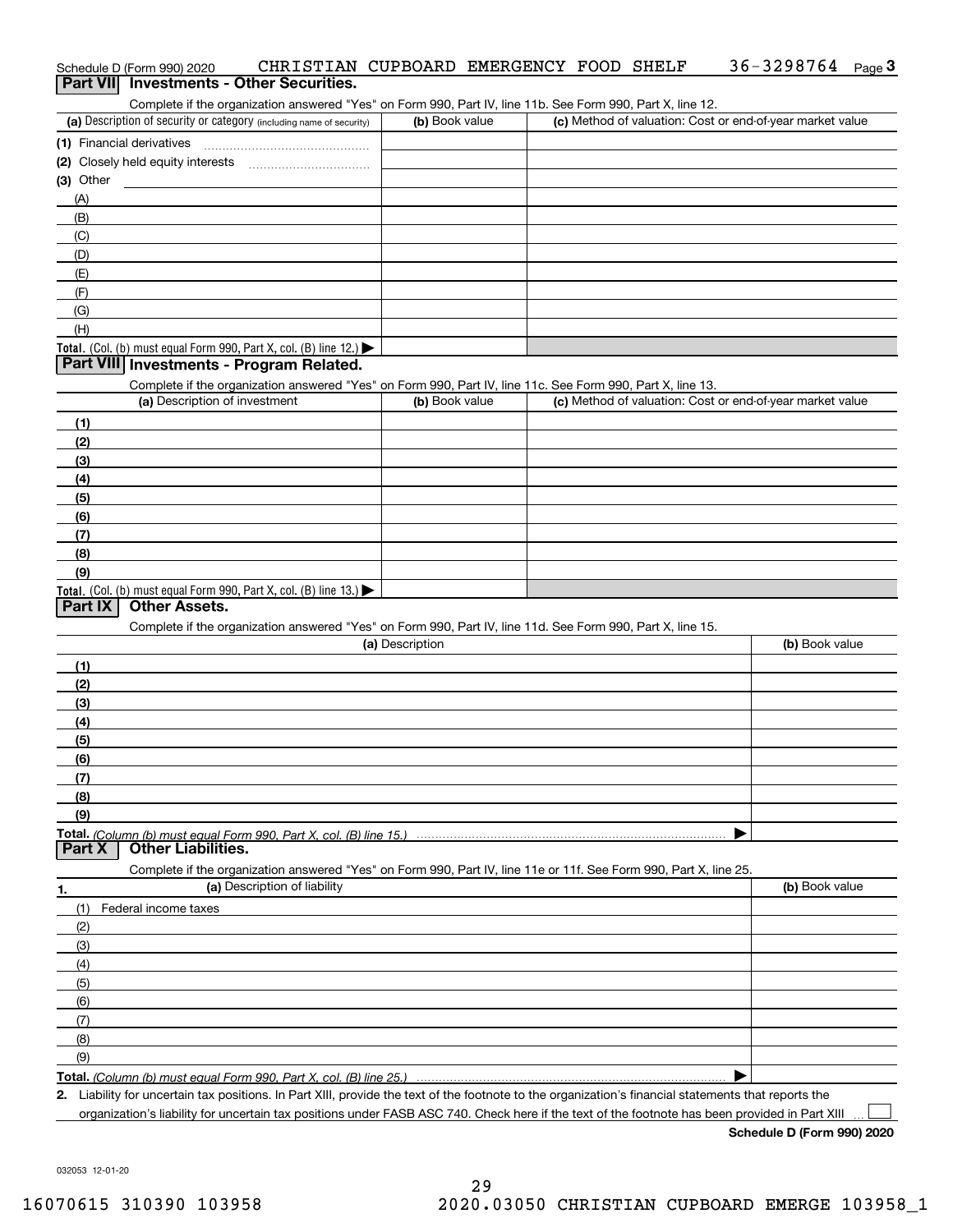|    | CHRISTIAN CUPBOARD EMERGENCY FOOD SHELF<br>Schedule D (Form 990) 2020                                                  |                |         |                 | 36-3298764 $_{Page 4}$   |
|----|------------------------------------------------------------------------------------------------------------------------|----------------|---------|-----------------|--------------------------|
|    | Reconciliation of Revenue per Audited Financial Statements With Revenue per Return.<br>Part XI                         |                |         |                 |                          |
|    | Complete if the organization answered "Yes" on Form 990, Part IV, line 12a.                                            |                |         |                 |                          |
| 1  | Total revenue, gains, and other support per audited financial statements                                               |                |         | $\blacksquare$  | $\overline{6,225,937.}$  |
| 2  | Amounts included on line 1 but not on Form 990, Part VIII, line 12:                                                    |                |         |                 |                          |
| a  |                                                                                                                        | 2a             |         |                 |                          |
|    |                                                                                                                        | 2 <sub>b</sub> | 36,810. |                 |                          |
|    |                                                                                                                        | 2c             |         |                 |                          |
| d  | Other (Describe in Part XIII.) <b>Construction Construction</b> Chern Construction Chern Chern Chern Chern Chern Chern | 2d             |         |                 |                          |
| е  | Add lines 2a through 2d                                                                                                |                |         | <b>2e</b>       | <u>36,810.</u>           |
| 3  |                                                                                                                        |                |         | 3               | 6, 189, 127.             |
| 4  | Amounts included on Form 990, Part VIII, line 12, but not on line 1:                                                   |                |         |                 |                          |
| a  |                                                                                                                        | 4a             |         |                 |                          |
|    |                                                                                                                        | 4b             |         |                 |                          |
|    | c Add lines 4a and 4b                                                                                                  |                |         | 4c              |                          |
|    |                                                                                                                        |                |         | $5\phantom{.0}$ | 6, 189, 127.             |
|    |                                                                                                                        |                |         |                 |                          |
|    | Part XII   Reconciliation of Expenses per Audited Financial Statements With Expenses per Return.                       |                |         |                 |                          |
|    | Complete if the organization answered "Yes" on Form 990, Part IV, line 12a.                                            |                |         |                 |                          |
| 1  | Total expenses and losses per audited financial statements                                                             |                |         | $\blacksquare$  | 5, 234, 299.             |
| 2  | Amounts included on line 1 but not on Form 990, Part IX, line 25:                                                      |                |         |                 |                          |
| a  |                                                                                                                        | 2a             | 36,810. |                 |                          |
| b  |                                                                                                                        | 2 <sub>b</sub> |         |                 |                          |
| c. | Other losses                                                                                                           | 2 <sub>c</sub> |         |                 |                          |
| d  | Other (Describe in Part XIII.) <b>Construction Construction</b> Chern Construction Chern Chern Chern Chern Chern Chern | 2d             |         |                 |                          |
|    |                                                                                                                        |                |         | 2e              | 36,810.                  |
| з  | Subtract line 2e from line 1 <b>manufacture in the contract of the 2e</b> from line 1                                  |                |         | 3               | 5, 197, 489.             |
| 4  | Amounts included on Form 990, Part IX, line 25, but not on line 1:                                                     |                |         |                 |                          |
| a  | Investment expenses not included on Form 990, Part VIII, line 7b [1000000000000000000000000000000000                   | 4a             |         |                 |                          |
| b  | Other (Describe in Part XIII.)                                                                                         | 4 <sub>b</sub> |         |                 |                          |
|    | Add lines 4a and 4b                                                                                                    |                |         | 4c              | $0$ .                    |
| 5  | Part XIII Supplemental Information.                                                                                    |                |         | 5               | $\overline{5,197,489}$ . |

Provide the descriptions required for Part II, lines 3, 5, and 9; Part III, lines 1a and 4; Part IV, lines 1b and 2b; Part V, line 4; Part X, line 2; Part XI, lines 2d and 4b; and Part XII, lines 2d and 4b. Also complete this part to provide any additional information.

032054 12-01-20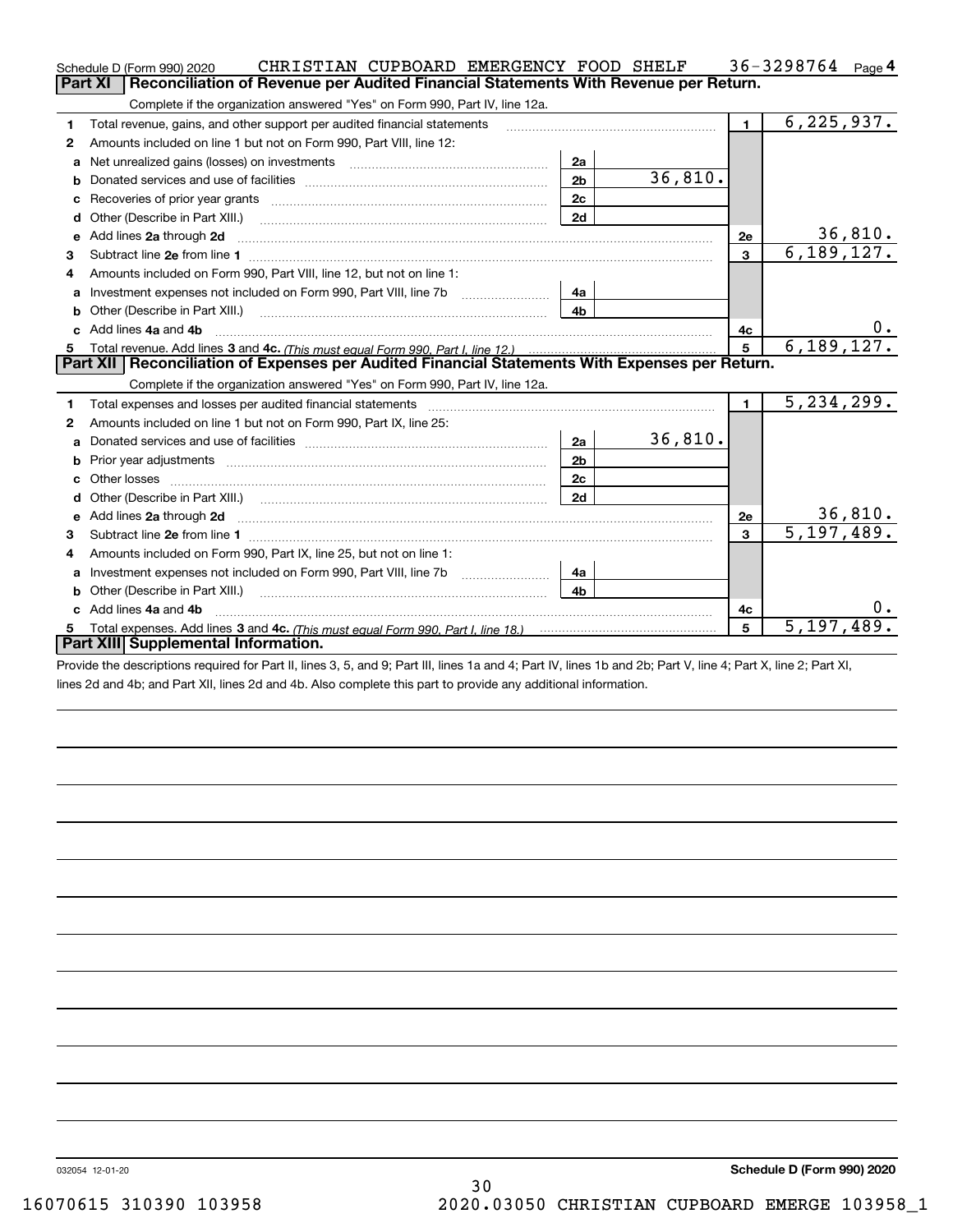### **SCHEDULE M (Form 990)**

## **Noncash Contributions**

OMB No. 1545-0047

| Department of the Treasury |
|----------------------------|
| Internal Revenue Service   |

**Complete if the organizations answered "Yes" on Form 990, Part IV, lines 29 or 30.** <sup>J</sup>**2020 Attach to Form 990.** J

**Open to Public Inspection**

**Employer identification number**

36-3298764

| Name of the organization |  |
|--------------------------|--|
|--------------------------|--|

 **Go to www.irs.gov/Form990 for instructions and the latest information.** J

## CHRISTIAN CUPBOARD EMERGENCY FOOD SHELF

| Part I |       | <b>Types of Property</b>                                                                                                       |                               |                                      |                                                                                                      |                                                              |     |     |    |
|--------|-------|--------------------------------------------------------------------------------------------------------------------------------|-------------------------------|--------------------------------------|------------------------------------------------------------------------------------------------------|--------------------------------------------------------------|-----|-----|----|
|        |       |                                                                                                                                | (a)<br>Check if<br>applicable | (b)<br>Number of<br>contributions or | (c)<br>Noncash contribution<br>amounts reported on<br>items contributed Form 990, Part VIII, line 1q | (d)<br>Method of determining<br>noncash contribution amounts |     |     |    |
| 1.     |       |                                                                                                                                |                               |                                      |                                                                                                      |                                                              |     |     |    |
| 2      |       |                                                                                                                                |                               |                                      |                                                                                                      |                                                              |     |     |    |
| з      |       | Art - Fractional interests                                                                                                     |                               |                                      |                                                                                                      |                                                              |     |     |    |
| 4      |       |                                                                                                                                |                               |                                      |                                                                                                      |                                                              |     |     |    |
|        |       |                                                                                                                                |                               |                                      |                                                                                                      |                                                              |     |     |    |
| 5      |       | Clothing and household goods                                                                                                   |                               |                                      |                                                                                                      |                                                              |     |     |    |
| 6      |       |                                                                                                                                |                               |                                      |                                                                                                      |                                                              |     |     |    |
| 7      |       |                                                                                                                                |                               |                                      |                                                                                                      |                                                              |     |     |    |
| 8      |       | Intellectual property                                                                                                          |                               |                                      |                                                                                                      |                                                              |     |     |    |
| 9      |       | Securities - Publicly traded                                                                                                   |                               |                                      |                                                                                                      |                                                              |     |     |    |
| 10     |       | Securities - Closely held stock                                                                                                |                               |                                      |                                                                                                      |                                                              |     |     |    |
| 11     |       | Securities - Partnership, LLC, or                                                                                              |                               |                                      |                                                                                                      |                                                              |     |     |    |
|        |       | trust interests                                                                                                                |                               |                                      |                                                                                                      |                                                              |     |     |    |
| 12     |       |                                                                                                                                |                               |                                      |                                                                                                      |                                                              |     |     |    |
| 13     |       | Qualified conservation contribution -                                                                                          |                               |                                      |                                                                                                      |                                                              |     |     |    |
|        |       | Historic structures                                                                                                            |                               |                                      |                                                                                                      |                                                              |     |     |    |
| 14     |       | Qualified conservation contribution - Other                                                                                    |                               |                                      |                                                                                                      |                                                              |     |     |    |
| 15     |       | Real estate - Residential                                                                                                      |                               |                                      |                                                                                                      |                                                              |     |     |    |
| 16     |       | Real estate - Commercial                                                                                                       |                               |                                      |                                                                                                      |                                                              |     |     |    |
| 17     |       |                                                                                                                                |                               |                                      |                                                                                                      |                                                              |     |     |    |
| 18     |       |                                                                                                                                |                               |                                      |                                                                                                      |                                                              |     |     |    |
| 19     |       |                                                                                                                                | $\mathbf X$                   |                                      |                                                                                                      | 4,635,144. \$1.67 PER POUND                                  |     |     |    |
| 20     |       |                                                                                                                                |                               |                                      |                                                                                                      |                                                              |     |     |    |
| 21     |       |                                                                                                                                |                               |                                      |                                                                                                      |                                                              |     |     |    |
| 22     |       |                                                                                                                                |                               |                                      |                                                                                                      |                                                              |     |     |    |
| 23     |       |                                                                                                                                |                               |                                      |                                                                                                      |                                                              |     |     |    |
| 24     |       |                                                                                                                                |                               |                                      |                                                                                                      |                                                              |     |     |    |
| 25     |       | Other $\blacktriangleright$                                                                                                    |                               |                                      |                                                                                                      |                                                              |     |     |    |
| 26     | Other |                                                                                                                                |                               |                                      |                                                                                                      |                                                              |     |     |    |
| 27     | Other | ▸                                                                                                                              |                               |                                      |                                                                                                      |                                                              |     |     |    |
| 28     |       | Other $\blacktriangleright$                                                                                                    |                               |                                      |                                                                                                      |                                                              |     |     |    |
| 29     |       | Number of Forms 8283 received by the organization during the tax year for contributions                                        |                               |                                      |                                                                                                      |                                                              |     |     |    |
|        |       | for which the organization completed Form 8283, Part V, Donee Acknowledgement                                                  |                               |                                      | 29<br>1.1.1.1.1.1.1.1.1                                                                              |                                                              |     |     |    |
|        |       | 30a During the year, did the organization receive by contribution any property reported in Part I, lines 1 through 28, that it |                               |                                      |                                                                                                      |                                                              |     | Yes | No |
|        |       | must hold for at least three years from the date of the initial contribution, and which isn't required to be used for          |                               |                                      |                                                                                                      |                                                              |     |     |    |
|        |       | exempt purposes for the entire holding period?                                                                                 |                               |                                      |                                                                                                      |                                                              | 30a |     | х  |
|        |       | <b>b</b> If "Yes," describe the arrangement in Part II.                                                                        |                               |                                      |                                                                                                      |                                                              |     |     |    |
| 31     |       | Does the organization have a gift acceptance policy that requires the review of any nonstandard contributions?                 |                               |                                      |                                                                                                      |                                                              | 31  |     | x  |
|        |       | 32a Does the organization hire or use third parties or related organizations to solicit, process, or sell noncash              |                               |                                      |                                                                                                      | .                                                            |     |     |    |
|        |       |                                                                                                                                |                               |                                      |                                                                                                      |                                                              |     |     |    |

contributions? ~~~~~~~~~~~~~~~~~~~~~~~~~~~~~~~~~~~~~~~~~~~~~~~~~~~~~~

**33**If the organization didn't report an amount in column (c) for a type of property for which column (a) is checked, describe in Part II.

**b**If "Yes," describe in Part II.

**For Paperwork Reduction Act Notice, see the Instructions for Form 990. Schedule M (Form 990) 2020** LHA

**32a**

X

032141 11-23-20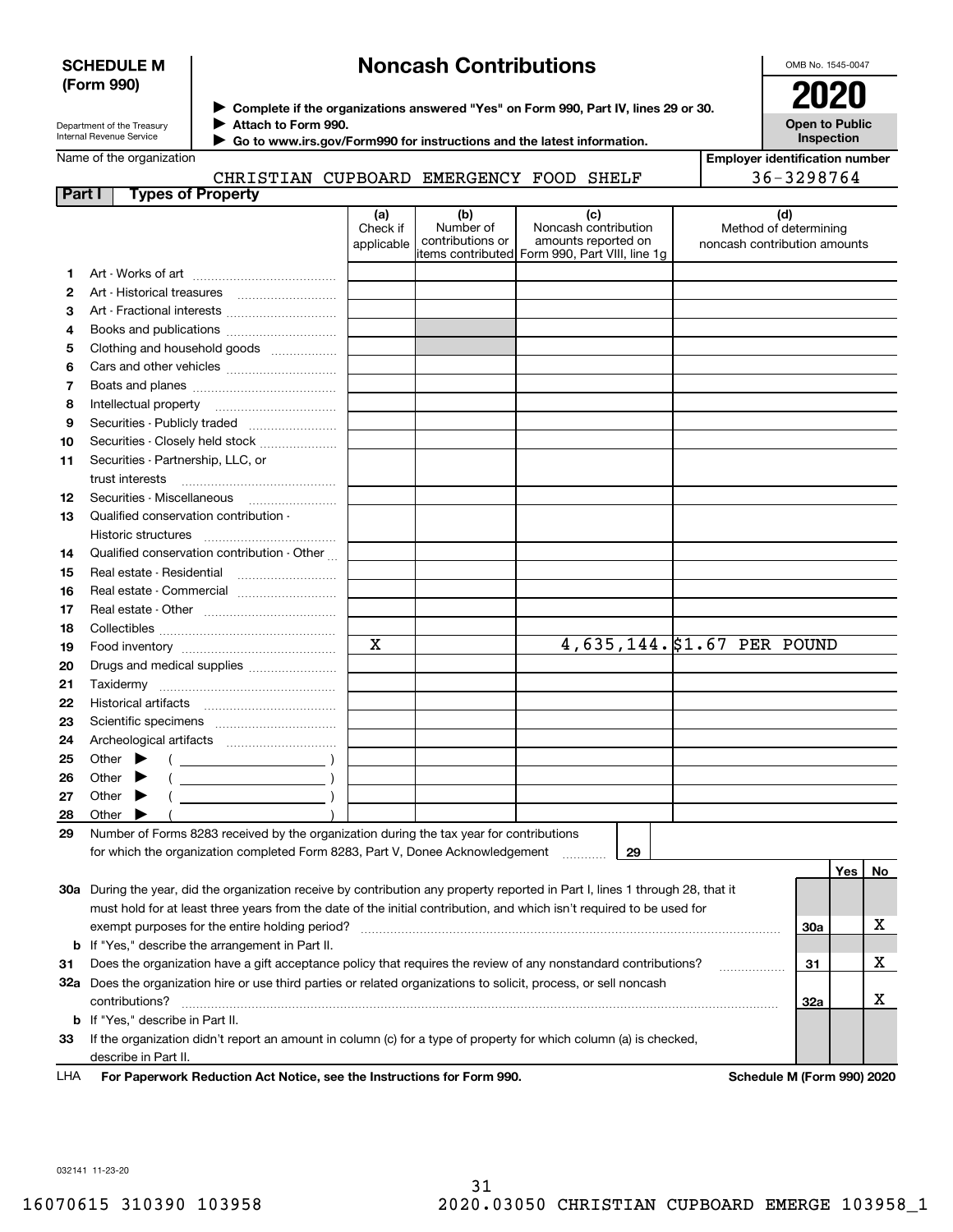|                 | Schedule M (Form 990) 2020<br><b>Part II</b>   Supplementa |                                           | CHRISTIAN CUPBOARD EMERGENCY FOOD SHELF |  | $36 - 3298764$                                                                                                                                                                                                                      | Page 2 |
|-----------------|------------------------------------------------------------|-------------------------------------------|-----------------------------------------|--|-------------------------------------------------------------------------------------------------------------------------------------------------------------------------------------------------------------------------------------|--------|
|                 |                                                            | this part for any additional information. |                                         |  | <b>Supplemental Information.</b> Provide the information required by Part I, lines 30b, 32b, and 33, and whether the organization is reporting in Part I, column (b), the number of contributions, the number of items received, or |        |
|                 |                                                            |                                           |                                         |  |                                                                                                                                                                                                                                     |        |
|                 |                                                            |                                           |                                         |  |                                                                                                                                                                                                                                     |        |
|                 |                                                            |                                           |                                         |  |                                                                                                                                                                                                                                     |        |
|                 |                                                            |                                           |                                         |  |                                                                                                                                                                                                                                     |        |
|                 |                                                            |                                           |                                         |  |                                                                                                                                                                                                                                     |        |
|                 |                                                            |                                           |                                         |  |                                                                                                                                                                                                                                     |        |
|                 |                                                            |                                           |                                         |  |                                                                                                                                                                                                                                     |        |
|                 |                                                            |                                           |                                         |  |                                                                                                                                                                                                                                     |        |
|                 |                                                            |                                           |                                         |  |                                                                                                                                                                                                                                     |        |
|                 |                                                            |                                           |                                         |  |                                                                                                                                                                                                                                     |        |
|                 |                                                            |                                           |                                         |  |                                                                                                                                                                                                                                     |        |
|                 |                                                            |                                           |                                         |  |                                                                                                                                                                                                                                     |        |
|                 |                                                            |                                           |                                         |  |                                                                                                                                                                                                                                     |        |
|                 |                                                            |                                           |                                         |  |                                                                                                                                                                                                                                     |        |
|                 |                                                            |                                           |                                         |  |                                                                                                                                                                                                                                     |        |
|                 |                                                            |                                           |                                         |  |                                                                                                                                                                                                                                     |        |
|                 |                                                            |                                           |                                         |  |                                                                                                                                                                                                                                     |        |
|                 |                                                            |                                           |                                         |  |                                                                                                                                                                                                                                     |        |
|                 |                                                            |                                           |                                         |  |                                                                                                                                                                                                                                     |        |
|                 |                                                            |                                           |                                         |  |                                                                                                                                                                                                                                     |        |
|                 |                                                            |                                           |                                         |  |                                                                                                                                                                                                                                     |        |
|                 |                                                            |                                           |                                         |  |                                                                                                                                                                                                                                     |        |
|                 |                                                            |                                           |                                         |  |                                                                                                                                                                                                                                     |        |
|                 |                                                            |                                           |                                         |  |                                                                                                                                                                                                                                     |        |
|                 |                                                            |                                           |                                         |  |                                                                                                                                                                                                                                     |        |
|                 |                                                            |                                           |                                         |  |                                                                                                                                                                                                                                     |        |
|                 |                                                            |                                           |                                         |  |                                                                                                                                                                                                                                     |        |
| 032142 11-23-20 |                                                            |                                           |                                         |  | Schedule M (Form 990) 2020                                                                                                                                                                                                          |        |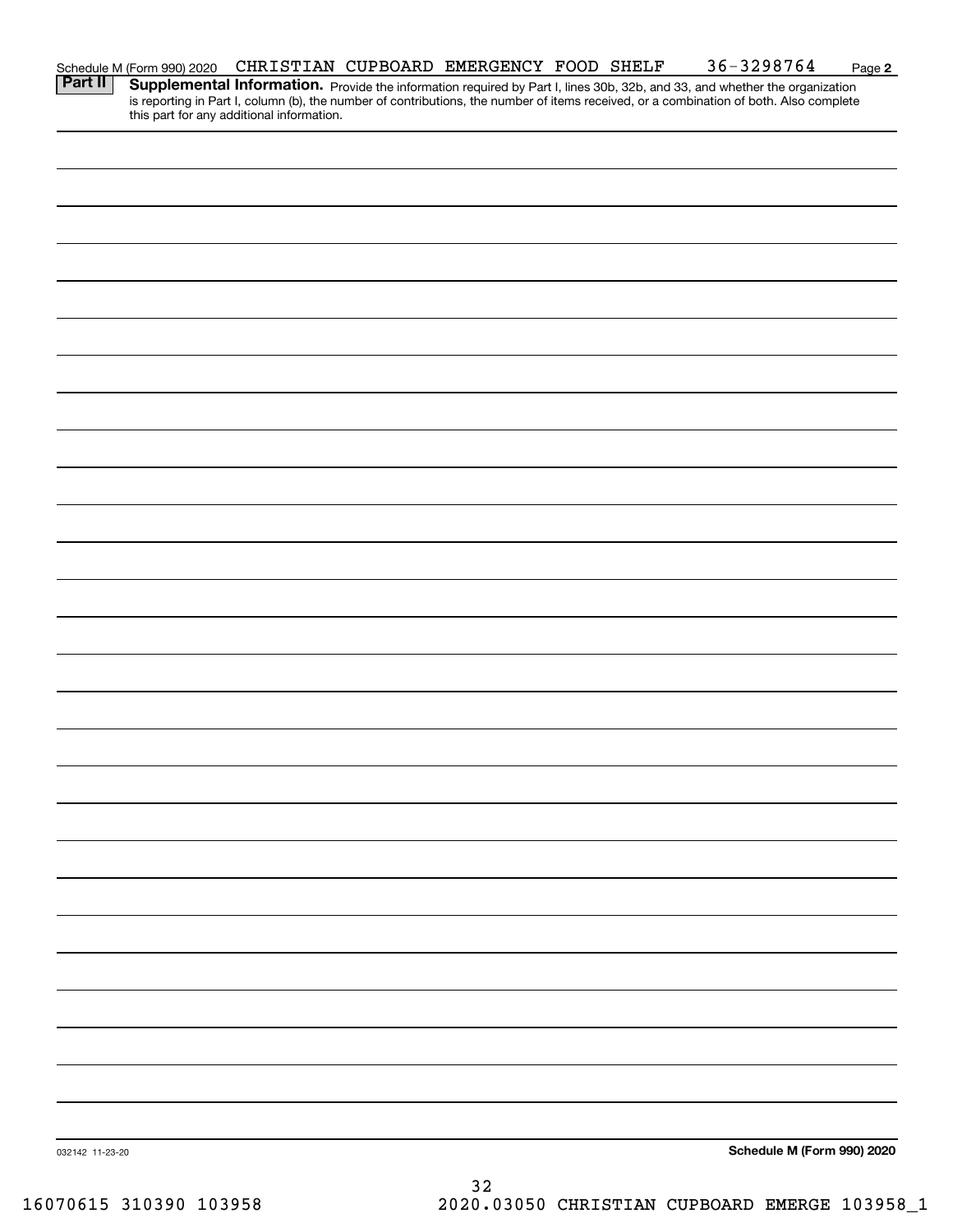**(Form 990 or 990-EZ)**

Department of the Treasury Internal Revenue Service Name of the organization

OMB No. 1545-0047 **Complete to provide information for responses to specific questions on Form 990 or 990-EZ or to provide any additional information. SCHEDULE O Supplemental Information to Form 990 or 990-EZ**

**Open to Public Inspection2020**

CHRISTIAN CUPBOARD EMERGENCY FOOD SHELF | 36-3298764

**| Attach to Form 990 or 990-EZ. | Go to www.irs.gov/Form990 for the latest information.**

**Employer identification number**

## FORM 990, PART I, LINE 1, DESCRIPTION OF ORGANIZATION MISSION:

THE FIGHT AGAINST HUNGER.

FORM 990, PART III, LINE 2, NEW PROGRAM SERVICES:

IN 2020, CCEFS ADDED A MOBILE FOOD SHELF SITE AT LEGENDS OF WOODBURY,

AND ADDED NEW WEEKLY FOOD DISTRIBUTIONS AT LANDFALL MOBILE HOME PARK.

FORM 990, PART III, LINE 3, CHANGES IN PROGRAM SERVICES:

IN MARCH 2020, ALL CCEFS PROGRAMS MOVED TO AN OUTDOOR LOW-CONTACT

FORMAT DUE TO THE COVID-19 PANDEMIC.

FORM 990, PART VI, SECTION B, LINE 11B:

THE FORM 990 WILL BE PRESENTED TO THE BOARD OF DIRECTORS FOR THEIR REVIEW

PRIOR TO THE BOARD MEETING, WITH A REVIEW AND DISCUSSION PRIOR TO

SUBMITTING THE FORM 990.

FORM 990, PART VI, SECTION B, LINE 12C:

ALL BOARD MEMBERS SIGN AN ANNUAL STATEMENT CONFIRMING THERE ARE NO

CONFLICTS OF INTEREST. IF ANY MATTERS ARISE THROUGHOUT THE YEAR THAT MAY

BRING ABOUT A CONFLICT OF INTEREST IT IS DISCLOSED IN BOARD MINUTES AND THE

INTERESTED PARTY REFRAINS FROM VOTING ON THAT PARTICULAR MATTER.

FORM 990, PART VI, SECTION B, LINE 15A:

THE COMPENSATION FOR THE EXECUTIVE DIRECTOR IS DETERMINED AND EVALUATED

ANNUALLY BASED ON THE COMBINATION OF A PERFORMANCE REVIEW AND A COMPARABLE

DATA ANALYSIS USING THE MN COUNCIL OF NONPROFITS SALARY GUIDE.

032211 11-20-20 LHA For Paperwork Reduction Act Notice, see the Instructions for Form 990 or 990-EZ. Schedule O (Form 990 or 990-EZ) 2020

33